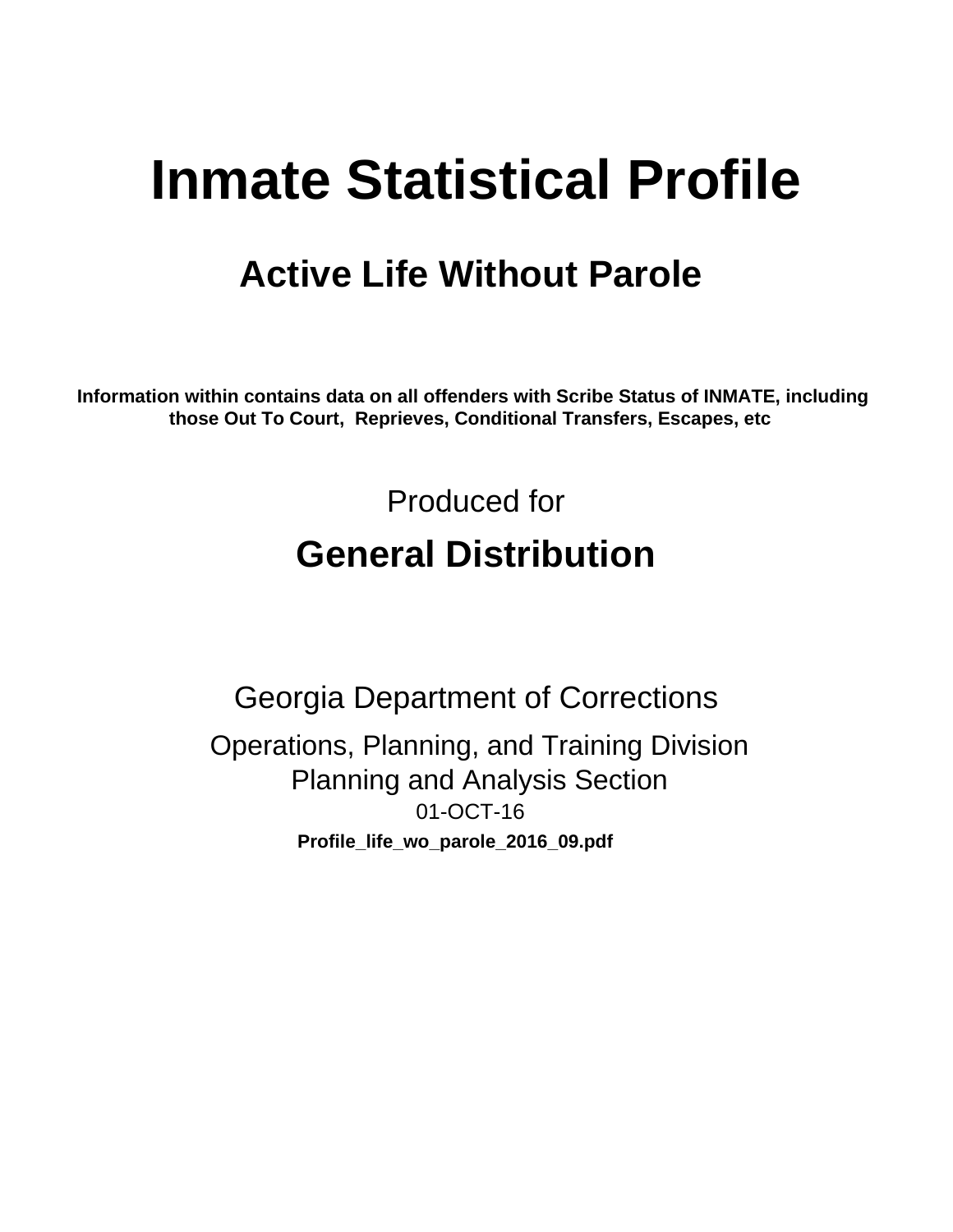#### **Inmate Statistical Profile 01-OCT-16** Contents

**Active Life Without Parole** 

Produced for General Distribution

## **Table of Contents**

| <b>Demographic information</b>                                       |
|----------------------------------------------------------------------|
| 4 Current age, broken out in ten year age groups                     |
| 5 Race group                                                         |
| 6 Marital status, self-reported at entry to prison                   |
| 7 Number of children, self-reported at entry to prison               |
| 8 Religious affiliation, self-reported at entry to prison            |
| 9 Home county - self-reported at entry to prison                     |
| 13 Employment status before prison, self-reported at entry to prison |
| 14 Age at admission                                                  |
| 16 Height, measured at entry to prison                               |
| 17 Weight, measured at entry to prison                               |
| 18 Military service                                                  |
| <b>Correctional information</b>                                      |
| 19 Type of admission to prison                                       |
| 20 Current / last supervision level                                  |
| 21 Current / last institution type                                   |
| 22 Institution type - transitional centers                           |
| 23 Institution type - county prisons                                 |
| 24 Institution type - state prisons                                  |
| 25 Institution type - private prisons                                |
| 26 Institution type - inmate boot camp                               |
| 27 Number of disciplinary reports                                    |
| 28 Number of transfers                                               |
| 29 Number of escapes                                                 |
| 30 Time served in current (or last) institution                      |
| Educational, psychological and physical information                  |
| 31 Highest grade level attained                                      |
| 32 Culture fair IQ scores                                            |
| 33 Wide Range Achievement Test (WRAT) reading score                  |
| 34 Wide Range Achievement Test (WRAT) math score                     |
| 35 Wide Range Achievement Test (WRAT) spelling score                 |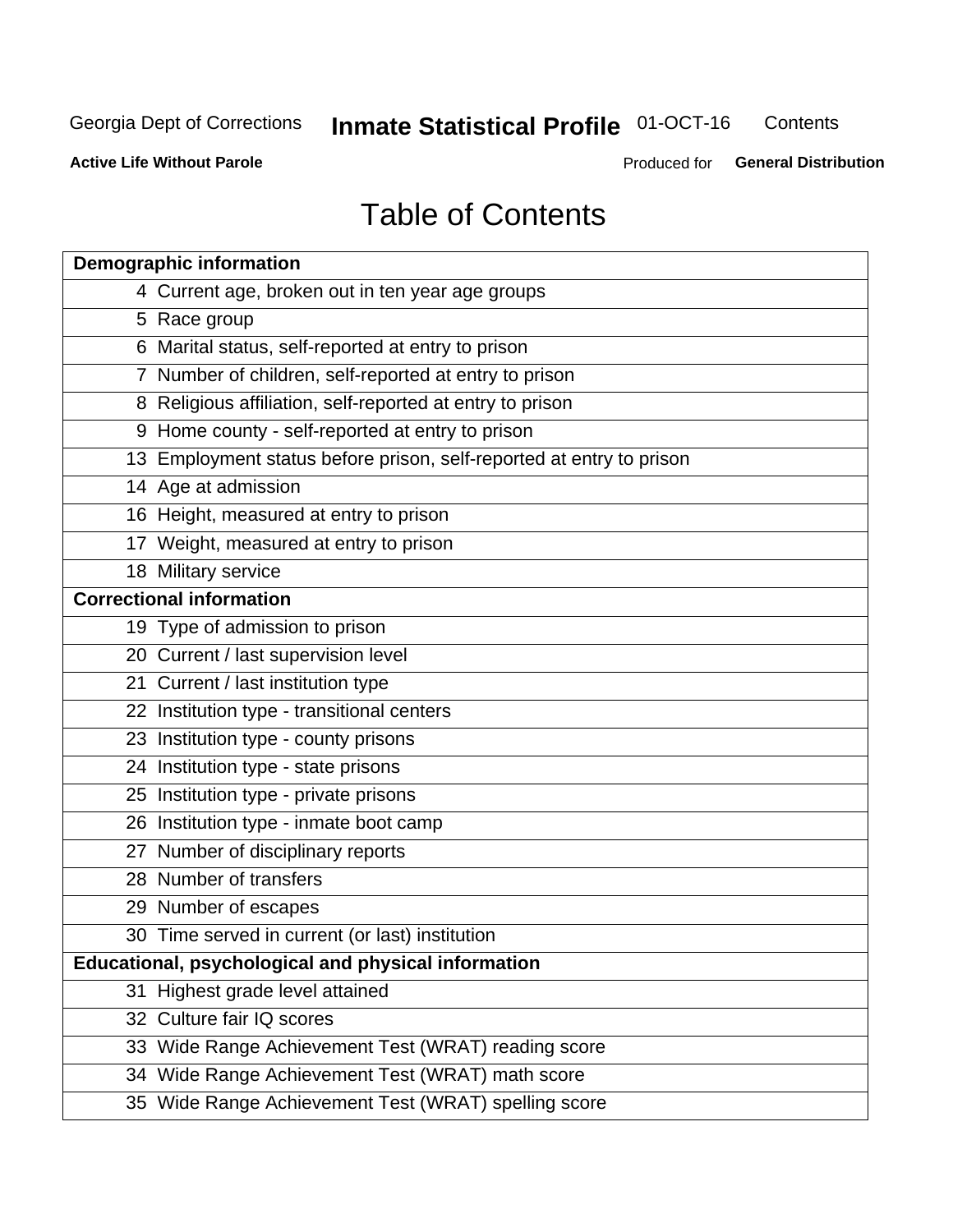## **Inmate Statistical Profile 01-OCT-16**

Contents

**Active Life Without Parole** 

Produced for General Distribution

## **Table of Contents**

| Educational, psychological and physical information              |
|------------------------------------------------------------------|
| 36 Current / last mental health treatment level                  |
| 37 PULHESDWIT medical scale - 'P' overall condition ('P'hysical) |
| 38 PULHESDWIT medical scale - 'U' upper body                     |
| 39 PULHESDWIT medical scale - 'L' lower body                     |
| 40 PULHESDWIT medical scale - 'H' hearing                        |
| 41 PULHESDWIT medical scale - 'E' vision                         |
| 42 PULHESDWIT medical scale -'S' psychiatric                     |
| 43 PULHESDWIT medical scale - 'D' dental                         |
| 44 PULHESDWIT medical scale - 'W' work ability                   |
| 45 PULHESDWIT medical scale - 'I' impairment                     |
| 46 PULHESDWIT medical scale - 'T' transportability               |
| <b>Crimes and criminal history information</b>                   |
| 47 Number of prior Georgia incarcerations                        |
| 48 Prison sentence in years                                      |
| 49 Primary offense, broken out into felonies vs misdemeanors     |
| 50 Primary offense, broken out into six broad crime categories   |
| 51 Primary offense, detailed offense code                        |
| 52 County of conviction of primary offense                       |
| 56 Circuit of conviction of primary offense                      |
| 58 Years served (jail + prison) in this incarceration            |
| <b>Medical information</b>                                       |
| 59 Results of most recent HIV test                               |
| 60 Results of most recent tuberculosis test                      |
| 61 Results of most recent syphilis test                          |
| 62 Results of most recent Hepatitis-C test                       |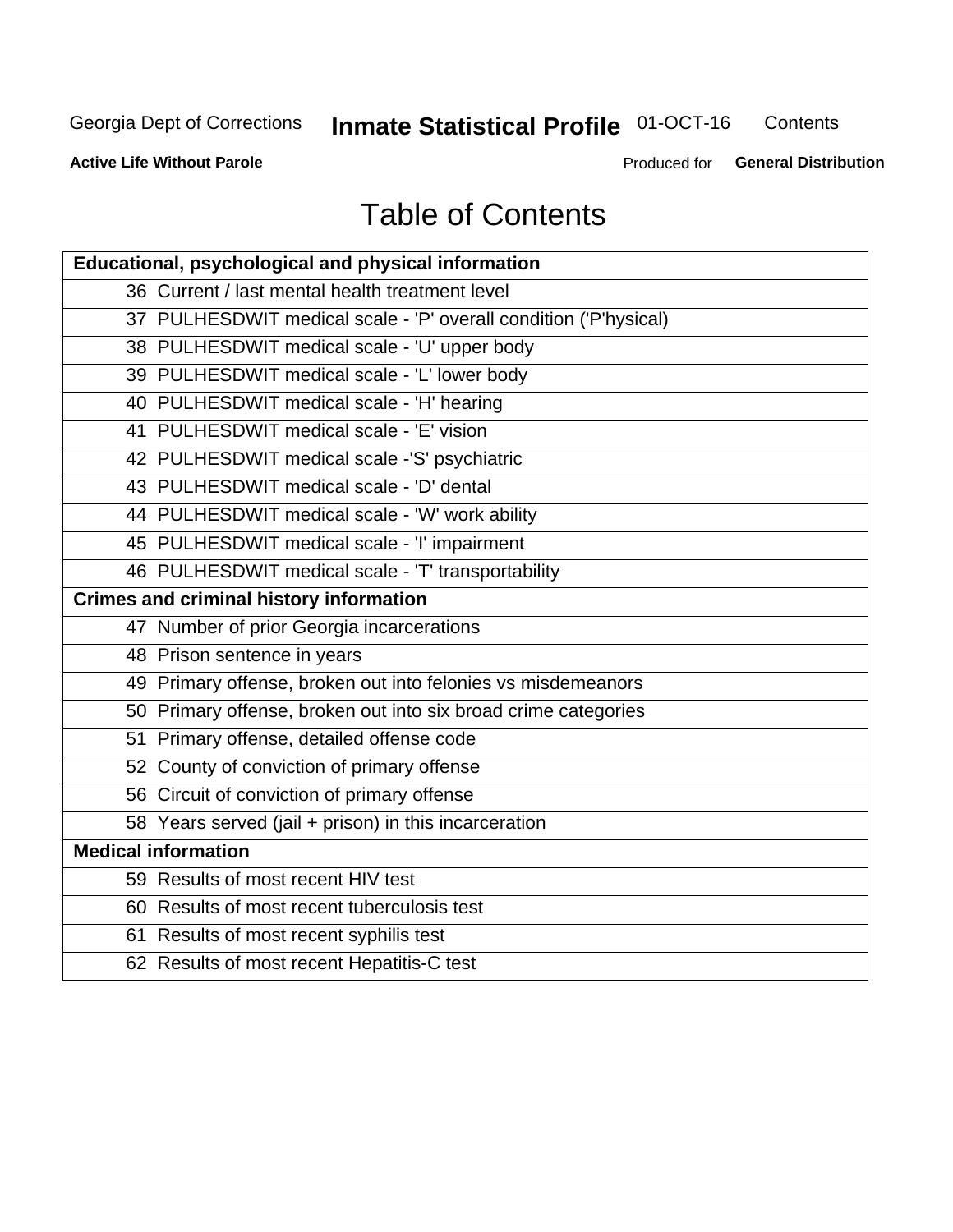#### **Active Life Without Parole**

#### Produced for General Distribution

### Current age, broken out in ten-year age groups

COL % - percent each COUNT is of its particular column

|                          | <b>Male</b>     |        |         |              | <b>Female</b> |       |              | <b>Total</b> |
|--------------------------|-----------------|--------|---------|--------------|---------------|-------|--------------|--------------|
| <b>Current Age</b>       | <b>Count</b>    | Col %  | Row %   | <b>Count</b> | Col %         | Row % | <b>Total</b> | Col %        |
| <b>Teens (1-19)</b>      | ◠               | 0.17%  | 100.00% |              |               |       | 2            | 0.16%        |
| <b>Twenties (20-29)</b>  | 187             | 15.47% | 95.90%  | 8            | 17.78%        | 4.10% | 195          | 15.55%       |
| Thirties (30-39)         | 342             | 28.29% | 95.80%  | 15           | 33.33%        | 4.20% | 357          | 28.47%       |
| <b>Forties (40-49)</b>   | 331             | 27.38% | 96.22%  | 13           | 28.89%        | 3.78% | 344          | 27.43%       |
| <b>Fifties (50-59)</b>   | 239             | 19.77% | 96.76%  | 8            | 17.78%        | 3.24% | 247          | 19.70%       |
| <b>Sixties (60-69)</b>   | 87 <sup>°</sup> | 7.20%  | 98.86%  |              | 2.22%         | 1.14% | 88           | 7.02%        |
| Seventy + (70 and above) | 21              | 1.74%  | 100.00% |              |               |       | 21           | 1.67%        |
| <b>Total Reported</b>    | 1,209           | 100%   | 96.41%  | 45           | 100%          | 3.59% | 1,254        | 100%         |

| <b><i>Committee States</i></b><br>тек |      |      |
|---------------------------------------|------|------|
| $C = 4$                               | ,209 | ,254 |

| Mean<br>(average)    | 42.54    | 39.69 | 42.44 |
|----------------------|----------|-------|-------|
| Median (middle)      |          | 39    |       |
| Mode (most frequent) | つん<br>vu |       | 35    |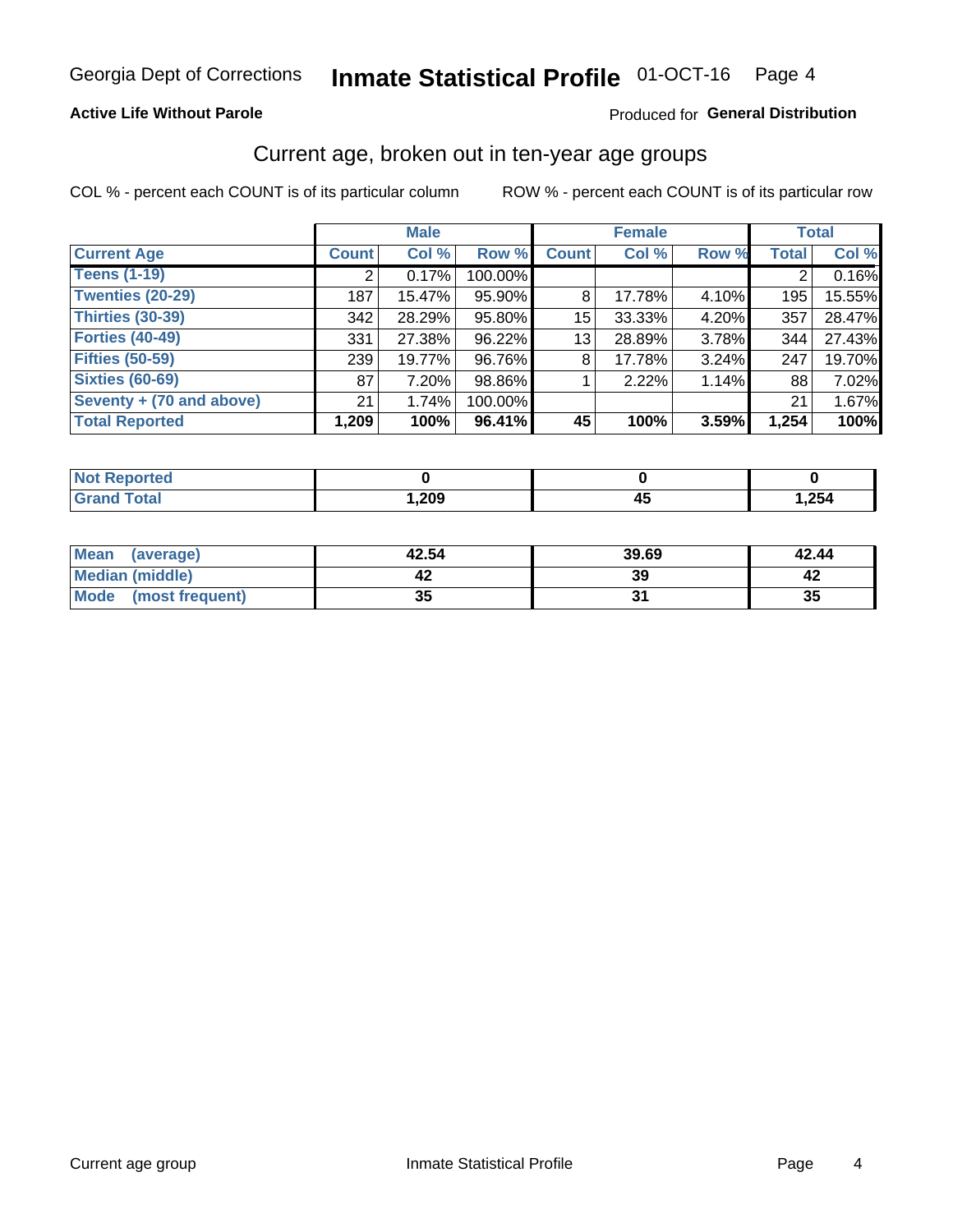#### **Inmate Statistical Profile 01-OCT-16** Page 5

#### **Active Life Without Parole**

**Produced for General Distribution** 

### Race group

COL % - percent each COUNT is of its particular column

|                              | <b>Male</b>  |         |                    | <b>Female</b> |        |       | <b>Total</b> |        |
|------------------------------|--------------|---------|--------------------|---------------|--------|-------|--------------|--------|
| <b>Race Group</b>            | <b>Count</b> | Col %   | <b>Row % Count</b> |               | Col %  | Row % | <b>Total</b> | Col %  |
| <b>White</b>                 | 263          | 21.75%  | 94.27%             | 16            | 35.56% | 5.73% | 279          | 22.25% |
| <b>Black</b><br>$\mathbf{2}$ | 916          | 75.77%  | 97.14%             | 27            | 60.00% | 2.86% | 943          | 75.20% |
| <b>Other</b><br>5.           |              | $.17\%$ | 100.00%            |               |        |       | 2            | .16%   |
| <b>Asian</b><br>6            | 4            | $.33\%$ | 100.00%            |               |        |       | 4            | .32%   |
| <b>Hispanic</b><br>10        | 24           | 1.99%   | 92.31%             | 2             | 4.44%  | 7.69% | 26           | 2.07%  |
| <b>Total Reported</b>        | 1,209        | 100%    | 96.41%             | 45            | 100%   | 3.59% | 1,254        | 100%   |

| теа |      |           |       |
|-----|------|-----------|-------|
|     | ,209 | - -<br>43 | 1,254 |

| M | - - - |  |
|---|-------|--|
|   |       |  |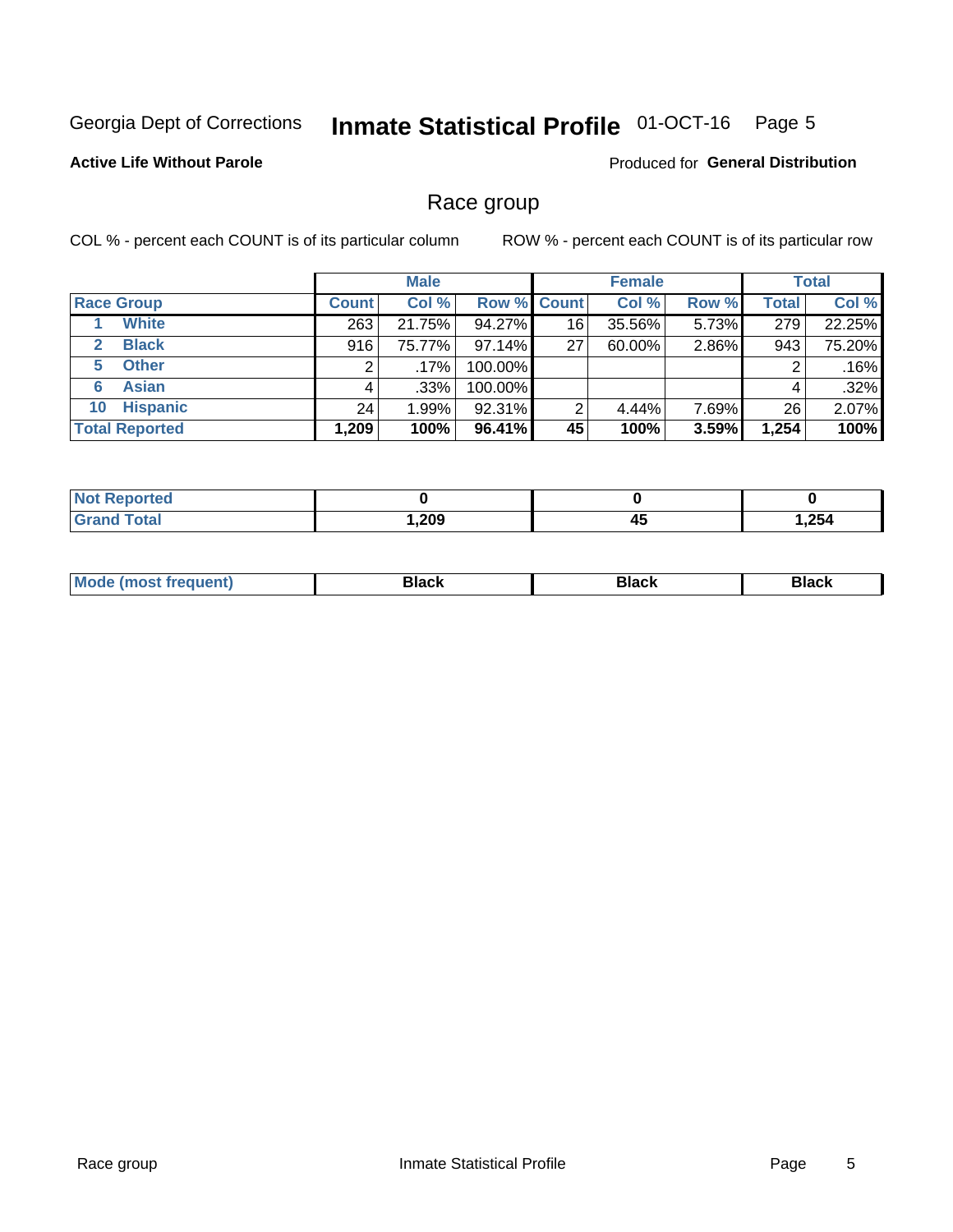#### **Inmate Statistical Profile 01-OCT-16** Page 6

#### **Active Life Without Parole**

#### Produced for General Distribution

## Marital status, self-reported at entry to prison

COL % - percent each COUNT is of its particular column

|                        | <b>Male</b>  |        |         | <b>Female</b> |        |        | <b>Total</b>    |        |
|------------------------|--------------|--------|---------|---------------|--------|--------|-----------------|--------|
| <b>Marital Status</b>  | <b>Count</b> | Col %  | Row %   | <b>Count</b>  | Col %  | Row %  | <b>Total</b>    | Col %  |
| <b>Unknown</b><br>0    | 9            | .74%   | 100.00% |               |        |        | 9               | .72%   |
| <b>Divorced</b><br>D   | 96           | 7.94%  | 97.96%  | 2             | 4.44%  | 2.04%  | 98              | 7.81%  |
| <b>Married</b><br>М    | 168          | 13.90% | 95.45%  | 8             | 17.78% | 4.55%  | 176             | 14.04% |
| <b>Separated</b><br>S. | 34           | 2.81%  | 85.00%  | 6             | 13.33% | 15.00% | 40              | 3.19%  |
| <b>Unmarried</b><br>U  | 872          | 72.13% | 97.43%  | 23            | 51.11% | 2.57%  | 895             | 71.37% |
| <b>Widow</b><br>W      | 30           | 2.48%  | 83.33%  | 6             | 13.33% | 16.67% | 36 <sub>1</sub> | 2.87%  |
| <b>Total Reported</b>  | 1,209        | 100%   | 96.41%  | 45            | 100%   | 3.59%  | 1,254           | 100%   |

| <b>Not Reported</b><br>. <b>.</b> |      |    |       |
|-----------------------------------|------|----|-------|
| Total                             | ,209 | т. | 1,254 |

|  | M | . | Unmarried | າmarried<br>_____ |
|--|---|---|-----------|-------------------|
|--|---|---|-----------|-------------------|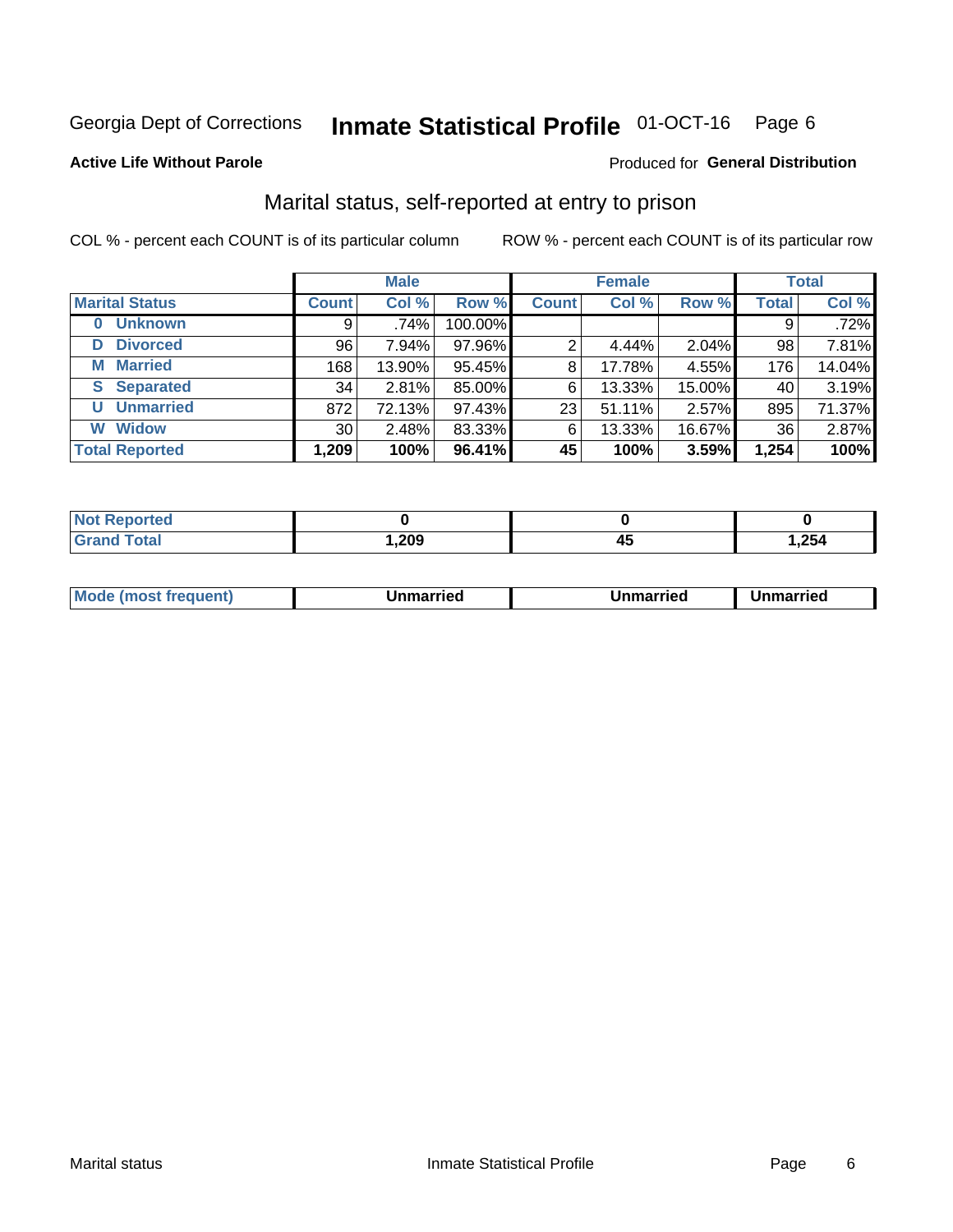#### **Inmate Statistical Profile 01-OCT-16** Page 7

#### **Active Life Without Parole**

#### **Produced for General Distribution**

## Number of children, self reported at entry to prison

COL % - percent each COUNT is of its particular column

|                           |              | <b>Male</b> |         |              | <b>Female</b> |       |                | <b>Total</b> |
|---------------------------|--------------|-------------|---------|--------------|---------------|-------|----------------|--------------|
| <b>Number of Children</b> | <b>Count</b> | Col %       | Row %   | <b>Count</b> | Col %         | Row % | <b>Total</b>   | Col %        |
| $\bf{0}$                  | 433          | 36.02%      | 96.01%  | 18           | 40.00%        | 3.99% | 451            | 36.17%       |
|                           | 285          | 23.71%      | 97.60%  |              | 15.56%        | 2.40% | 292            | 23.42%       |
| $\overline{2}$            | 201          | 16.72%      | 97.10%  | 6            | 13.33%        | 2.90% | 207            | 16.60%       |
| 3                         | 129          | 10.73%      | 94.85%  |              | 15.56%        | 5.15% | 136            | 10.91%       |
| 4                         | 76           | 6.32%       | 96.20%  | 3            | 6.67%         | 3.80% | 79             | 6.34%        |
| 5                         | 36           | 3.00%       | 92.31%  | 3            | 6.67%         | 7.69% | 39             | 3.13%        |
| 6                         | 19           | 1.58%       | 95.00%  |              | 2.22%         | 5.00% | 20             | 1.60%        |
| 7                         | 8            | 0.67%       | 100.00% |              |               |       | 8              | 0.64%        |
| 8                         | 5            | 0.42%       | 100.00% |              |               |       | 5              | 0.40%        |
| $\boldsymbol{9}$          | 3            | 0.25%       | 100.00% |              |               |       | 3              | 0.24%        |
| 10                        | 2            | 0.17%       | 100.00% |              |               |       | $\overline{2}$ | 0.16%        |
| Over 10                   | 5            | 0.42%       | 100.00% |              |               |       | 5              | 0.40%        |
| <b>Total Reported</b>     | 1,202        | 100%        | 96.39%  | 45           | 100%          | 3.61% | 1,247          | 100.0%       |

| пето |      |                |       |
|------|------|----------------|-------|
| --   | ,209 | - -<br>л<br>≖∾ | 1,254 |

| <b>Mean</b><br>(average) | 1.56 | 1.62 | 1.56 |
|--------------------------|------|------|------|
| Median (middle)          |      |      |      |
| Mode (most frequent)     |      |      |      |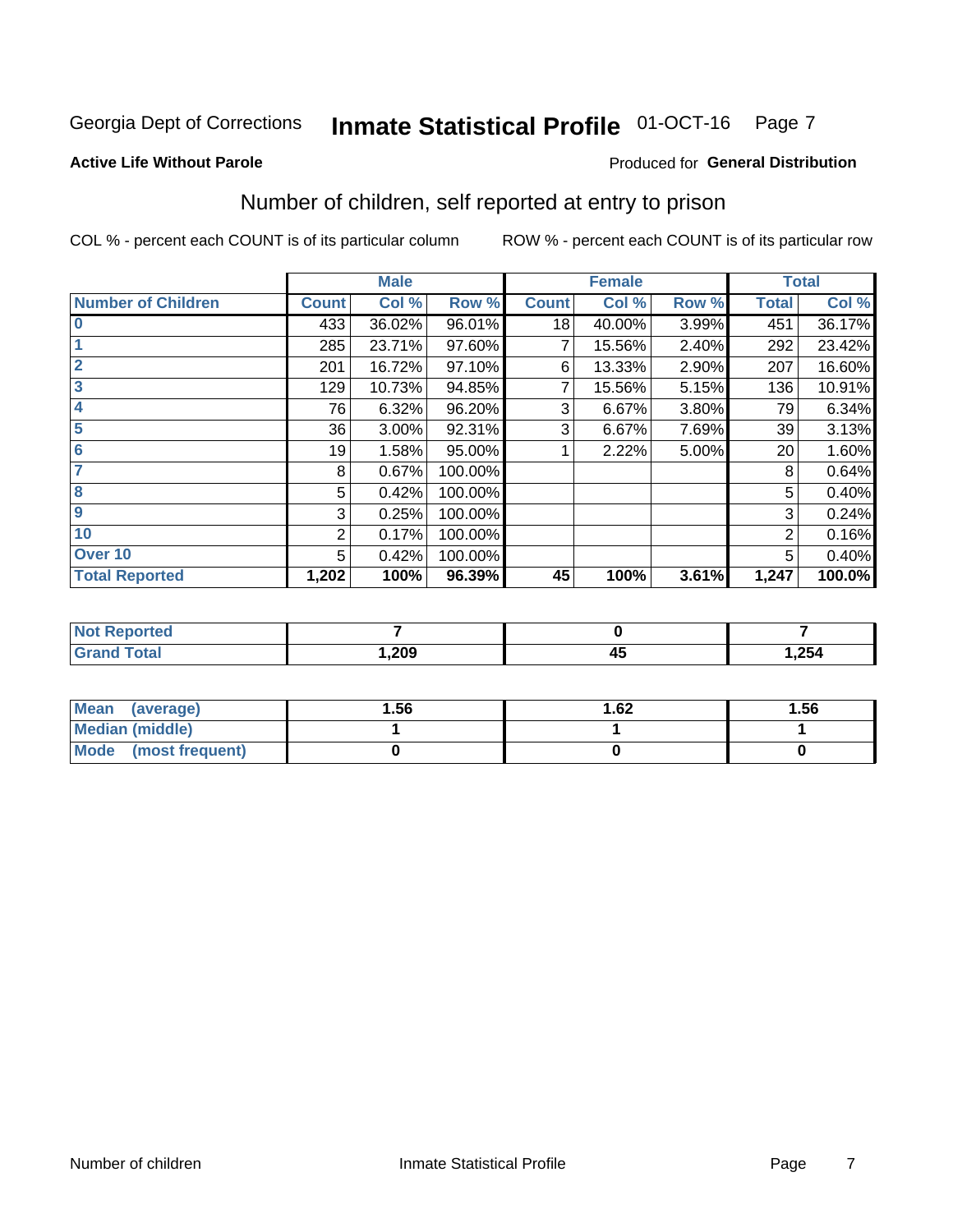#### **Inmate Statistical Profile 01-OCT-16** Page 8

#### **Active Life Without Parole**

#### Produced for General Distribution

## Religious affiliation, self-reported at entry to prison

COL % - percent each COUNT is of its particular column

|              |                              | <b>Male</b>  |        |         | <b>Female</b> |        |        | <b>Total</b>   |        |
|--------------|------------------------------|--------------|--------|---------|---------------|--------|--------|----------------|--------|
|              | <b>Religious Affiliation</b> | <b>Count</b> | Col %  | Row %   | <b>Count</b>  | Col %  | Row %  | <b>Total</b>   | Col %  |
|              | <b>Islam</b>                 | 63           | 9.92%  | 95.45%  | 3             | 8.82%  | 4.55%  | 66             | 9.87%  |
| $\mathbf{2}$ | <b>Catholic</b>              | 22           | 3.46%  | 88.00%  | 3             | 8.82%  | 12.00% | 25             | 3.74%  |
| 3            | <b>Baptist</b>               | 314          | 49.45% | 93.18%  | 23            | 67.65% | 6.82%  | 337            | 50.37% |
| 4            | <b>Methodist</b>             | 11           | 1.73%  | 91.67%  |               | 2.94%  | 8.33%  | 12             | 1.79%  |
| 7            | <b>Chc Of God</b>            | 3            | .47%   | 100.00% |               |        |        | 3              | .45%   |
| 8            | <b>Holiness</b>              | 20           | 3.15%  | 90.91%  | 2             | 5.88%  | 9.09%  | 22             | 3.29%  |
| 9            | <b>Jewish</b>                | 2            | .31%   | 100.00% |               |        |        | $\overline{2}$ | .30%   |
| 10           | <b>Anglican</b>              |              | .16%   | 100.00% |               |        |        |                | .15%   |
| 12           | <b>Hindu</b>                 | 2            | .31%   | 100.00% |               |        |        | $\overline{2}$ | .30%   |
| 16           | <b>Seven D Ad</b>            | 4            | .63%   | 100.00% |               |        |        | 4              | .60%   |
| 17           | <b>Jehovah Wt</b>            | 10           | 1.57%  | 100.00% |               |        |        | 10             | 1.49%  |
| 18           | <b>Latr Day S</b>            |              | .16%   | 100.00% |               |        |        |                | .15%   |
| 20           | <b>Other Prot</b>            | 77           | 12.13% | 97.47%  | 2             | 5.88%  | 2.53%  | 79             | 11.81% |
| 96           | <b>None</b>                  | 105          | 16.54% | 100.00% |               |        |        | 105            | 15.70% |
|              | <b>Total Reported</b>        | 635          | 100%   | 94.92%  | 34            | 100%   | 5.08%  | 669            | 100%   |

| ı teu<br>. | -- 1   |   | 585   |
|------------|--------|---|-------|
|            | 209, ا | ∼ | 1,254 |

| <b>Mode (most frequent)</b> | 3aptist | 3aptist | Baptist |
|-----------------------------|---------|---------|---------|
|-----------------------------|---------|---------|---------|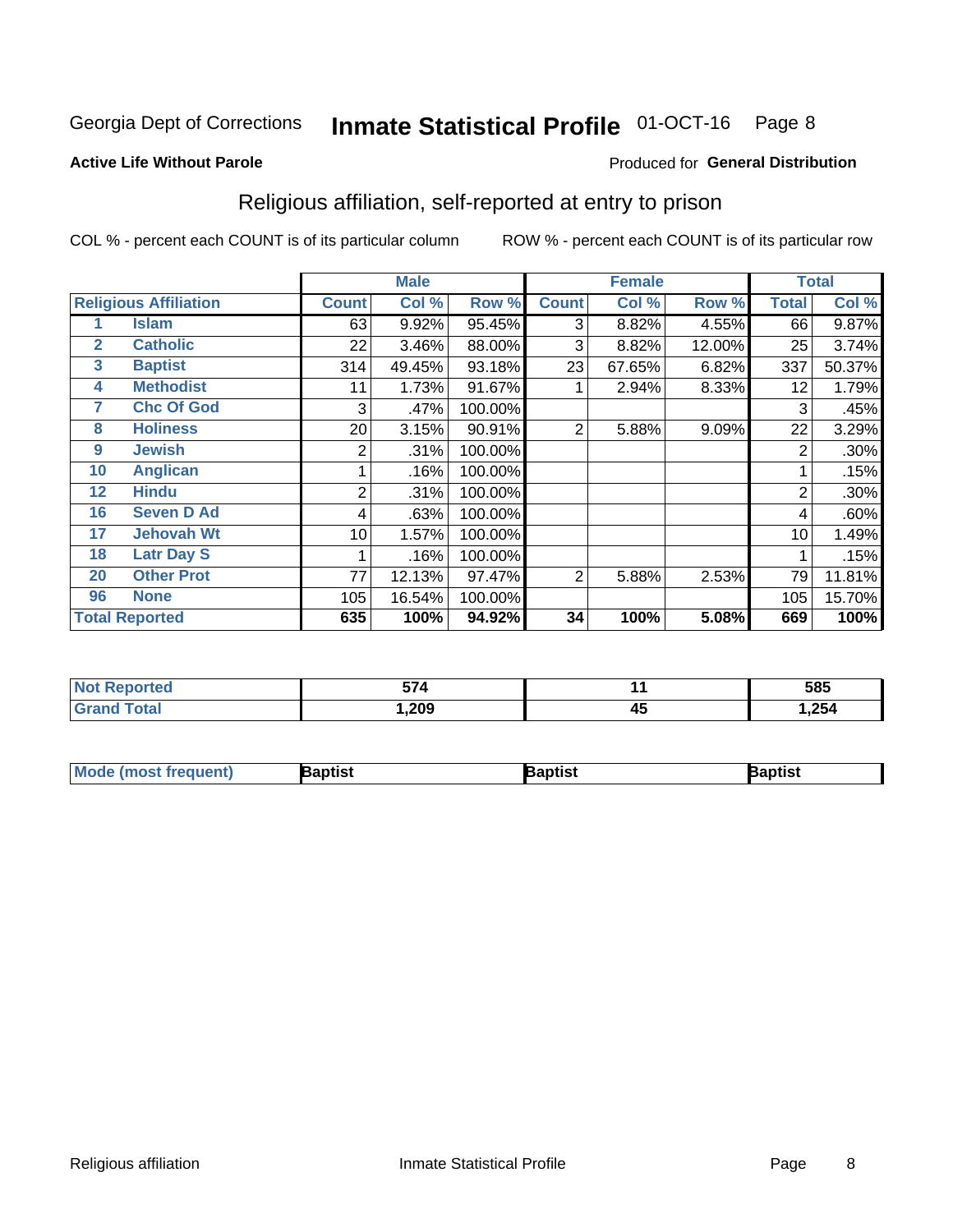#### **Inmate Statistical Profile 01-OCT-16** Page 9

#### **Active Life Without Parole**

#### Produced for General Distribution

## Home county, self-reported at entry to prison

COL % - percent each COUNT is of its particular column

|     |                        |                  | <b>Male</b> |         | <b>Female</b>  |        |        | <b>Total</b>            |        |
|-----|------------------------|------------------|-------------|---------|----------------|--------|--------|-------------------------|--------|
|     | <b>Home County</b>     | <b>Count</b>     | Col %       | Row %   | <b>Count</b>   | Col %  | Row %  | <b>Total</b>            | Col%   |
| 000 | <b>Unknown</b>         | $\overline{217}$ | 17.95%      | 93.13%  | 16             | 35.56% | 6.87%  | 233                     | 18.58% |
| 001 | <b>Appling County</b>  | 4                | .33%        | 100.00% |                |        |        | 4                       | .32%   |
| 002 | <b>Atkinson County</b> | 3                | .25%        | 100.00% |                |        |        | 3                       | .24%   |
| 003 | <b>Bacon County</b>    | $\mathbf 1$      | .08%        | 100.00% |                |        |        | 1                       | .08%   |
| 004 | <b>Baker County</b>    | $\mathbf 1$      | .08%        | 100.00% |                |        |        | 1                       | .08%   |
| 005 | <b>Baldwin County</b>  | 3                | .25%        | 100.00% |                |        |        | 3                       | .24%   |
| 007 | <b>Barrow County</b>   | 8                | .66%        | 100.00% |                |        |        | 8                       | .64%   |
| 008 | <b>Bartow County</b>   | 8                | .66%        | 100.00% |                |        |        | 8                       | .64%   |
| 009 | <b>Ben Hill County</b> | 6                | .50%        | 100.00% |                |        |        | 6                       | .48%   |
| 010 | <b>Berrien County</b>  | $\overline{2}$   | .17%        | 100.00% |                |        |        | $\overline{2}$          | .16%   |
| 011 | <b>Bibb County</b>     | 28               | 2.32%       | 93.33%  | $\overline{2}$ | 4.44%  | 6.67%  | 30                      | 2.39%  |
| 012 | <b>Bleckley County</b> | 2                | .17%        | 100.00% |                |        |        | $\overline{2}$          | .16%   |
| 013 | <b>Brantley County</b> | $\mathbf{1}$     | .08%        | 100.00% |                |        |        | 1                       | .08%   |
| 014 | <b>Brooks County</b>   | $\mathbf 1$      | .08%        | 100.00% |                |        |        | 1                       | .08%   |
| 016 | <b>Bulloch County</b>  | 4                | .33%        | 100.00% |                |        |        | $\overline{4}$          | .32%   |
| 017 | <b>Burke County</b>    | 11               | .91%        | 100.00% |                |        |        | 11                      | .88%   |
| 018 | <b>Butts County</b>    | 3                | .25%        | 100.00% |                |        |        | 3                       | .24%   |
| 019 | <b>Calhoun County</b>  | $\mathbf 1$      | .08%        | 100.00% |                |        |        | 1                       | .08%   |
| 020 | <b>Camden County</b>   | $\overline{2}$   | .17%        | 66.67%  | 1              | 2.22%  | 33.33% | 3                       | .24%   |
| 021 | <b>Candler County</b>  | $\mathbf 1$      | .08%        | 100.00% |                |        |        | 1                       | .08%   |
| 022 | <b>Carroll County</b>  | 3                | .25%        | 75.00%  | 1              | 2.22%  | 25.00% | 4                       | .32%   |
| 023 | <b>Catoosa County</b>  | $\overline{c}$   | .17%        | 100.00% |                |        |        | $\overline{2}$          | .16%   |
| 024 | <b>Charlton County</b> | $\mathbf 1$      | .08%        | 100.00% |                |        |        | 1                       | .08%   |
| 025 | <b>Chatham County</b>  | 40               | 3.31%       | 100.00% |                |        |        | 40                      | 3.19%  |
| 028 | <b>Cherokee County</b> | 4                | .33%        | 100.00% |                |        |        | 4                       | .32%   |
| 029 | <b>Clarke County</b>   | 22               | 1.82%       | 95.65%  | 1              | 2.22%  | 4.35%  | 23                      | 1.83%  |
| 030 | <b>Clay County</b>     | $\overline{2}$   | .17%        | 100.00% |                |        |        | $\overline{2}$          | .16%   |
| 031 | <b>Clayton County</b>  | 41               | 3.39%       | 100.00% |                |        |        | 41                      | 3.27%  |
| 033 | <b>Cobb County</b>     | 46               | 3.80%       | 100.00% |                |        |        | 46                      | 3.67%  |
| 034 | <b>Coffee County</b>   | 4                | .33%        | 100.00% |                |        |        | 4                       | .32%   |
| 035 | <b>Colquitt County</b> | 1                | .08%        | 100.00% |                |        |        | 1                       | .08%   |
| 036 | <b>Columbia County</b> | 7                | .58%        | 100.00% |                |        |        | $\overline{7}$          | .56%   |
| 037 | <b>Cook County</b>     | 3                | .25%        | 100.00% |                |        |        | 3                       | .24%   |
| 038 | <b>Coweta County</b>   | 4                | .33%        | 80.00%  | 1              | 2.22%  | 20.00% | $\sqrt{5}$              | .40%   |
| 040 | <b>Crisp County</b>    | 4                | .33%        | 100.00% |                |        |        | $\overline{\mathbf{4}}$ | .32%   |
| 043 | <b>Decatur County</b>  | 4                | .33%        | 100.00% |                |        |        | 4                       | .32%   |
| 044 | <b>Dekalb County</b>   | 90               | 7.44%       | 98.90%  | 1              | 2.22%  | 1.10%  | 91                      | 7.26%  |
| 045 | <b>Dodge County</b>    | 1                | .08%        | 100.00% |                |        |        | 1                       | .08%   |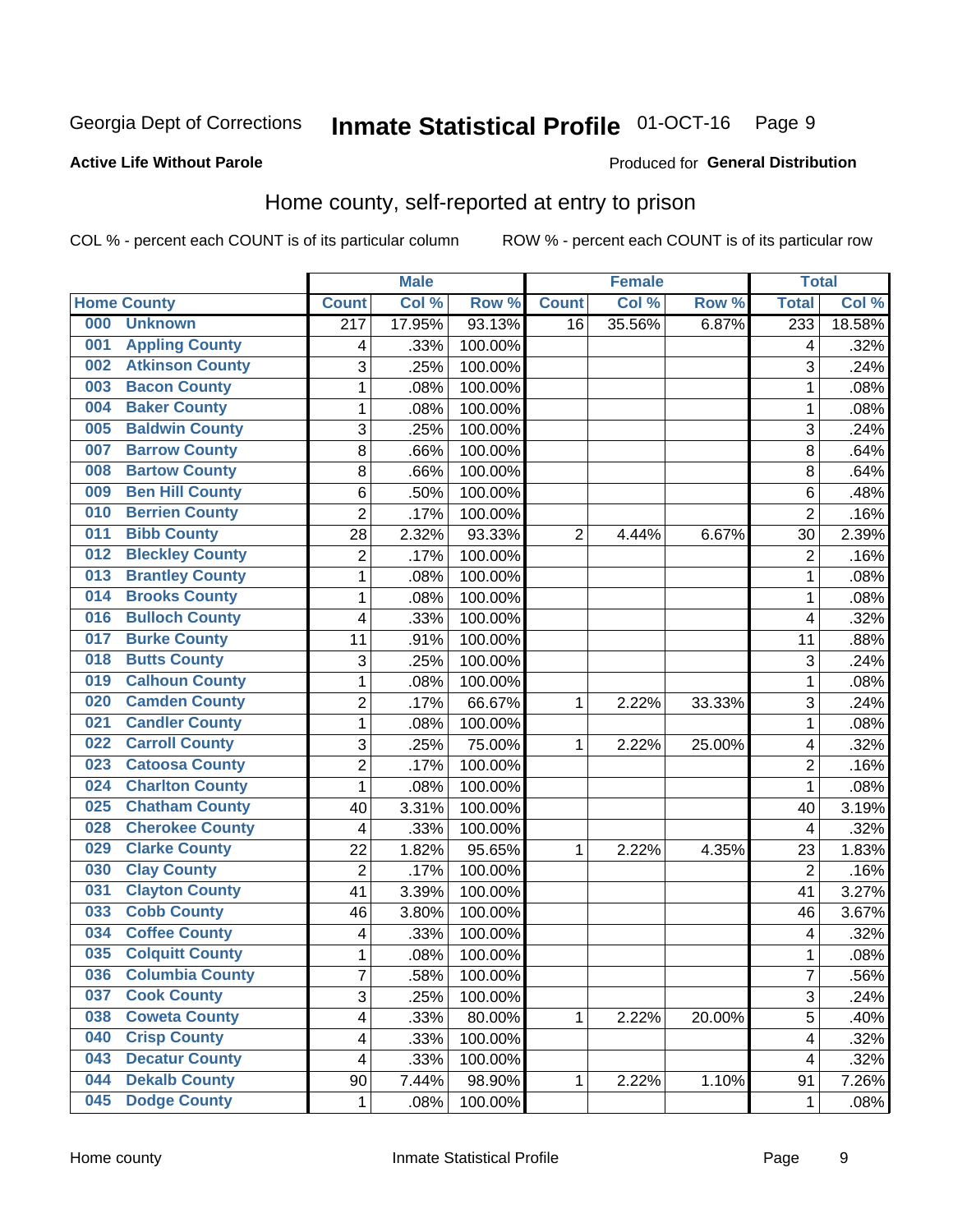## Inmate Statistical Profile 01-OCT-16 Page 10

#### **Active Life Without Parole**

#### **Produced for General Distribution**

## Home county, self-reported at entry to prison

COL % - percent each COUNT is of its particular column

|     |                          |                | <b>Male</b> |                  |                | <b>Female</b> |        |                | <b>Total</b> |  |
|-----|--------------------------|----------------|-------------|------------------|----------------|---------------|--------|----------------|--------------|--|
|     | <b>Home County</b>       | <b>Count</b>   | Col %       | Row <sup>%</sup> | <b>Count</b>   | Col %         | Row %  | <b>Total</b>   | Col %        |  |
| 046 | <b>Dooly County</b>      | $\overline{2}$ | .17%        | 100.00%          |                |               |        | $\overline{2}$ | .16%         |  |
| 047 | <b>Dougherty County</b>  | 24             | 1.99%       | 92.31%           | $\overline{c}$ | 4.44%         | 7.69%  | 26             | 2.07%        |  |
| 048 | <b>Douglas County</b>    | 15             | 1.24%       | 93.75%           | 1              | 2.22%         | 6.25%  | 16             | 1.28%        |  |
| 049 | <b>Early County</b>      | 2              | .17%        | 100.00%          |                |               |        | $\overline{2}$ | .16%         |  |
| 051 | <b>Effingham County</b>  | 3              | .25%        | 100.00%          |                |               |        | 3              | .24%         |  |
| 052 | <b>Elbert County</b>     | $\overline{2}$ | .17%        | 100.00%          |                |               |        | $\overline{2}$ | .16%         |  |
| 053 | <b>Emanuel County</b>    | 5              | .41%        | 100.00%          |                |               |        | 5              | .40%         |  |
| 056 | <b>Fayette County</b>    | 5              | .41%        | 100.00%          |                |               |        | 5              | .40%         |  |
| 057 | <b>Floyd County</b>      | 17             | 1.41%       | 94.44%           | 1              | 2.22%         | 5.56%  | 18             | 1.44%        |  |
| 058 | <b>Forsyth County</b>    | 4              | .33%        | 100.00%          |                |               |        | 4              | .32%         |  |
| 059 | <b>Franklin County</b>   | 3              | .25%        | 75.00%           | 1              | 2.22%         | 25.00% | 4              | .32%         |  |
| 060 | <b>Fulton County</b>     | 157            | 12.99%      | 98.13%           | 3              | 6.67%         | 1.88%  | 160            | 12.76%       |  |
| 061 | <b>Gilmer County</b>     | $\overline{2}$ | .17%        | 100.00%          |                |               |        | $\overline{2}$ | .16%         |  |
| 063 | <b>Glynn County</b>      | 10             | .83%        | 100.00%          |                |               |        | 10             | .80%         |  |
| 064 | <b>Gordon County</b>     | 3              | .25%        | 100.00%          |                |               |        | 3              | .24%         |  |
| 066 | <b>Greene County</b>     | 3              | .25%        | 100.00%          |                |               |        | 3              | .24%         |  |
| 067 | <b>Gwinnett County</b>   | 32             | 2.65%       | 91.43%           | 3              | 6.67%         | 8.57%  | 35             | 2.79%        |  |
| 068 | <b>Habersham County</b>  | 1              | .08%        | 100.00%          |                |               |        | 1              | .08%         |  |
| 069 | <b>Hall County</b>       | 16             | 1.32%       | 94.12%           | 1              | 2.22%         | 5.88%  | 17             | 1.36%        |  |
| 070 | <b>Hancock County</b>    | $\overline{2}$ | .17%        | 100.00%          |                |               |        | $\overline{2}$ | .16%         |  |
| 071 | <b>Haralson County</b>   | $\overline{2}$ | .17%        | 100.00%          |                |               |        | $\overline{2}$ | .16%         |  |
| 072 | <b>Harris County</b>     | $\mathbf{1}$   | .08%        | 100.00%          |                |               |        | 1              | .08%         |  |
| 073 | <b>Hart County</b>       | $\overline{c}$ | .17%        | 100.00%          |                |               |        | $\overline{2}$ | .16%         |  |
| 074 | <b>Heard County</b>      | 1              | .08%        | 100.00%          |                |               |        | 1              | .08%         |  |
| 075 | <b>Henry County</b>      | $\overline{7}$ | .58%        | 87.50%           | 1              | 2.22%         | 12.50% | 8              | .64%         |  |
| 076 | <b>Houston County</b>    | 17             | 1.41%       | 94.44%           | 1              | 2.22%         | 5.56%  | 18             | 1.44%        |  |
| 078 | <b>Jackson County</b>    | 4              | .33%        | 100.00%          |                |               |        | 4              | .32%         |  |
| 080 | <b>Jeff Davis County</b> | 1              | .08%        | 100.00%          |                |               |        | 1              | .08%         |  |
| 081 | <b>Jefferson County</b>  | 6              | .50%        | 85.71%           | 1              | 2.22%         | 14.29% | 7              | .56%         |  |
| 082 | <b>Jenkins County</b>    | $\overline{2}$ | .17%        | 100.00%          |                |               |        | $\overline{2}$ | .16%         |  |
| 084 | <b>Jones County</b>      | $\mathbf{1}$   | .08%        | 100.00%          |                |               |        | 1              | .08%         |  |
| 087 | <b>Laurens County</b>    | $\overline{7}$ | .58%        | 100.00%          |                |               |        | 7              | .56%         |  |
| 088 | <b>Lee County</b>        | $\mathbf{1}$   | .08%        | 100.00%          |                |               |        | 1              | .08%         |  |
| 089 | <b>Liberty County</b>    | $\overline{7}$ | .58%        | 87.50%           | 1              | 2.22%         | 12.50% | 8              | .64%         |  |
| 090 | <b>Lincoln County</b>    | $\mathbf 1$    | .08%        | 100.00%          |                |               |        | 1              | .08%         |  |
| 091 | <b>Long County</b>       | 1              | .08%        | 100.00%          |                |               |        | 1              | .08%         |  |
| 092 | <b>Lowndes County</b>    | 8              | .66%        | 100.00%          |                |               |        | 8              | .64%         |  |
| 093 | <b>Lumpkin County</b>    | $\mathbf{1}$   | .08%        | 100.00%          |                |               |        | 1              | .08%         |  |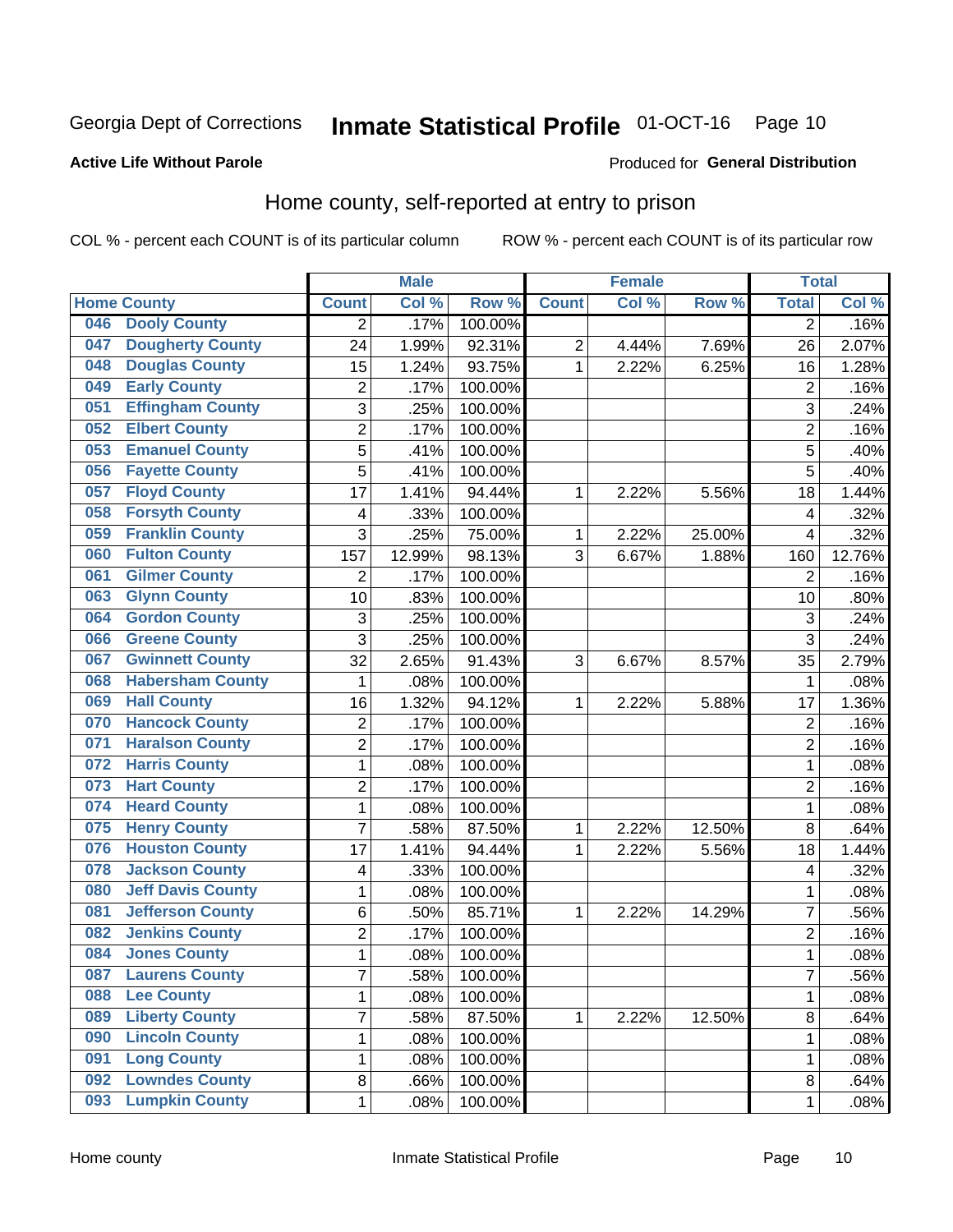## Inmate Statistical Profile 01-OCT-16 Page 11

#### **Active Life Without Parole**

#### Produced for General Distribution

## Home county, self-reported at entry to prison

COL % - percent each COUNT is of its particular column

|                  |                          |                         | <b>Male</b> |         | <b>Female</b> |       | <b>Total</b> |                |       |
|------------------|--------------------------|-------------------------|-------------|---------|---------------|-------|--------------|----------------|-------|
|                  | <b>Home County</b>       | <b>Count</b>            | Col %       | Row %   | <b>Count</b>  | Col % | Row %        | <b>Total</b>   | Col % |
| 094              | <b>Macon County</b>      | 1                       | .08%        | 100.00% |               |       |              | 1              | .08%  |
| 095              | <b>Madison County</b>    | $\mathbf{1}$            | .08%        | 100.00% |               |       |              | 1              | .08%  |
| 096              | <b>Marion County</b>     | 1                       | .08%        | 100.00% |               |       |              | 1              | .08%  |
| 097              | <b>Mcduffie County</b>   | $\overline{2}$          | .17%        | 100.00% |               |       |              | $\overline{2}$ | .16%  |
| 098              | <b>Mcintosh County</b>   | $\mathbf{1}$            | .08%        | 100.00% |               |       |              | 1              | .08%  |
| 099              | <b>Meriwether County</b> | $\mathbf{1}$            | .08%        | 100.00% |               |       |              | 1              | .08%  |
| 100              | <b>Miller County</b>     | $\overline{c}$          | .17%        | 100.00% |               |       |              | $\overline{c}$ | .16%  |
| 101              | <b>Mitchell County</b>   | $\mathbf{1}$            | .08%        | 100.00% |               |       |              | 1              | .08%  |
| 102              | <b>Monroe County</b>     | 5                       | .41%        | 100.00% |               |       |              | 5              | .40%  |
| 103              | <b>Montgomery County</b> | $\overline{2}$          | .17%        | 100.00% |               |       |              | $\overline{2}$ | .16%  |
| 104              | <b>Morgan County</b>     | $\mathbf{1}$            | .08%        | 100.00% |               |       |              | 1              | .08%  |
| 106              | <b>Muscogee County</b>   | 27                      | 2.23%       | 100.00% |               |       |              | 27             | 2.15% |
| 107              | <b>Newton County</b>     | $\overline{\mathbf{4}}$ | .33%        | 80.00%  | 1             | 2.22% | 20.00%       | 5              | .40%  |
| 109              | <b>Oglethorpe County</b> | $\overline{\mathbf{4}}$ | .33%        | 100.00% |               |       |              | 4              | .32%  |
| 110              | <b>Paulding County</b>   | 8                       | .66%        | 100.00% |               |       |              | 8              | .64%  |
| 111              | <b>Peach County</b>      | $\mathbf{1}$            | .08%        | 100.00% |               |       |              | 1              | .08%  |
| 112              | <b>Pickens County</b>    | $\mathbf{1}$            | .08%        | 100.00% |               |       |              | 1              | .08%  |
| $\overline{113}$ | <b>Pierce County</b>     | $\overline{2}$          | .17%        | 100.00% |               |       |              | $\overline{2}$ | .16%  |
| $\overline{114}$ | <b>Pike County</b>       | 3                       | .25%        | 100.00% |               |       |              | 3              | .24%  |
| $\overline{115}$ | <b>Polk County</b>       | 5                       | .41%        | 100.00% |               |       |              | 5              | .40%  |
| 117              | <b>Putnam County</b>     | 5                       | .41%        | 100.00% |               |       |              | 5              | .40%  |
| 119              | <b>Rabun County</b>      | $\overline{2}$          | .17%        | 100.00% |               |       |              | $\overline{2}$ | .16%  |
| 120              | <b>Randolph County</b>   | $\mathbf{1}$            | .08%        | 100.00% |               |       |              | 1              | .08%  |
| 121              | <b>Richmond County</b>   | 43                      | 3.56%       | 95.56%  | 2             | 4.44% | 4.44%        | 45             | 3.59% |
| 122              | <b>Rockdale County</b>   | $\,6$                   | .50%        | 100.00% |               |       |              | 6              | .48%  |
| 124              | <b>Screven County</b>    | $\mathbf{1}$            | .08%        | 100.00% |               |       |              | 1              | .08%  |
| 125              | <b>Seminole County</b>   | $\overline{2}$          | .17%        | 100.00% |               |       |              | $\overline{2}$ | .16%  |
| 126              | <b>Spalding County</b>   | 10                      | .83%        | 100.00% |               |       |              | 10             | .80%  |
| 127              | <b>Stephens County</b>   | $\overline{2}$          | .17%        | 66.67%  | 1             | 2.22% | 33.33%       | 3              | .24%  |
| 128              | <b>Stewart County</b>    | $\mathbf{1}$            | .08%        | 100.00% |               |       |              | 1              | .08%  |
| 129              | <b>Sumter County</b>     | $\overline{2}$          | .17%        | 100.00% |               |       |              | $\overline{2}$ | .16%  |
| 132              | <b>Tattnall County</b>   | 6                       | .50%        | 85.71%  | 1             | 2.22% | 14.29%       | 7              | .56%  |
| 133              | <b>Taylor County</b>     | 3                       | .25%        | 100.00% |               |       |              | 3              | .24%  |
| 134              | <b>Telfair County</b>    | $\mathbf 1$             | .08%        | 100.00% |               |       |              | 1              | .08%  |
| 136              | <b>Thomas County</b>     | 6                       | .50%        | 100.00% |               |       |              | 6              | .48%  |
| 137              | <b>Tift County</b>       | 6                       | .50%        | 100.00% |               |       |              | 6              | .48%  |
| 138              | <b>Toombs County</b>     | 8                       | .66%        | 100.00% |               |       |              | 8              | .64%  |
| 140              | <b>Treutlen County</b>   | $\overline{4}$          | .33%        | 100.00% |               |       |              | 4              | .32%  |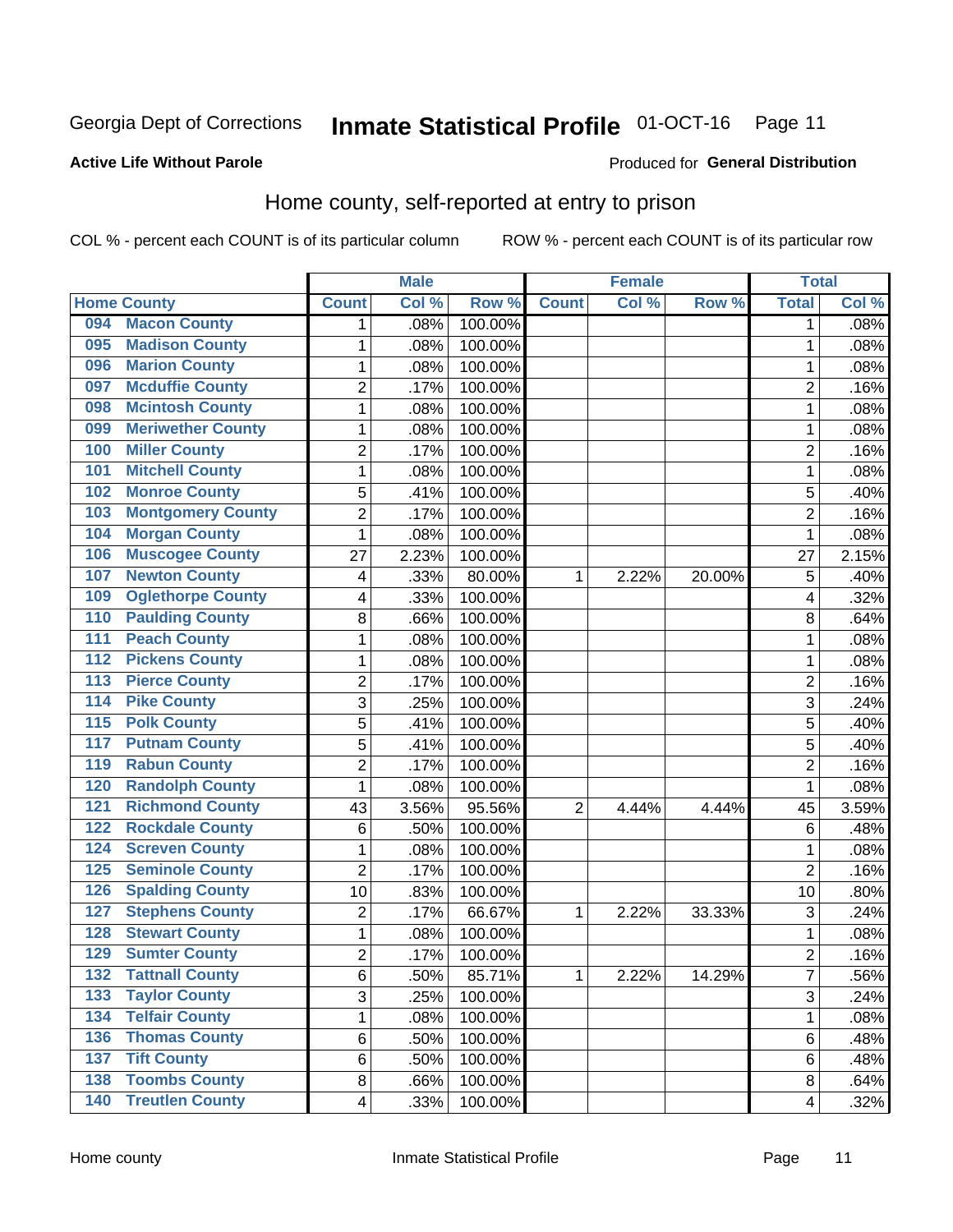## Inmate Statistical Profile 01-OCT-16 Page 12

#### **Active Life Without Parole**

#### **Produced for General Distribution**

## Home county, self-reported at entry to prison

COL % - percent each COUNT is of its particular column

|                                    |              | <b>Male</b> |         |              | <b>Female</b> |        | <b>Total</b> |       |
|------------------------------------|--------------|-------------|---------|--------------|---------------|--------|--------------|-------|
| <b>Home County</b>                 | <b>Count</b> | Col %       | Row %   | <b>Count</b> | Col %         | Row %  | <b>Total</b> | Col % |
| <b>Troup County</b><br>141         | 3            | .25%        | 100.00% |              |               |        | 3            | .24%  |
| <b>Twiggs County</b><br>143        | 1            | .08%        | 100.00% |              |               |        |              | .08%  |
| <b>Union County</b><br>144         | 1            | .08%        | 100.00% |              |               |        |              | .08%  |
| <b>Upson County</b><br>145         | 4            | .33%        | 100.00% |              |               |        | 4            | .32%  |
| <b>Walker County</b><br>146        | 4            | .33%        | 80.00%  |              | 2.22%         | 20.00% | 5            | .40%  |
| <b>Walton County</b><br>147        | 14           | 1.16%       | 100.00% |              |               |        | 14           | 1.12% |
| <b>Ware County</b><br>148          | 9            | .74%        | 100.00% |              |               |        | 9            | .72%  |
| <b>Warren County</b><br>149        | 1            | .08%        | 100.00% |              |               |        |              | .08%  |
| <b>Washington County</b><br>150    | 6            | .50%        | 100.00% |              |               |        | 6            | .48%  |
| <b>Wayne County</b><br>151         | 4            | .33%        | 100.00% |              |               |        | 4            | .32%  |
| <b>Webster County</b><br>152       | 1            | .08%        | 100.00% |              |               |        |              | .08%  |
| <b>White County</b><br>154         | 1            | $.08\%$     | 100.00% |              |               |        |              | .08%  |
| <b>Whitfield County</b><br>155     | 6            | .50%        | 100.00% |              |               |        | 6            | .48%  |
| <b>Wilcox County</b><br>156        |              | .08%        | 100.00% |              |               |        |              | .08%  |
| <b>Wilkes County</b><br>157        | 1            | .08%        | 100.00% |              |               |        |              | .08%  |
| <b>Wilkinson County</b><br>158     | 2            | .17%        | 100.00% |              |               |        | 2            | .16%  |
| <b>Worth County</b><br>159         | 1            | .08%        | 100.00% |              |               |        |              | .08%  |
| <b>Other Custody/Out Of</b><br>999 | 3            | .25%        | 100.00% |              |               |        | 3            | .24%  |
| <b>State</b>                       |              |             |         |              |               |        |              |       |
| <b>Total Rported</b>               | 1,209        | 100%        | 96.41%  | 45           | 100%          | 3.59%  | 1,254        | 100%  |

| <b>Not Reported</b> |      |        |       |
|---------------------|------|--------|-------|
| <b>Grand Total</b>  | ,209 | $\sim$ | 1,254 |

| Mode (most frequent) | <b>Fulton County</b> | <b>Gwinnett County</b> | <b>Fulton County</b> |
|----------------------|----------------------|------------------------|----------------------|
|                      |                      |                        |                      |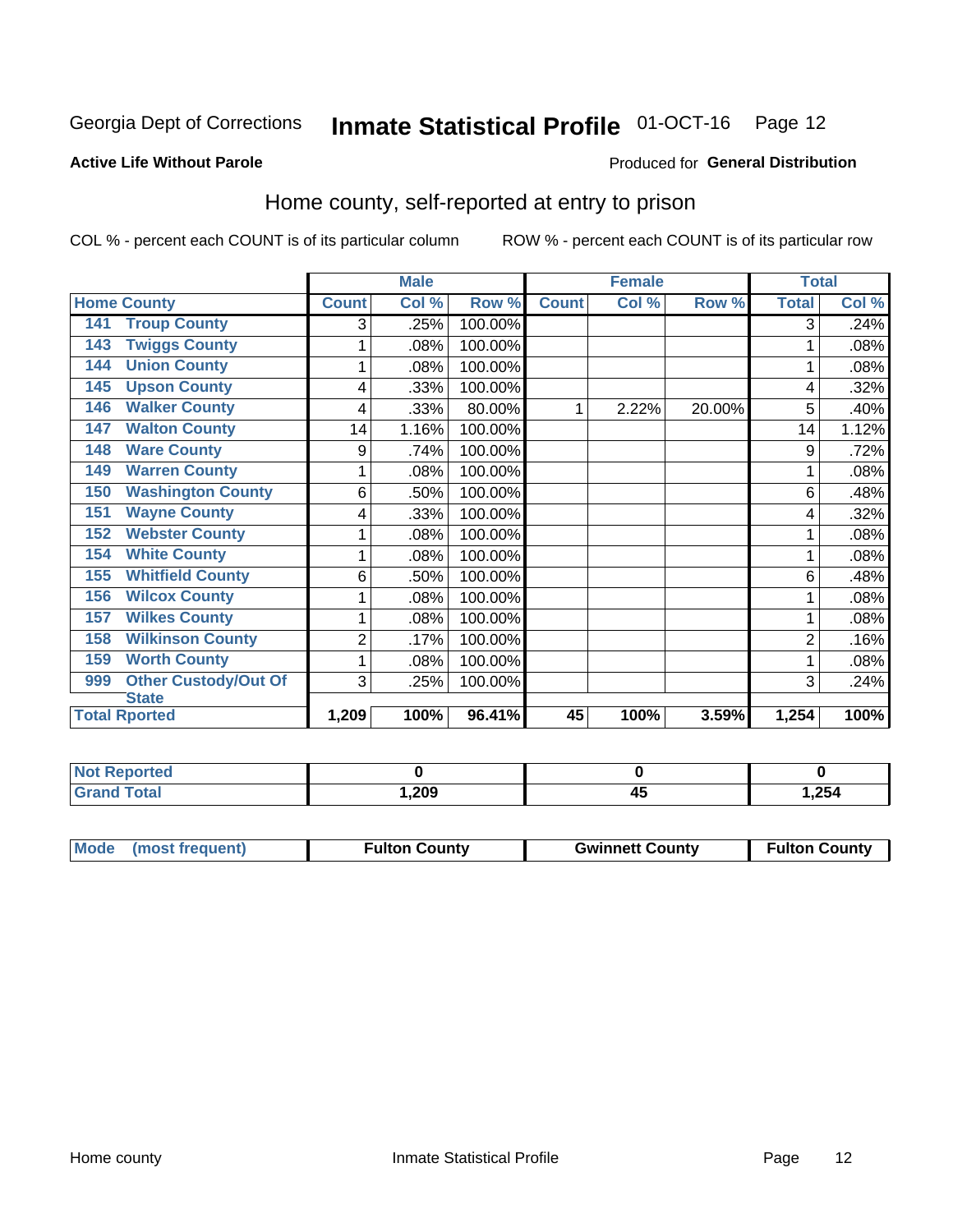#### **Inmate Statistical Profile 01-OCT-16** Page 13

#### **Active Life Without Parole**

#### Produced for General Distribution

### Employment status before prison, self-reported at entry to prison

COL % - percent each COUNT is of its particular column

|                          |                     | <b>Male</b>  |        |         |              | <b>Female</b> |        |              | <b>Total</b> |  |
|--------------------------|---------------------|--------------|--------|---------|--------------|---------------|--------|--------------|--------------|--|
| <b>Employment Status</b> |                     | <b>Count</b> | Col %  | Row %   | <b>Count</b> | Col %         | Row %  | <b>Total</b> | Col %        |  |
| <b>Full Time</b><br>01   |                     | 463          | 46.91% | 96.26%  | 18           | 46.15%        | 3.74%  | 481          | 46.88%       |  |
| <b>Part Time</b><br>02   |                     | 64           | 6.48%  | 100.00% |              |               |        | 64           | 6.24%        |  |
| 03                       | Unempl $<$ 6M       | 73           | 7.40%  | 98.65%  |              | 2.56%         | 1.35%  | 74           | 7.21%        |  |
| 04                       | Unempl > 6M         | 221          | 22.39% | 94.04%  | 14           | 35.90%        | 5.96%  | 235          | 22.90%       |  |
| 05                       | <b>Never Worked</b> | 90           | 9.12%  | 100.00% |              |               |        | 90           | 8.77%        |  |
| <b>Student</b><br>06     |                     | 27           | 2.74%  | 100.00% |              |               |        | 27           | 2.63%        |  |
| 07                       | <b>Incapable</b>    | 49           | 4.96%  | 89.09%  | 6            | 15.38%        | 10.91% | 55           | 5.36%        |  |
| <b>Total Reported</b>    |                     | 987          | 100%   | 96.2%   | 39           | 100%          | 3.8%   | 1,026        | 100%         |  |

| າາາ<br>LLL |    | າາດ<br>LLU<br>$\sim$ |
|------------|----|----------------------|
| ,209       | 4. | 1,254                |

| Mc | ∙u∥<br>----<br>ıme | ίuΙ<br>Πmε |
|----|--------------------|------------|
|    |                    |            |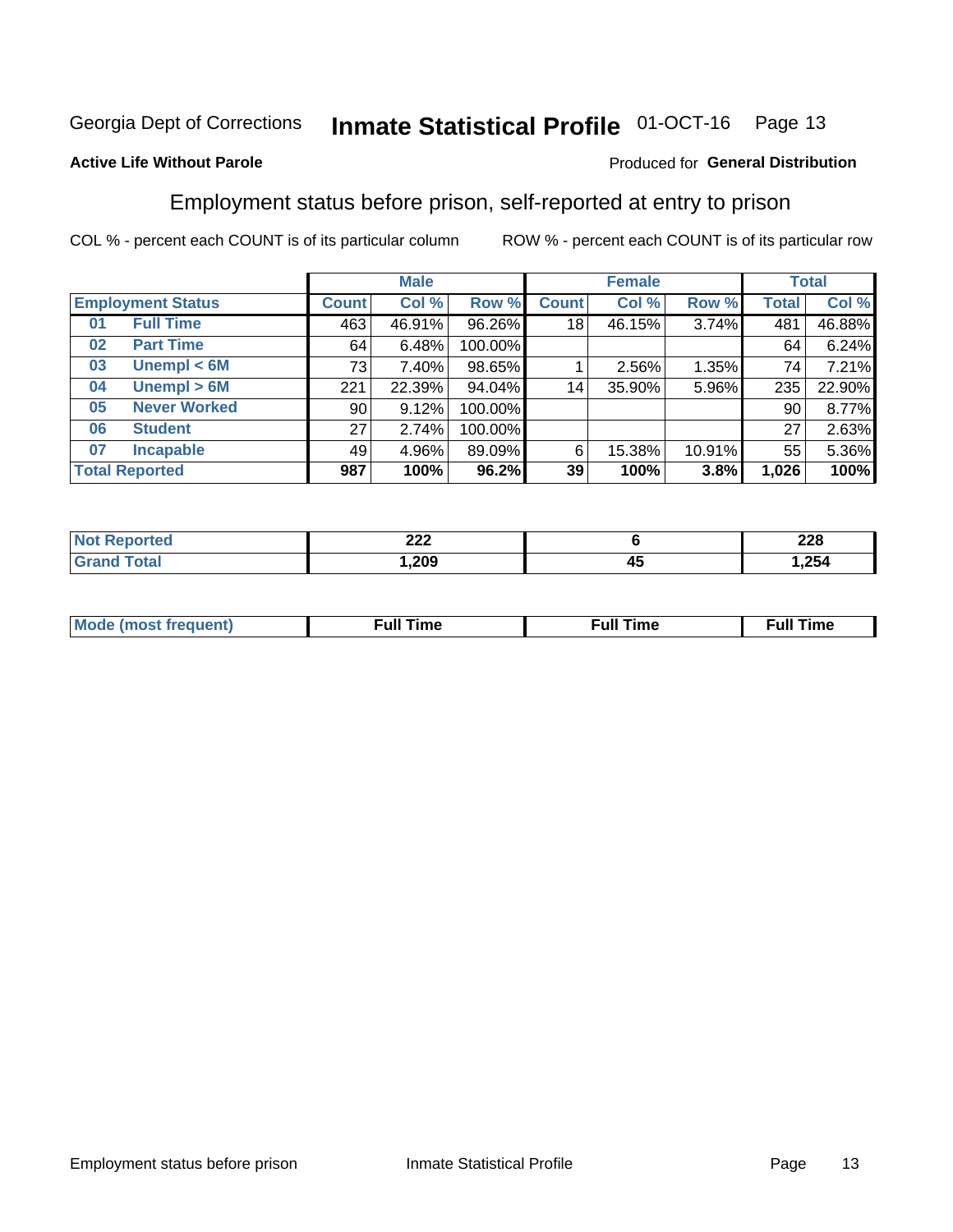#### **Active Life Without Parole**

Produced for General Distribution

### Age at admission

COL % - percent each COUNT is of its particular column

|                         |                | <b>Male</b> |         |                | <b>Female</b> |        |                | <b>Total</b> |
|-------------------------|----------------|-------------|---------|----------------|---------------|--------|----------------|--------------|
| <b>Age At Admission</b> | <b>Count</b>   | Col %       | Row %   | <b>Count</b>   | Col %         | Row %  | <b>Total</b>   | Col %        |
| 15                      | $\overline{2}$ | 0.17%       | 100.00% |                |               |        | $\overline{2}$ | 0.16%        |
| 16                      | 1              | 0.08%       | 100.00% |                |               |        | $\mathbf{1}$   | 0.08%        |
| $\overline{17}$         | 6              | 0.50%       | 100.00% |                |               |        | 6              | 0.48%        |
| 18                      | 10             | 0.83%       | 100.00% |                |               |        | 10             | 0.80%        |
| 19                      | 21             | 1.74%       | 100.00% |                |               |        | 21             | 1.67%        |
| $\overline{20}$         | 24             | 1.99%       | 96.00%  | 1              | 2.22%         | 4.00%  | 25             | 1.99%        |
| 21                      | 28             | 2.32%       | 96.55%  | 1              | 2.22%         | 3.45%  | 29             | 2.31%        |
| $\overline{22}$         | 58             | 4.80%       | 98.31%  | 1              | 2.22%         | 1.69%  | 59             | 4.70%        |
| $\overline{23}$         | 45             | 3.72%       | 97.83%  | 1              | 2.22%         | 2.17%  | 46             | 3.67%        |
| $\overline{24}$         | 46             | 3.80%       | 95.83%  | $\overline{2}$ | 4.44%         | 4.17%  | 48             | 3.83%        |
| $\overline{25}$         | 48             | 3.97%       | 94.12%  | $\overline{3}$ | 6.67%         | 5.88%  | 51             | 4.07%        |
| 26                      | 49             | 4.05%       | 98.00%  | 1              | 2.22%         | 2.00%  | 50             | 3.99%        |
| $\overline{27}$         | 40             | 3.31%       | 93.02%  | 3              | 6.67%         | 6.98%  | 43             | 3.43%        |
| 28                      | 52             | 4.30%       | 98.11%  | 1              | 2.22%         | 1.89%  | 53             | 4.23%        |
| 29                      | 53             | 4.38%       | 98.15%  | 1              | 2.22%         | 1.85%  | 54             | 4.31%        |
| 30                      | 42             | 3.47%       | 100.00% |                |               |        | 42             | 3.35%        |
| 31                      | 54             | 4.47%       | 100.00% |                |               |        | 54             | 4.31%        |
| 32                      | 49             | 4.05%       | 94.23%  | 3              | 6.67%         | 5.77%  | 52             | 4.15%        |
| 33                      | 41             | 3.39%       | 97.62%  | 1              | 2.22%         | 2.38%  | 42             | 3.35%        |
| $\overline{34}$         | 24             | 1.99%       | 92.31%  | $\overline{2}$ | 4.44%         | 7.69%  | 26             | 2.07%        |
| 35                      | 34             | 2.81%       | 97.14%  | 1              | 2.22%         | 2.86%  | 35             | 2.79%        |
| 36                      | 43             | 3.56%       | 95.56%  | $\overline{2}$ | 4.44%         | 4.44%  | 45             | 3.59%        |
| $\overline{37}$         | 31             | 2.56%       | 100.00% |                |               |        | 31             | 2.47%        |
| 38                      | 34             | 2.81%       | 100.00% |                |               |        | 34             | 2.71%        |
| 39                      | 31             | 2.56%       | 83.78%  | $\,6$          | 13.33%        | 16.22% | 37             | 2.95%        |
| 40                      | 21             | 1.74%       | 91.30%  | $\overline{c}$ | 4.44%         | 8.70%  | 23             | 1.83%        |
| 41                      | 31             | 2.56%       | 93.94%  | $\overline{2}$ | 4.44%         | 6.06%  | 33             | 2.63%        |
| 42                      | 33             | 2.73%       | 100.00% |                |               |        | 33             | 2.63%        |
| 43                      | 26             | 2.15%       | 92.86%  | $\overline{2}$ | 4.44%         | 7.14%  | 28             | 2.23%        |
| 44                      | 19             | 1.57%       | 90.48%  | $\overline{2}$ | 4.44%         | 9.52%  | 21             | 1.67%        |
| 45                      | 26             | 2.15%       | 100.00% |                |               |        | 26             | 2.07%        |
| 46                      | 25             | 2.07%       | 89.29%  | 3              | 6.67%         | 10.71% | 28             | 2.23%        |
| 47                      | 18             | 1.49%       | 100.00% |                |               |        | 18             | 1.44%        |
| 48                      | 21             | 1.74%       | 87.50%  | 3              | 6.67%         | 12.50% | 24             | 1.91%        |
| 49                      | 18             | 1.49%       | 100.00% |                |               |        | 18             | 1.44%        |
| 50                      | 19             | 1.57%       | 100.00% |                |               |        | 19             | 1.52%        |
| $\overline{51}$         | 10             | 0.83%       | 100.00% |                |               |        | 10             | 0.80%        |
| $\overline{52}$         | 10             | 0.83%       | 100.00% |                |               |        | 10             | 0.80%        |
| 53                      | 12             | 0.99%       | 100.00% |                |               |        | 12             | 0.96%        |
| 54                      | 8              | 0.66%       | 100.00% |                |               |        | 8              | 0.64%        |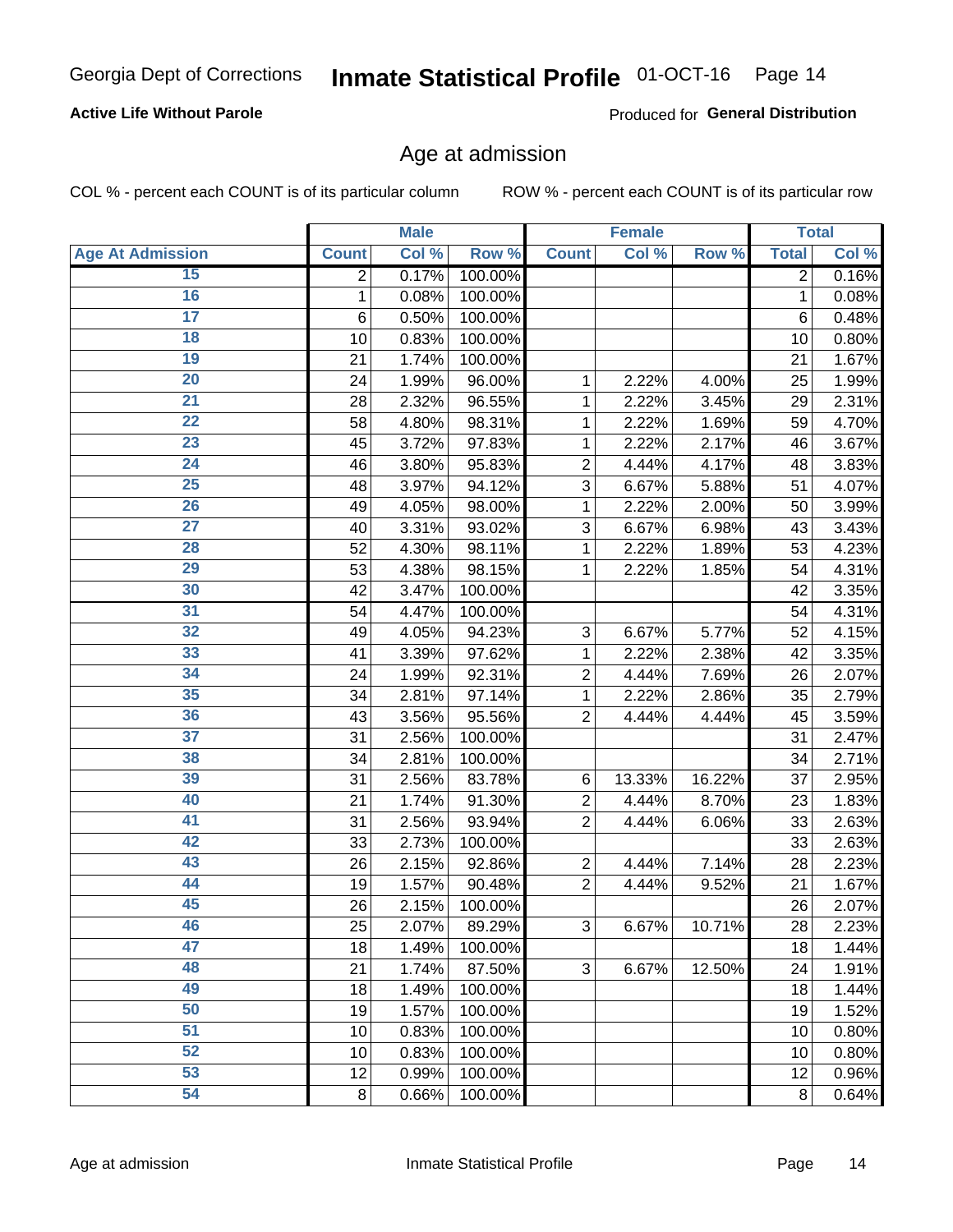## Inmate Statistical Profile 01-OCT-16 Page 15

#### **Active Life Without Parole**

Produced for General Distribution

### Age at admission

COL % - percent each COUNT is of its particular column

|                         |              | <b>Male</b> |           |              | <b>Female</b> |        |                | <b>Total</b> |
|-------------------------|--------------|-------------|-----------|--------------|---------------|--------|----------------|--------------|
| <b>Age At Admission</b> | <b>Count</b> | Col %       | Row %     | <b>Count</b> | Col %         | Row %  | Total          | Col %        |
| 55                      | 9            | 0.74%       | $90.00\%$ |              | 2.22%         | 10.00% | 10             | 0.80%        |
| 56                      | 9            | 0.74%       | 100.00%   |              |               |        | 9              | 0.72%        |
| 57                      |              | 0.58%       | 100.00%   |              |               |        | 7              | 0.56%        |
| 58                      | 6            | 0.50%       | 100.00%   |              |               |        | 6              | 0.48%        |
| 60                      | 3            | 0.25%       | 100.00%   |              |               |        | 3              | 0.24%        |
| 62                      | 2            | 0.17%       | 100.00%   |              |               |        | 2              | 0.16%        |
| 64                      | 4            | 0.33%       | 100.00%   |              |               |        | 4              | 0.32%        |
| 65                      | 2            | 0.17%       | 100.00%   |              |               |        | $\overline{2}$ | 0.16%        |
| 66                      |              | 0.08%       | 100.00%   |              |               |        |                | 0.08%        |
| 67                      |              | 0.08%       | 100.00%   |              |               |        |                | 0.08%        |
| 69                      | 2            | 0.17%       | 100.00%   |              |               |        | 2              | 0.16%        |
| <b>Total Reported</b>   | 1,209        | 100%        | 96.41%    | 45           | 100%          | 3.59%  | 1,254          | 100%         |

| rreol       |      |    |       |
|-------------|------|----|-------|
| <b>otal</b> | ,209 | 42 | 1,254 |

| <b>Mean</b><br>(average)       | 33.98 | 35.2 | 34.02    |
|--------------------------------|-------|------|----------|
| Median (middle)                | JŁ    | 36   | ne<br>ാച |
| <b>Mode</b><br>(most frequent) | ∸∸    | 39   | n,<br>LL |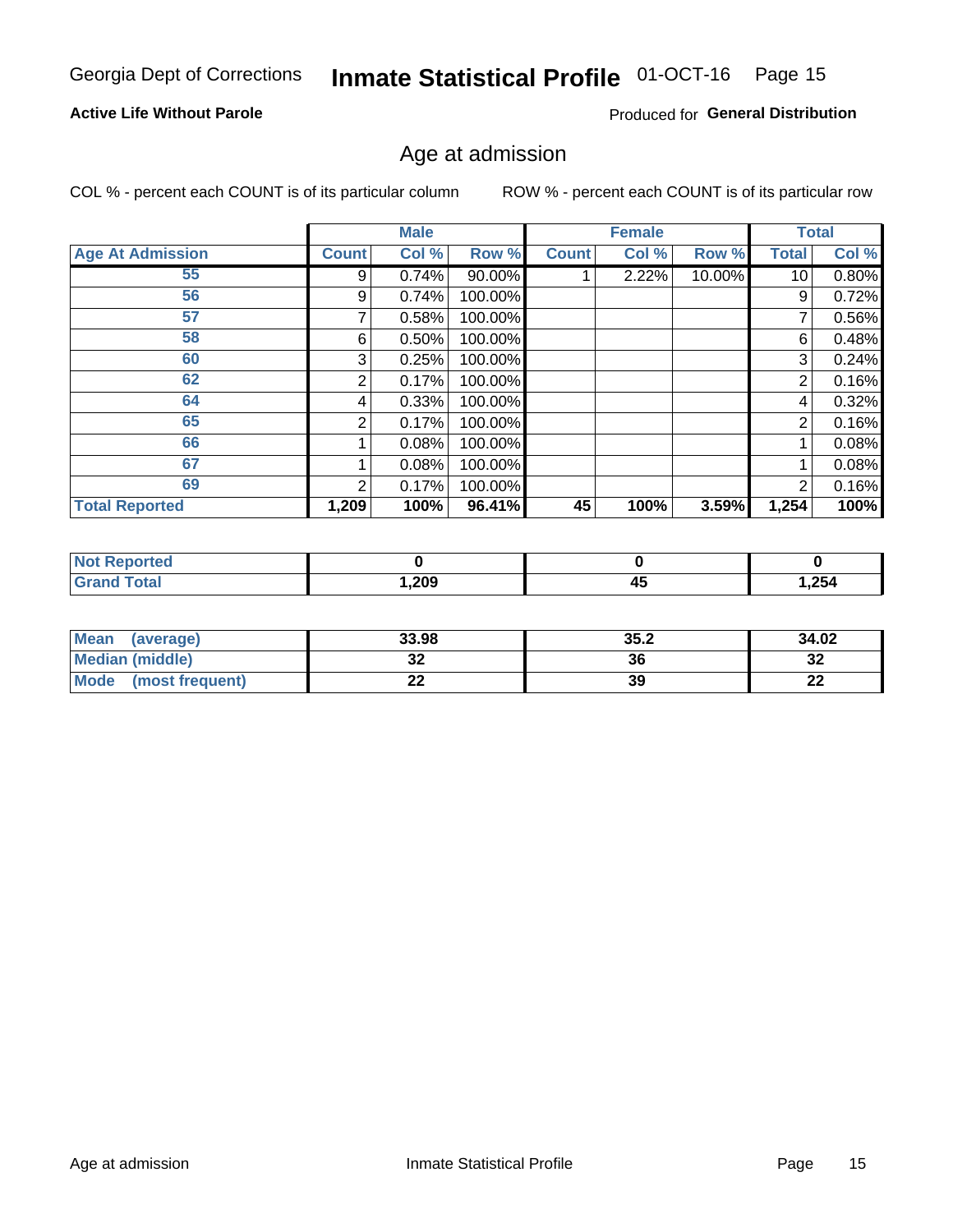#### **Active Life Without Parole**

#### Produced for General Distribution

### Height, measured at entry to prison

COL % - percent each COUNT is of its particular column

|                         |                | <b>Male</b> |         |                | <b>Female</b> |         |                         | <b>Total</b> |
|-------------------------|----------------|-------------|---------|----------------|---------------|---------|-------------------------|--------------|
| <b>Height</b>           | <b>Count</b>   | Col %       | Row %   | <b>Count</b>   | Col %         | Row %   | <b>Total</b>            | Col %        |
| $\overline{\mathbf{0}}$ | $\overline{3}$ | 0.25%       | 100.00% |                |               |         | 3                       | 0.24%        |
| 4'10"                   |                |             |         | $\mathbf{1}$   | 2.22%         | 100.00% | 1                       | 0.08%        |
| 5'00''                  | 1              | 0.08%       | 100.00% |                |               |         | 1                       | 0.08%        |
| 5'01"                   | 4              | 0.33%       | 66.67%  | $\overline{2}$ | 4.44%         | 33.33%  | 6                       | 0.48%        |
| 5'02"                   | 5              | 0.41%       | 83.33%  | 1              | 2.22%         | 16.67%  | 6                       | 0.48%        |
| 5'03''                  | 10             | 0.83%       | 58.82%  | $\overline{7}$ | 15.56%        | 41.18%  | 17                      | 1.36%        |
| 5'04"                   | 15             | 1.24%       | 53.57%  | 13             | 28.89%        | 46.43%  | 28                      | 2.23%        |
| 5'05"                   | 33             | 2.73%       | 84.62%  | 6              | 13.33%        | 15.38%  | 39                      | 3.11%        |
| 5'06''                  | 88             | 7.28%       | 94.62%  | 5              | 11.11%        | 5.38%   | 93                      | 7.42%        |
| 5'07''                  | 83             | 6.87%       | 94.32%  | 5              | 11.11%        | 5.68%   | 88                      | 7.02%        |
| 5'08''                  | 121            | 10.01%      | 99.18%  | 1              | 2.22%         | 0.82%   | 122                     | 9.73%        |
| 5'09''                  | 152            | 12.57%      | 98.70%  | $\overline{2}$ | 4.44%         | 1.30%   | 154                     | 12.28%       |
| 5'10''                  | 154            | 12.74%      | 100.00% |                |               |         | 154                     | 12.28%       |
| 5'11''                  | 147            | 12.16%      | 100.00% |                |               |         | 147                     | 11.72%       |
| 6'00''                  | 126            | 10.42%      | 99.21%  | $\mathbf{1}$   | 2.22%         | 0.79%   | 127                     | 10.13%       |
| 6'01''                  | 98             | 8.11%       | 100.00% |                |               |         | 98                      | 7.81%        |
| 6'02"                   | 85             | 7.03%       | 100.00% |                |               |         | 85                      | 6.78%        |
| 6'03''                  | 40             | 3.31%       | 97.56%  | $\mathbf{1}$   | 2.22%         | 2.44%   | 41                      | 3.27%        |
| 6'04"                   | 30             | 2.48%       | 100.00% |                |               |         | 30                      | 2.39%        |
| 6'05"                   | 7              | 0.58%       | 100.00% |                |               |         | 7                       | 0.56%        |
| 6'06''                  | 4              | 0.33%       | 100.00% |                |               |         | $\overline{\mathbf{4}}$ | 0.32%        |
| 6'07''                  | 1              | 0.08%       | 100.00% |                |               |         | 1                       | 0.08%        |
| 6'09''                  | 1              | 0.08%       | 100.00% |                |               |         | 1                       | 0.08%        |
| 6'11''                  |                | 0.08%       | 100.00% |                |               |         |                         | 0.08%        |
| <b>Total Reported</b>   | 1,209          | 100%        | 96.41%  | 45             | 100%          | 3.59%   | 1,254                   | 100%         |

| <b>NOT</b><br>rtea<br>$\sim$ |        |                |        |
|------------------------------|--------|----------------|--------|
| $\sim$ 10                    | 209, ا | . .<br>д.<br>⊸ | 254, ا |

| Mean        | (average)       | 5'10" | 5'05" | 5'10"<br>ັ |
|-------------|-----------------|-------|-------|------------|
|             |                 |       |       |            |
| <b>Mode</b> | (most frequent) | 5'10" | 5'04" | 5'10"      |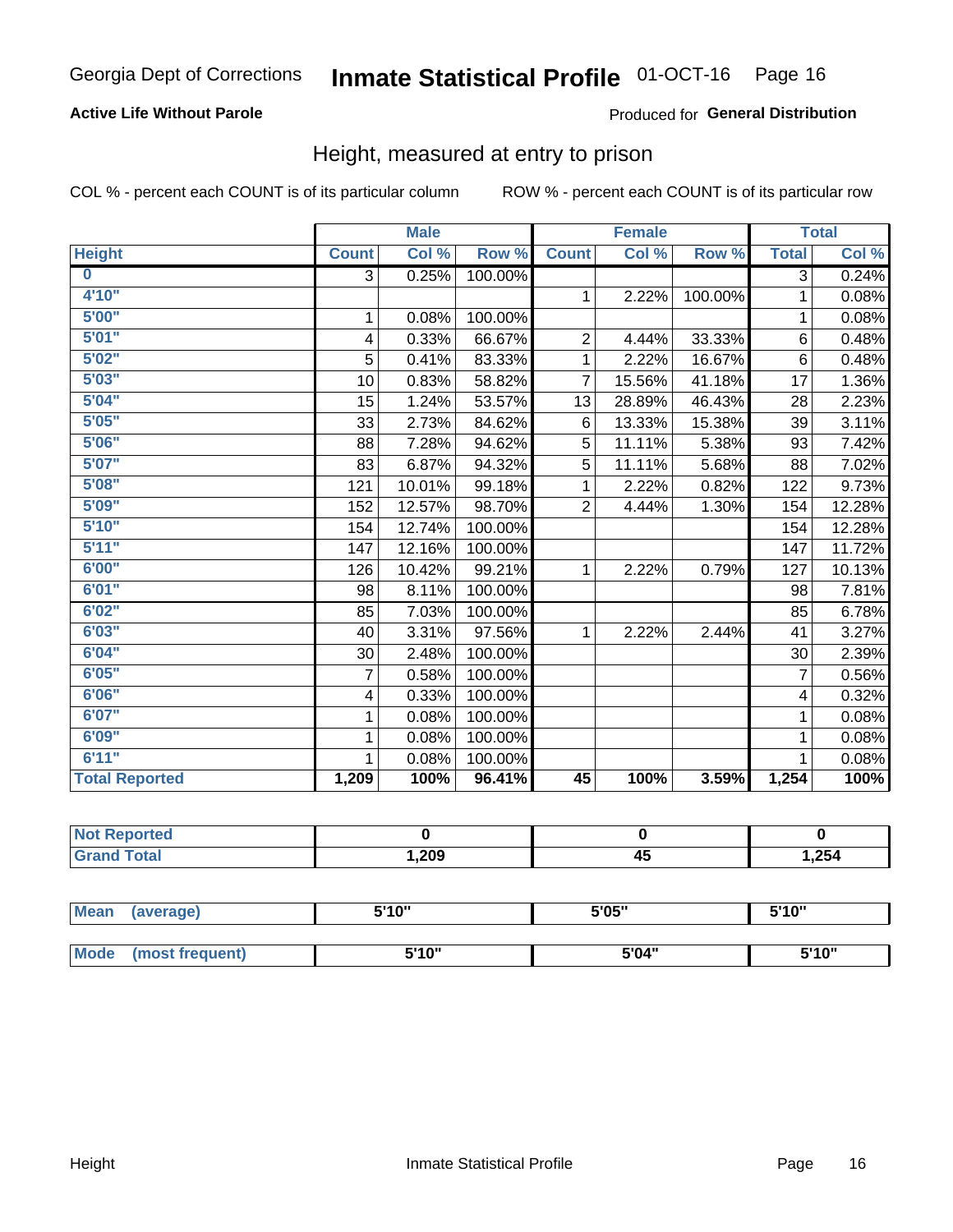**Active Life Without Parole** 

Produced for General Distribution

### Weight, measured at entry to prison

COL % - percent each COUNT is of its particular column

ROW % - percent each COUNT is of its particular row

|                                |                 | <b>Male</b>      |         |                  | <b>Female</b> |         |                | <b>Total</b>   |  |
|--------------------------------|-----------------|------------------|---------|------------------|---------------|---------|----------------|----------------|--|
| <b>Weight</b>                  | <b>Count</b>    | Col %            | Row %   | <b>Count</b>     | Col %         | Row %   | <b>Total</b>   | Col %          |  |
| 100 - 109 pounds               |                 |                  |         | 1                | 2.22%         | 100.00% | $\mathbf 1$    | 0.08%          |  |
| 110 - 119 pounds               | $\mathbf{1}$    | 0.08%            | 25.00%  | 3                | 6.67%         | 75.00%  | 4              | 0.32%          |  |
| 120 - 129 pounds               | $\overline{6}$  | 0.50%            | 75.00%  | $\overline{c}$   | 4.44%         | 25.00%  | 8              | 0.64%          |  |
| 130 - 139 pounds               | 36              | 2.98%            | 94.74%  | $\overline{2}$   | 4.44%         | 5.26%   | 38             | 3.04%          |  |
| 140 - 149 pounds               | $\overline{79}$ | 6.55%            | 94.05%  | $\overline{5}$   | 11.11%        | 5.95%   | 84             | 6.71%          |  |
| 150 - 159 pounds               | 114             | 9.44%            | 98.28%  | $\overline{2}$   | 4.44%         | 1.72%   | 116            | 9.27%          |  |
| 160 - 169 pounds               | 141             | 11.68%           | 97.92%  | $\overline{3}$   | 6.67%         | 2.08%   | 144            | 11.50%         |  |
| 170 - 179 pounds               | 156             | 12.92%           | 95.71%  | $\overline{7}$   | 15.56%        | 4.29%   | 163            | 13.02%         |  |
| 180 - 189 pounds               | 155             | 12.84%           | 98.73%  | $\overline{2}$   | 4.44%         | 1.27%   | 157            | 12.54%         |  |
| 190 - 199 pounds               | 106             | 8.78%            | 96.36%  | 4                | 8.89%         | 3.64%   | 110            | 8.79%          |  |
| 200 - 209 pounds               | 104             | 8.62%            | 98.11%  | $\overline{2}$   | 4.44%         | 1.89%   | 106            | 8.47%          |  |
| 210 - 219 pounds               | 69              | 5.72%            | 92.00%  | 6                | 13.33%        | 8.00%   | 75             | 5.99%          |  |
| 220 - 229 pounds               | 72              | 5.97%            | 98.63%  | $\mathbf{1}$     | 2.22%         | 1.37%   | 73             | 5.83%          |  |
| 230 - 239 pounds               | $\overline{52}$ | 4.31%            | 98.11%  | $\mathbf{1}$     | 2.22%         | 1.89%   | 53             | 4.23%          |  |
| 240 - 249 pounds               | 33              | 2.73%            | 100.00% |                  |               |         | 33             | 2.64%          |  |
| 250 - 259 pounds               | 27              | 2.24%            | 100.00% |                  |               |         | 27             | 2.16%          |  |
| 260 - 269 pounds               | 11              | 0.91%            | 100.00% |                  |               |         | 11             | 0.88%          |  |
| 270 - 279 pounds               | 12              | 0.99%            | 100.00% |                  |               |         | 12             | 0.96%          |  |
| 280 - 289 pounds               | 10              | 0.83%            | 90.91%  | $\mathbf{1}$     | 2.22%         | 9.09%   | 11             | 0.88%          |  |
| 290 - 299 pounds               | 4               | 0.33%            | 66.67%  | $\overline{2}$   | 4.44%         | 33.33%  | 6              | 0.48%          |  |
| 300 - 309 pounds               | 4               | 0.33%            | 100.00% |                  |               |         | 4              | 0.32%          |  |
| 310 - 319 pounds               | $\overline{2}$  | 0.17%            | 100.00% |                  |               |         | $\overline{2}$ | 0.16%          |  |
| 320 - 329 pounds               | 5               | 0.41%            | 100.00% |                  |               |         | 5              | 0.40%          |  |
| 330 - 339 pounds               | 4               | 0.33%            | 100.00% |                  |               |         | 4              | 0.32%          |  |
| 350 - 359 pounds               | 1               | 0.08%            | 100.00% |                  |               |         | $\mathbf{1}$   | 0.08%          |  |
| 360 - 369 pounds               | 1               | 0.08%            | 100.00% |                  |               |         | $\mathbf{1}$   | 0.08%          |  |
| 390 - 399 pounds               | 1               | 0.08%            | 50.00%  | 1                | 2.22%         | 50.00%  | $\overline{2}$ | 0.16%          |  |
| 400 pounds and over            | $\mathbf{1}$    | 0.08%            | 100.00% |                  |               |         | $\mathbf{1}$   | 0.08%          |  |
| <b>Total Reported</b>          | 1,207           | 100%             | 96.41%  | 45               | 100%          | 3.59%   | 1,252          | 100.0%         |  |
| <b>Not Reported</b>            |                 | $\overline{2}$   |         |                  | $\pmb{0}$     |         |                | $\overline{2}$ |  |
| <b>Grand Total</b>             | 1,209           |                  |         | $\overline{45}$  |               |         | 1,254          |                |  |
|                                |                 |                  |         |                  |               |         |                |                |  |
| <b>Mean</b><br>(average)       |                 | 189              |         |                  | 182           |         | 189            |                |  |
| <b>Median (middle)</b>         |                 | $\overline{181}$ |         |                  | 174           |         | 180            |                |  |
| <b>Mode</b><br>(most frequent) |                 | <b>180</b>       |         | $\overline{210}$ |               |         | 180            |                |  |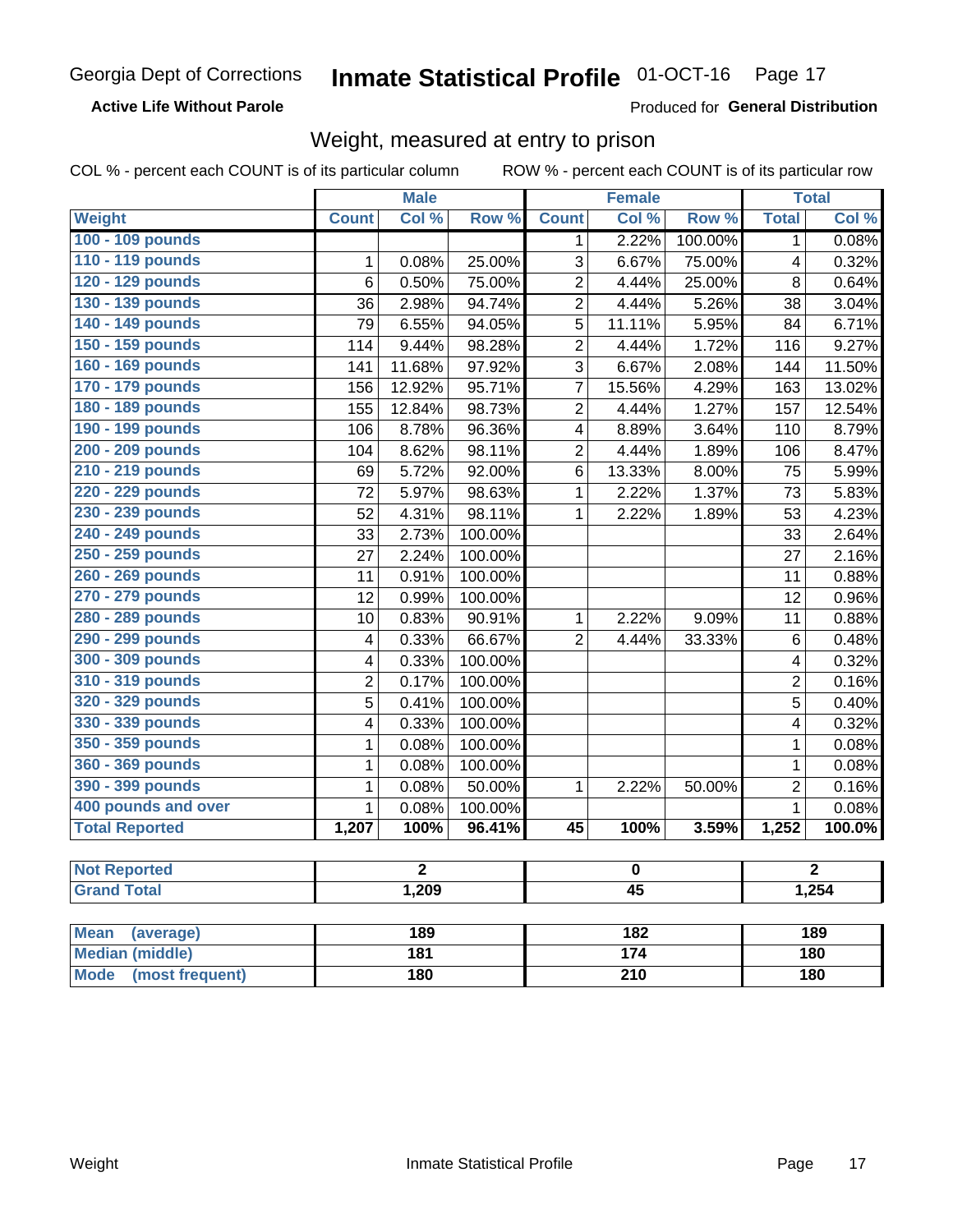## Inmate Statistical Profile 01-OCT-16 Page 18

#### **Active Life Without Parole**

#### Produced for General Distribution

## Veterans validated by Veteran's Administration

COL % - percent each COUNT is of its particular column

|                               |              | <b>Male</b> |                    | <b>Female</b> |       |              | <b>Total</b> |
|-------------------------------|--------------|-------------|--------------------|---------------|-------|--------------|--------------|
| <b>Military service</b>       | <b>Count</b> | Col %       | <b>Row % Count</b> | Col %         | Row % | <b>Total</b> | Col %        |
| <b>Others</b>                 | 47           | 44.34%      | 100.00%            |               |       | 47           | 43.93%       |
| <b>Air Force</b>              | 42           | 39.62%      | 97.67%             | 100.00%       | 2.33% | 43           | 40.19%       |
| $\mathbf{2}^-$<br><b>Army</b> | 5            | 4.72%       | 100.00%            |               |       | 5            | 4.67%        |
| <b>Navy</b><br>3              | 3            | 2.83%       | 100.00%            |               |       | 3            | 2.80%        |
| <b>Coast Guard</b><br>5.      | 9            | 8.49%       | 100.00%            |               |       | 9            | 8.41%        |
| <b>Total Reported</b>         | 106          | 100%        | 99.07%             | 100%          | .93%  | 107          | 100%         |

| тес         | 103  | 44 | 147  |
|-------------|------|----|------|
| <b>Tota</b> | ,209 | 45 | ,254 |

| Mo<br>m | ∖‡h∧rc<br>____ | $-0.002$<br>28 F T<br>UI CE | <b>Others</b><br>____ |
|---------|----------------|-----------------------------|-----------------------|
|         |                |                             |                       |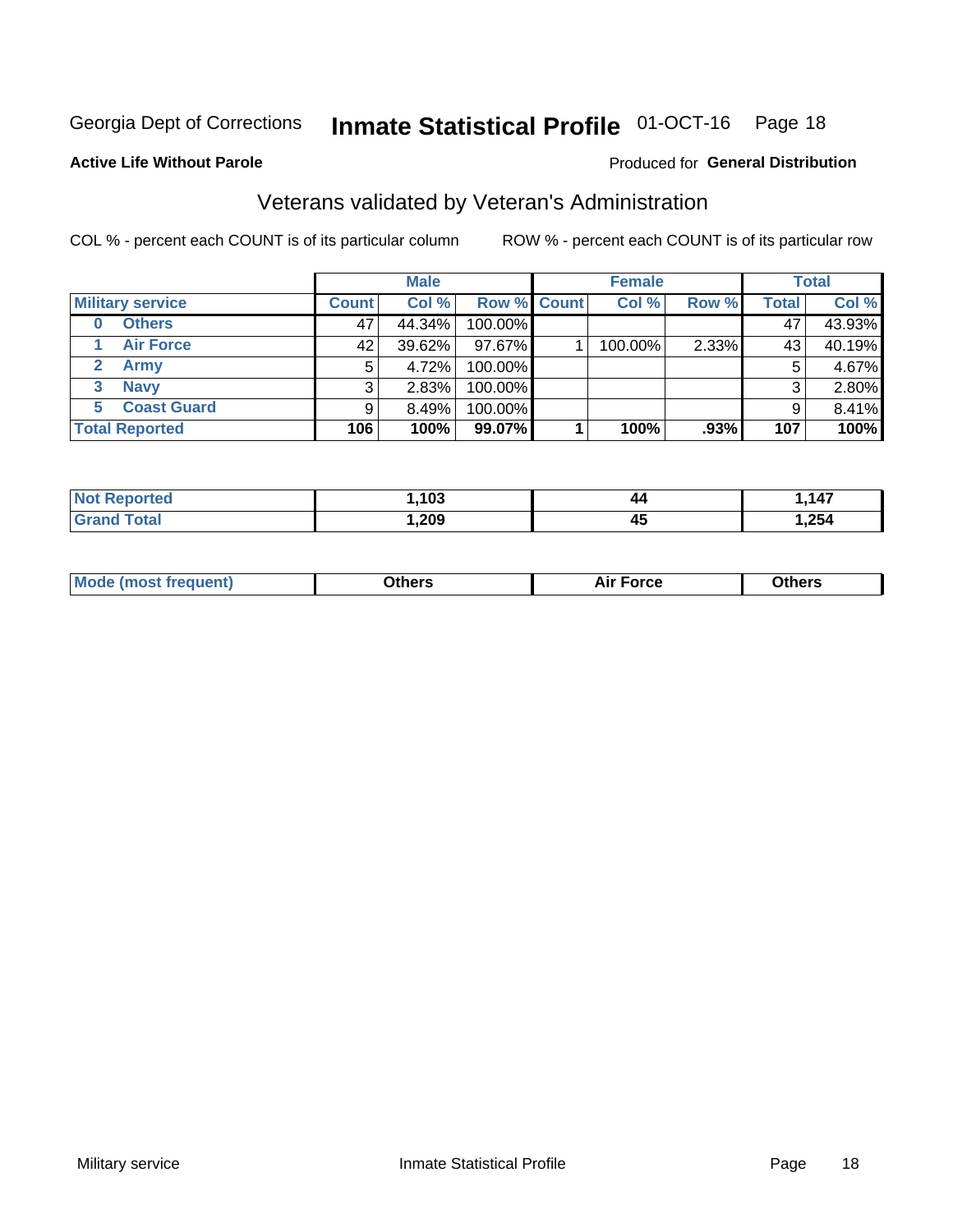## Inmate Statistical Profile 01-OCT-16 Page 19

#### **Active Life Without Parole**

#### Produced for General Distribution

### Type of admission to prison

COL % - percent each COUNT is of its particular column

|                                      |              | <b>Male</b> |                    |    | <b>Female</b> |       |              | <b>Total</b> |
|--------------------------------------|--------------|-------------|--------------------|----|---------------|-------|--------------|--------------|
| <b>Type of Admission</b>             | <b>Count</b> | Col %       | <b>Row % Count</b> |    | Col %         | Row % | <b>Total</b> | Col %        |
| <b>New Sentence</b><br>52            | 1,150        | 95.12%      | 96.23%             | 45 | 100.00%       | 3.77% | 1,195        | 95.30%       |
| <b>Probation Rev Partial</b><br>53   | 4            | .33%        | 100.00%            |    |               |       | 4            | .32%         |
| <b>Probation Rev Remainder</b><br>54 |              | .58%        | 100.00%            |    |               |       |              | .56%         |
| <b>Parole Rev New Sentence</b><br>55 | 19           | 1.57%       | 100.00%            |    |               |       | 19           | 1.52%        |
| <b>Parole Rev No New</b><br>56       | 15           | 1.24%       | 100.00%            |    |               |       | 15           | 1.20%        |
| <b>Sentence</b>                      |              |             |                    |    |               |       |              |              |
| <b>Life W/O Parole</b><br>70         | 13           | 1.08%       | 100.00%            |    |               |       | 13           | 1.04%        |
| <b>Unknown</b><br>82                 |              | .08%        | 100.00%            |    |               |       |              | .08%         |
| <b>Total Reported</b>                | 1,209        | 100%        | 96.41%             | 45 | 100%          | 3.59% | 1,254        | 100%         |

| <b>Not Reported</b> |        |           |       |
|---------------------|--------|-----------|-------|
| <b>Total</b>        | 209, ا | ,,,<br>᠇៶ | 1,254 |

| <b>Mode (most frequent)</b> | <b>New Sentence</b> | <b>New Sentence</b> | <b>New Sentence</b> |
|-----------------------------|---------------------|---------------------|---------------------|
|                             |                     |                     |                     |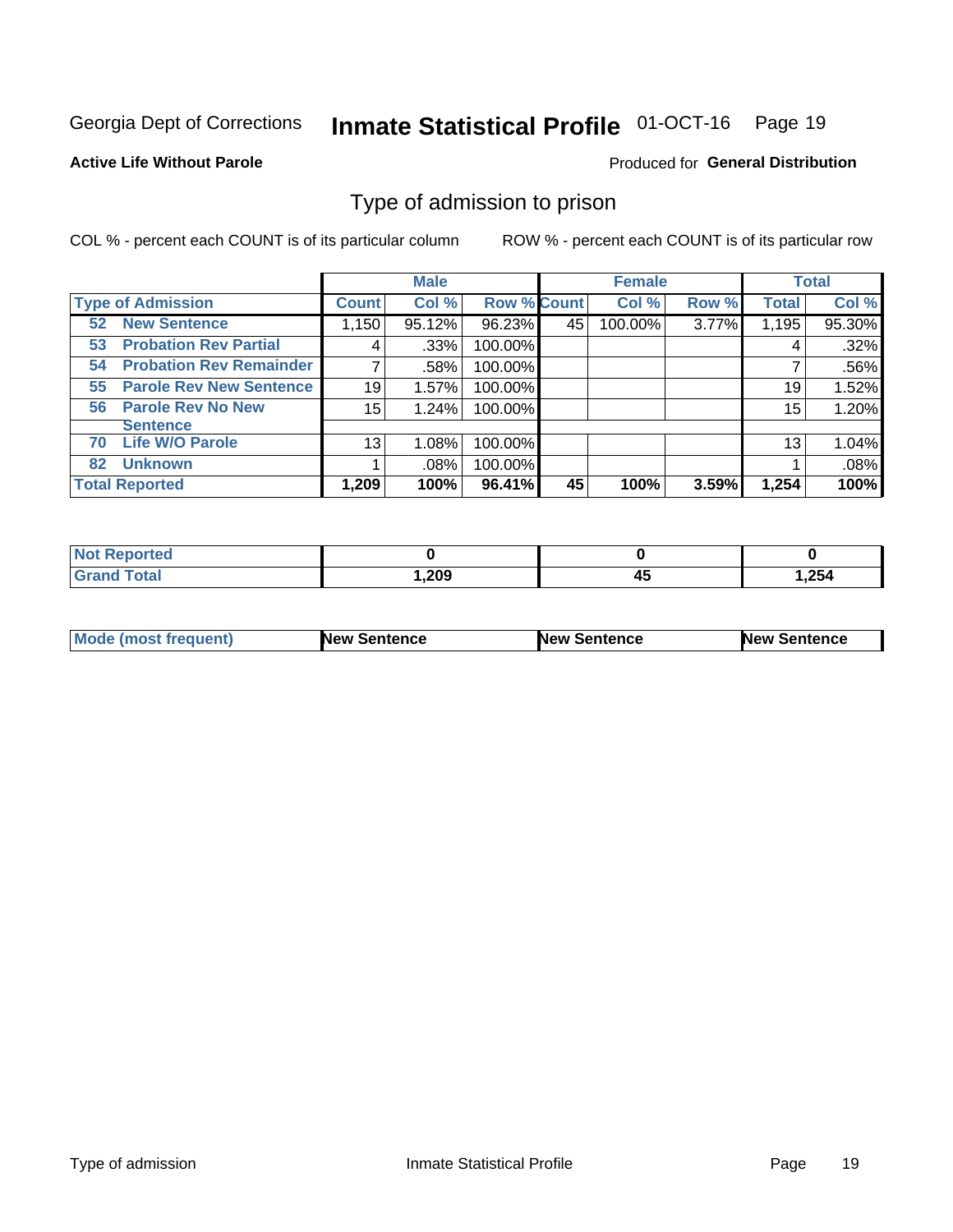## Inmate Statistical Profile 01-OCT-16 Page 20

**Active Life Without Parole** 

#### Produced for General Distribution

## Current / last supervision level

COL % - percent each COUNT is of its particular column

|                        |              | <b>Male</b> |                    |    | <b>Female</b> |       |       | <b>Total</b> |
|------------------------|--------------|-------------|--------------------|----|---------------|-------|-------|--------------|
| <b>Security Status</b> | <b>Count</b> | Col%        | <b>Row % Count</b> |    | Col %         | Row % | Total | Col %        |
| 4 Medium               |              | .08%        | 100.00%            |    | .00%          |       |       | .08%         |
| 5 Close                | .208         | $99.92\%$   | 96.41%             | 45 | 100.00%       | 3.59% | 1,253 | 99.92%       |
| <b>Total Reported</b>  | .209         | 100%        | 96.41%             | 45 | 100%          | 3.59% | 1,254 | 100%         |

| <b>Still being diagnosed</b> |       |    |       |
|------------------------------|-------|----|-------|
| <b>Not Reported</b>          |       |    |       |
| <b>Grand Total</b>           | 1,209 | 45 | 1,254 |

| <b>AhoM</b><br>rreauent) | <b>Close</b> | Close | Close |
|--------------------------|--------------|-------|-------|
|                          |              |       |       |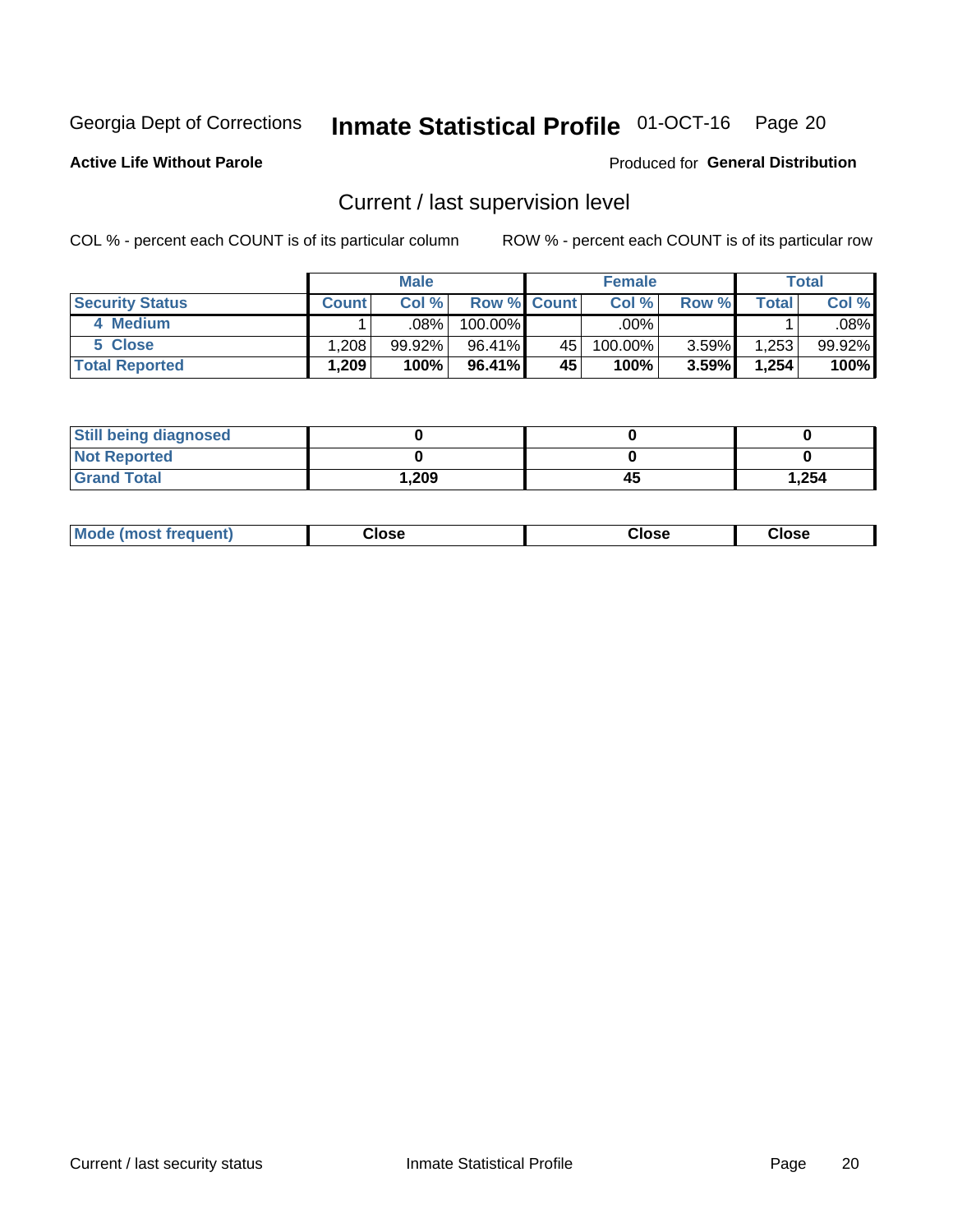## Inmate Statistical Profile 01-OCT-16 Page 21

**Active Life Without Parole** 

#### Produced for General Distribution

## Current / last type of institution

COL % - percent each COUNT is of its particular column

|                            |              | <b>Male</b> |                    |    | <b>Female</b> |       |        | <b>Total</b> |
|----------------------------|--------------|-------------|--------------------|----|---------------|-------|--------|--------------|
| <b>Type of Institution</b> | <b>Count</b> | Col %       | <b>Row % Count</b> |    | Col %         | Row % | Total⊥ | Col %        |
| <b>State Prison</b>        | 1,208        | 99.92%      | 96.41%             | 45 | 100.00%       | 3.59% | .253   | 99.92%       |
| <b>Private Prison</b>      |              | .08%        | 100.00%            |    |               |       |        | .08% l       |
| <b>Total Reported</b>      | 1,209        | 100%        | 96.41%             | 45 | 100%          | 3.59% | 1,254  | 100%         |

| ---<br>τeα  |      |          |       |
|-------------|------|----------|-------|
| <b>otal</b> | ,209 | . .<br>╌ | 1,254 |

| <b>Mode</b><br>: (most frequent) | State Prison | <b>State Prison</b> | sonl<br>State |
|----------------------------------|--------------|---------------------|---------------|
|                                  |              |                     |               |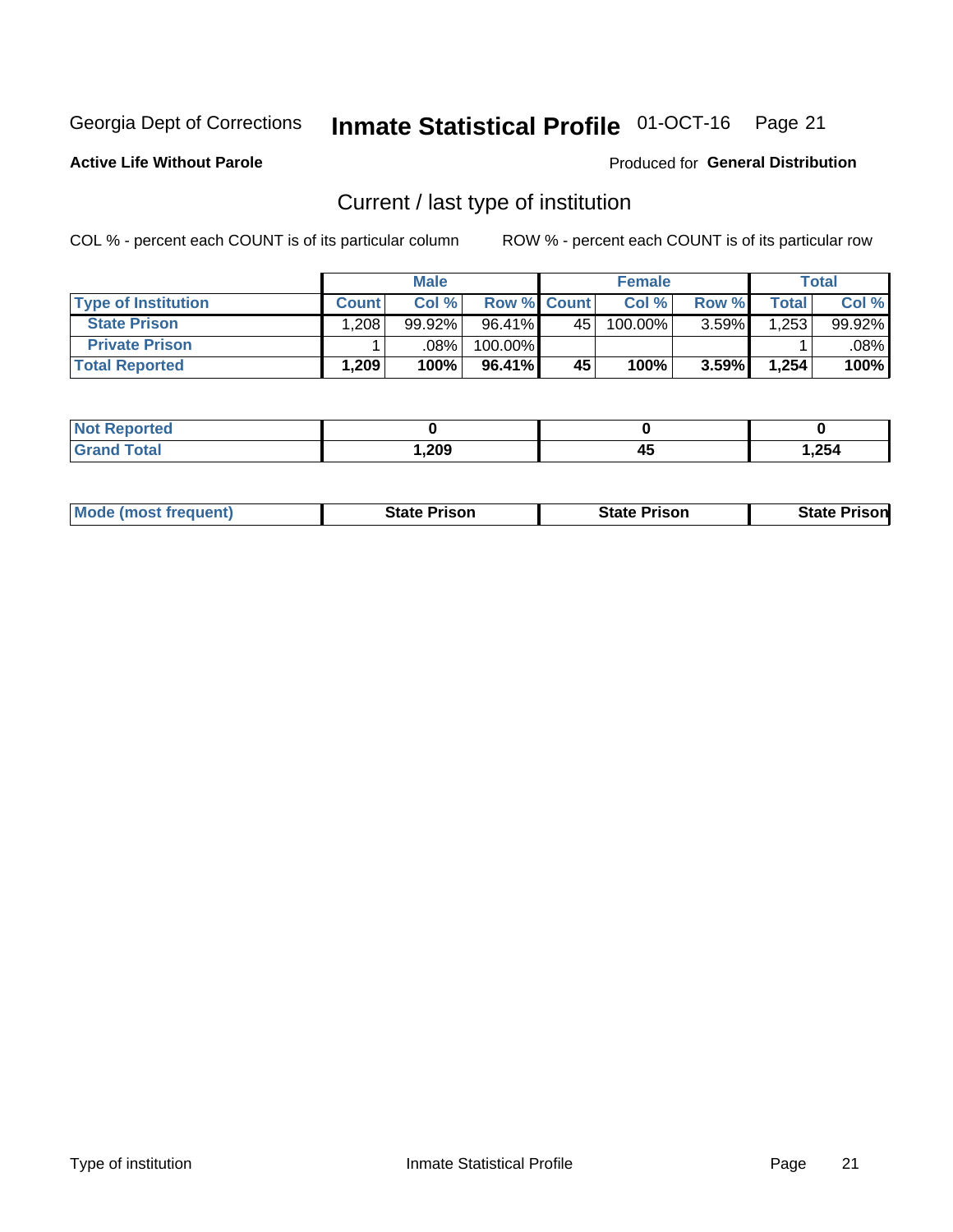## Inmate Statistical Profile 01-OCT-16 Page 22

#### **Active Life Without Parole**

#### Produced for General Distribution

## Institution type - transitional centers

COL % - percent each COUNT is of its particular column

|                                          |              | <b>Male</b> |             | <b>Female</b> |             | <b>Total</b> |
|------------------------------------------|--------------|-------------|-------------|---------------|-------------|--------------|
| <b>Institution Type - Trans. Centers</b> | <b>Count</b> | Col %       | Row % Count | Col %         | Row % Total | Col %        |
| <b>Total Reported</b>                    |              |             |             |               |             |              |

| <b>Reported</b><br><b>NOT</b><br>$\sim$            |  |  |
|----------------------------------------------------|--|--|
| $f$ $f \circ f \circ f$<br>$C = 1$<br><b>TULAI</b> |  |  |

| Mode (most frequent) | <b>Null</b> | <b>Null</b> | <b>Null</b> |
|----------------------|-------------|-------------|-------------|
|                      |             |             |             |
|                      |             |             |             |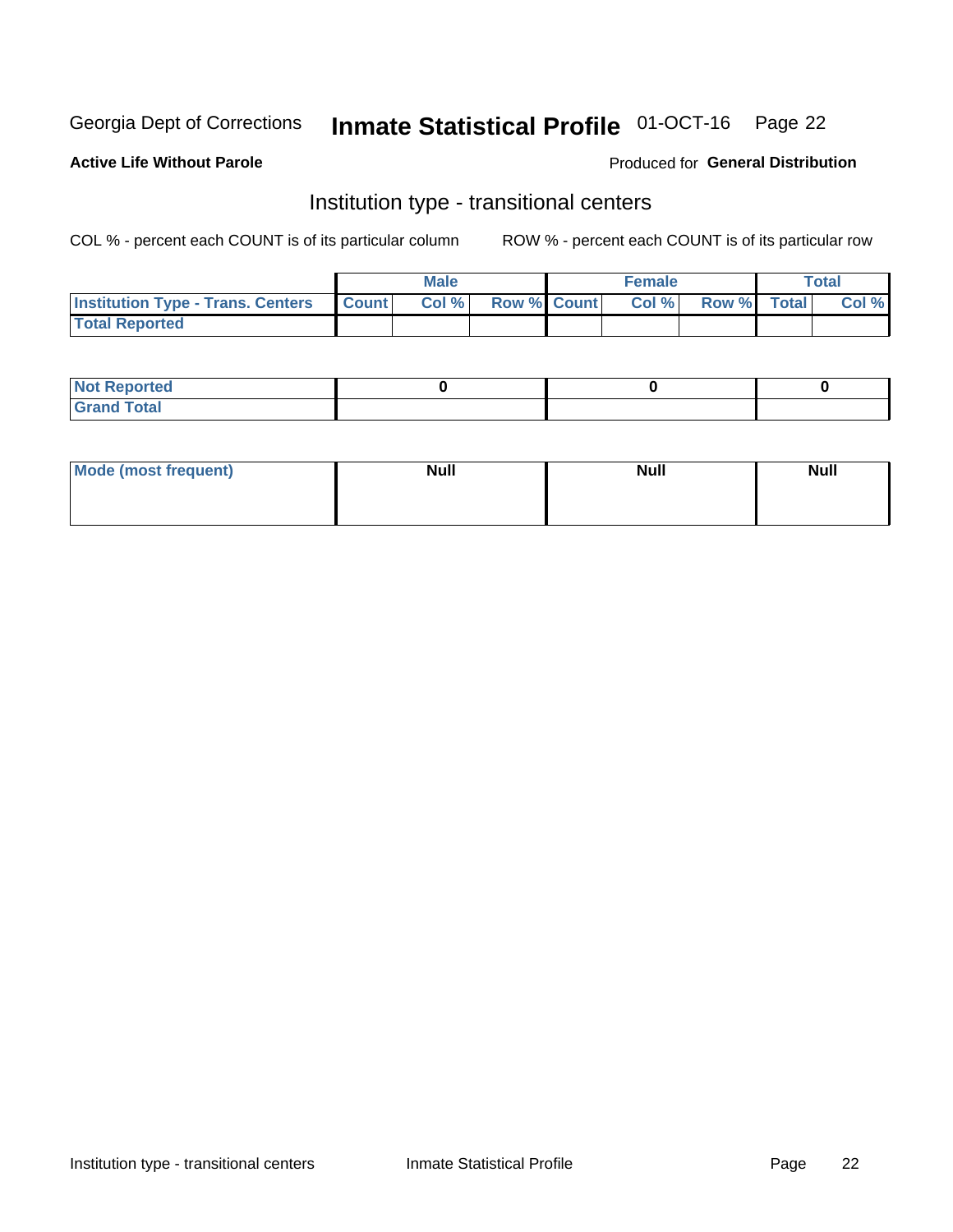## Inmate Statistical Profile 01-OCT-16 Page 23

**Active Life Without Parole** 

Produced for General Distribution

### Institution type - county prisons

COL % - percent each COUNT is of its particular column

|                                                    | <b>Male</b> |       |  | <b>Female</b> |                          |             | <b>Total</b> |       |
|----------------------------------------------------|-------------|-------|--|---------------|--------------------------|-------------|--------------|-------|
| <b>Institution Type - County Prisons   Count  </b> |             | Col % |  |               | <b>Row % Count Col %</b> | Row % Total |              | Col % |
| <b>Total Reported</b>                              |             |       |  |               |                          |             |              |       |

| <b>Not</b><br>: Reported<br> |  |  |
|------------------------------|--|--|
| <b>Total</b><br>---          |  |  |

| Mode (most frequent) | <b>Null</b> | <b>Null</b><br><b>Null</b> |
|----------------------|-------------|----------------------------|
|                      |             |                            |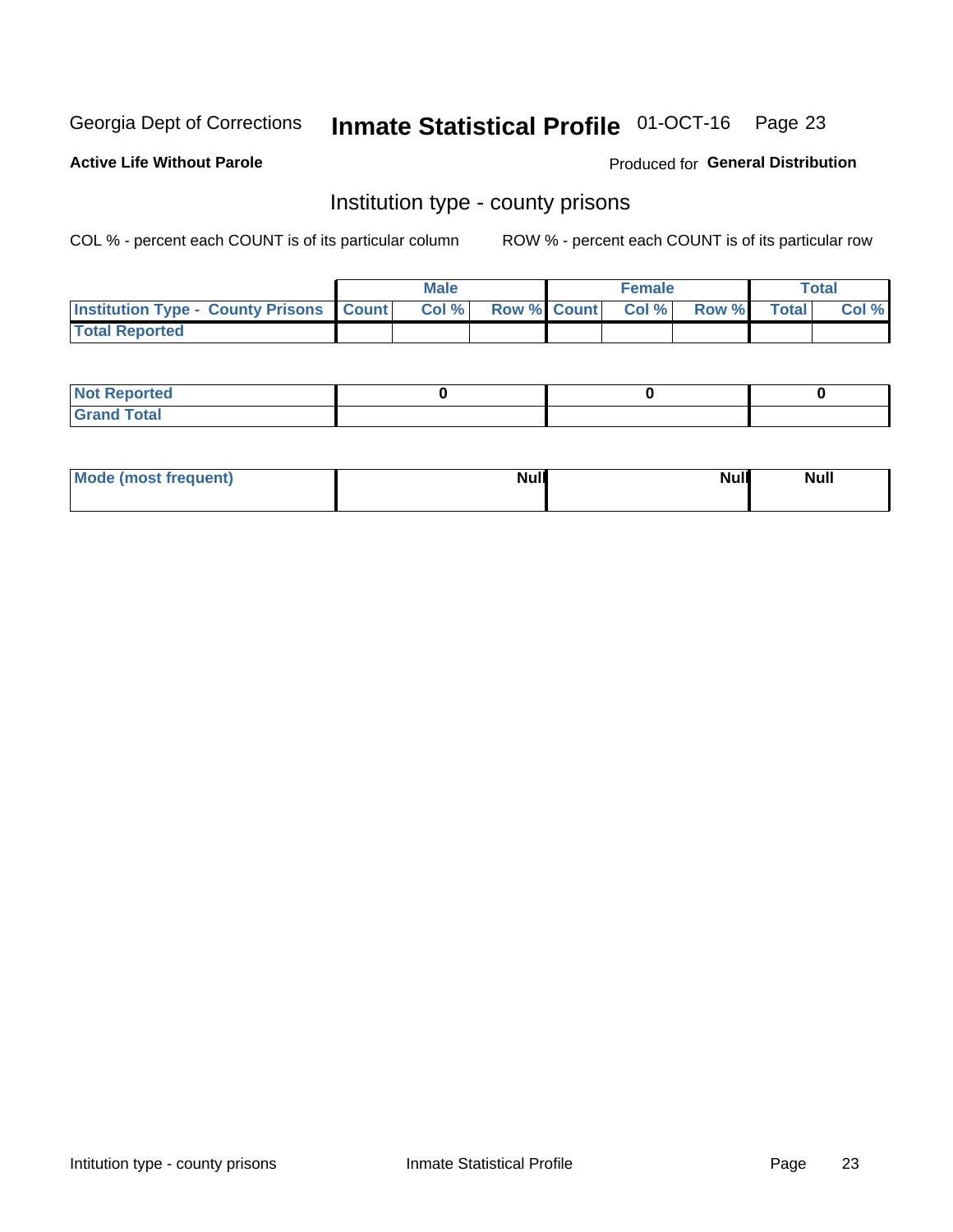## Inmate Statistical Profile 01-OCT-16 Page 24

#### **Active Life Without Parole**

#### Produced for General Distribution

## Institution type - state prisons

COL % - percent each COUNT is of its particular column

ROW % - percent each COUNT is of its particular row

|                                         | <b>Male</b>    |                           |         | <b>Female</b>               |        |         | <b>Total</b>       |        |  |
|-----------------------------------------|----------------|---------------------------|---------|-----------------------------|--------|---------|--------------------|--------|--|
| <b>Institution Type - State Prisons</b> | <b>Count</b>   | $\overline{\text{Col}}$ % | Row %   | <b>Count</b>                | Col %  | Row %   | <b>Total</b>       | Col %  |  |
| <b>Arrendale State Prison</b>           |                |                           |         | 22                          | 48.89% | 100.00% | $\overline{22}$    | 1.76%  |  |
| <b>Augusta State Med. Prison</b>        | 58             | 4.80%                     | 100.00% |                             |        |         | 58                 | 4.63%  |  |
| <b>Autry State Prison</b>               |                | .08%                      | 100.00% |                             |        |         |                    | .08%   |  |
| <b>Baldwin State Prison</b>             | 28             | 2.32%                     | 100.00% |                             |        |         | 28                 | 2.23%  |  |
| <b>Central State Prison</b>             | $\overline{2}$ | .17%                      | 100.00% |                             |        |         | 2                  | .16%   |  |
| <b>Coastal State Prison</b>             | 3              | .25%                      | 100.00% |                             |        |         | 3                  | .24%   |  |
| <b>Ga Diag Class Prison</b>             | 46             | 3.81%                     | 100.00% |                             |        |         | 46                 | 3.67%  |  |
| <b>Ga State Prison</b>                  | 26             | 2.15%                     | 100.00% |                             |        |         | 26                 | 2.08%  |  |
| <b>Hancock State Prison</b>             | 131            | 10.84%                    | 100.00% |                             |        |         | 131                | 10.45% |  |
| <b>Hays State Prison</b>                | 138            | 11.42%                    | 100.00% |                             |        |         | 138                | 11.01% |  |
| <b>Macon State Prison</b>               | 218            | 18.05%                    | 100.00% |                             |        |         | 218                | 17.40% |  |
| <b>Phillips State Prison</b>            | 17             | 1.41%                     | 100.00% |                             |        |         | 17                 | 1.36%  |  |
| <b>Pulaski State Prison</b>             |                |                           |         | 23                          | 51.11% | 100.00% | 23                 | 1.84%  |  |
| <b>Smith State Prison</b>               | 159            | 13.16%                    | 100.00% |                             |        |         | 159                | 12.69% |  |
| <b>Telfair State Prison</b>             | 158            | 13.08%                    | 100.00% |                             |        |         | 158                | 12.61% |  |
| <b>Valdosta State Prison</b>            | 110            | 9.11%                     | 100.00% |                             |        |         | 110                | 8.78%  |  |
| <b>Ware State Prison</b>                | 113            | 9.35%                     | 100.00% |                             |        |         | 113                | 9.02%  |  |
| <b>Total Reported</b>                   | 1,208          | 100%                      | 96.41%  | 45                          | 100%   | 3.59%   | 1,253              | 100%   |  |
|                                         |                |                           |         |                             |        |         |                    |        |  |
| <b>Not Reported</b>                     |                | $\bf{0}$                  |         | $\bf{0}$                    |        |         | $\bf{0}$           |        |  |
| <b>Grand Total</b>                      |                | 1,208                     |         |                             | 45     |         | 1,253              |        |  |
| <b>Mode (most frequent)</b>             |                | <b>Macon State Prison</b> |         | <b>Pulaski State Prison</b> |        |         | <b>Macon State</b> |        |  |

Prison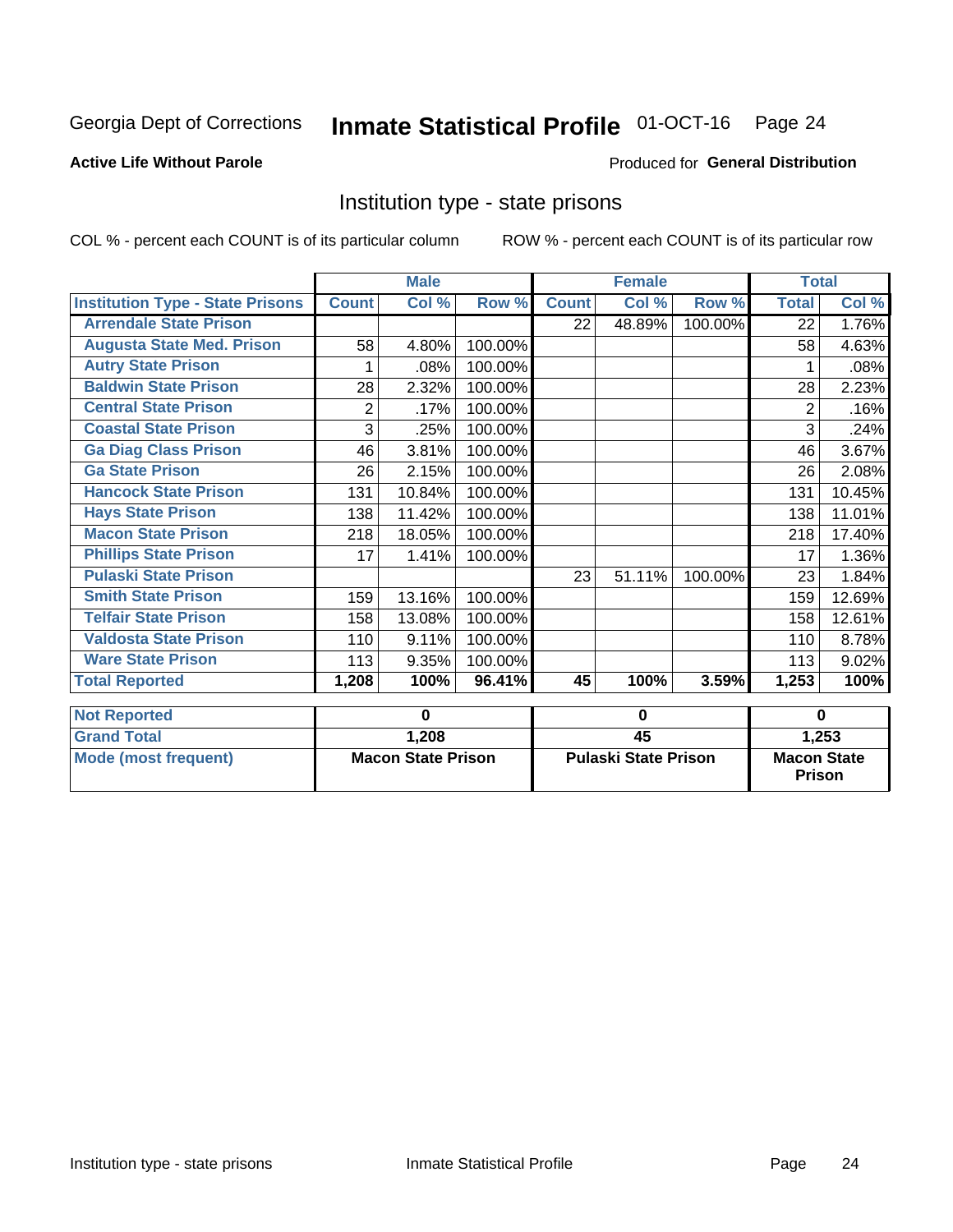## Inmate Statistical Profile 01-OCT-16 Page 25

**Active Life Without Parole** 

Produced for General Distribution

## Institution type - private prisons

COL % - percent each COUNT is of its particular column

|                                           | <b>Male</b>  |         |                    | <b>Female</b> |       |       | Total        |         |
|-------------------------------------------|--------------|---------|--------------------|---------------|-------|-------|--------------|---------|
| <b>Institution Type - Private Prisons</b> | <b>Count</b> | Col%    | <b>Row % Count</b> |               | Col % | Row % | <b>Total</b> | Col %   |
| <b>Coffee Corr Facility</b>               |              | 100.00% | $100.00\%$         |               |       |       |              | 100.00% |
| <b>Total Reported</b>                     |              | $100\%$ | 100%               |               |       | %     |              | 100%    |

| Not Reported |  |  |
|--------------|--|--|
|              |  |  |

| Mode (most frequent) | <b>Coffee Corr Facility</b> | <b>Null</b> | <b>Coffee Corr</b><br><b>Facility</b> |
|----------------------|-----------------------------|-------------|---------------------------------------|
|----------------------|-----------------------------|-------------|---------------------------------------|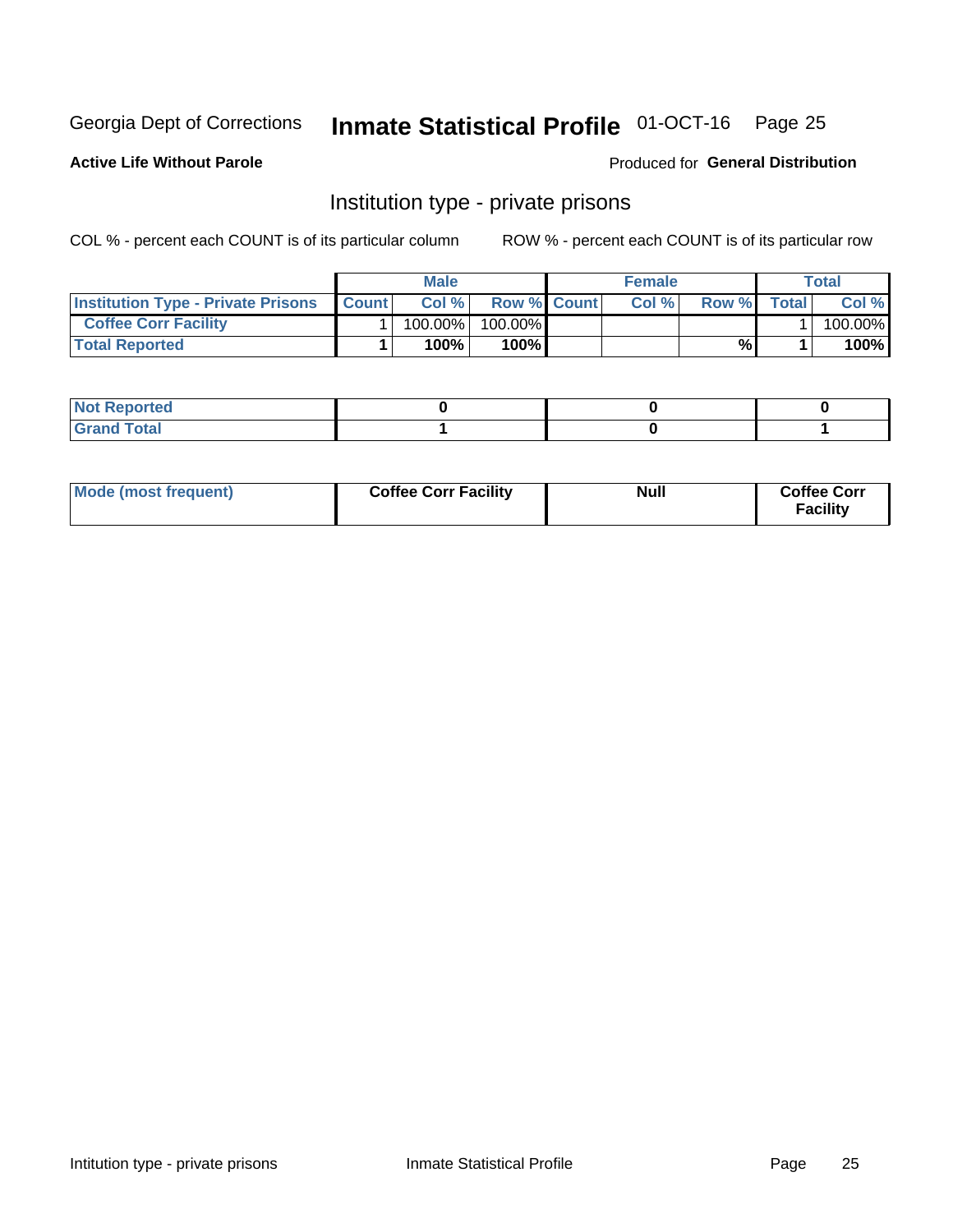## Inmate Statistical Profile 01-OCT-16 Page 26

#### **Active Life Without Parole**

#### Produced for General Distribution

## Institution type - inmate boot camp

COL % - percent each COUNT is of its particular column

|                                      | <b>Male</b>  |       |               |              | <b>Female</b> | <b>Total</b> |  |       |
|--------------------------------------|--------------|-------|---------------|--------------|---------------|--------------|--|-------|
| <b>Institution Type - Boot Camps</b> | <b>Count</b> | Col % | <b>Row %I</b> | <b>Count</b> | Col %         | Row % Total  |  | Col % |
| <b>Total Rported</b>                 |              |       |               |              |               |              |  |       |

| <b>Not Reported</b>            |  |  |
|--------------------------------|--|--|
| <b>Total</b><br>C <sub>r</sub> |  |  |

| Mod<br>uamo | Nul.<br>$- - - - - -$ | <b>Null</b> | <br>uu.<br>------ |
|-------------|-----------------------|-------------|-------------------|
|             |                       |             |                   |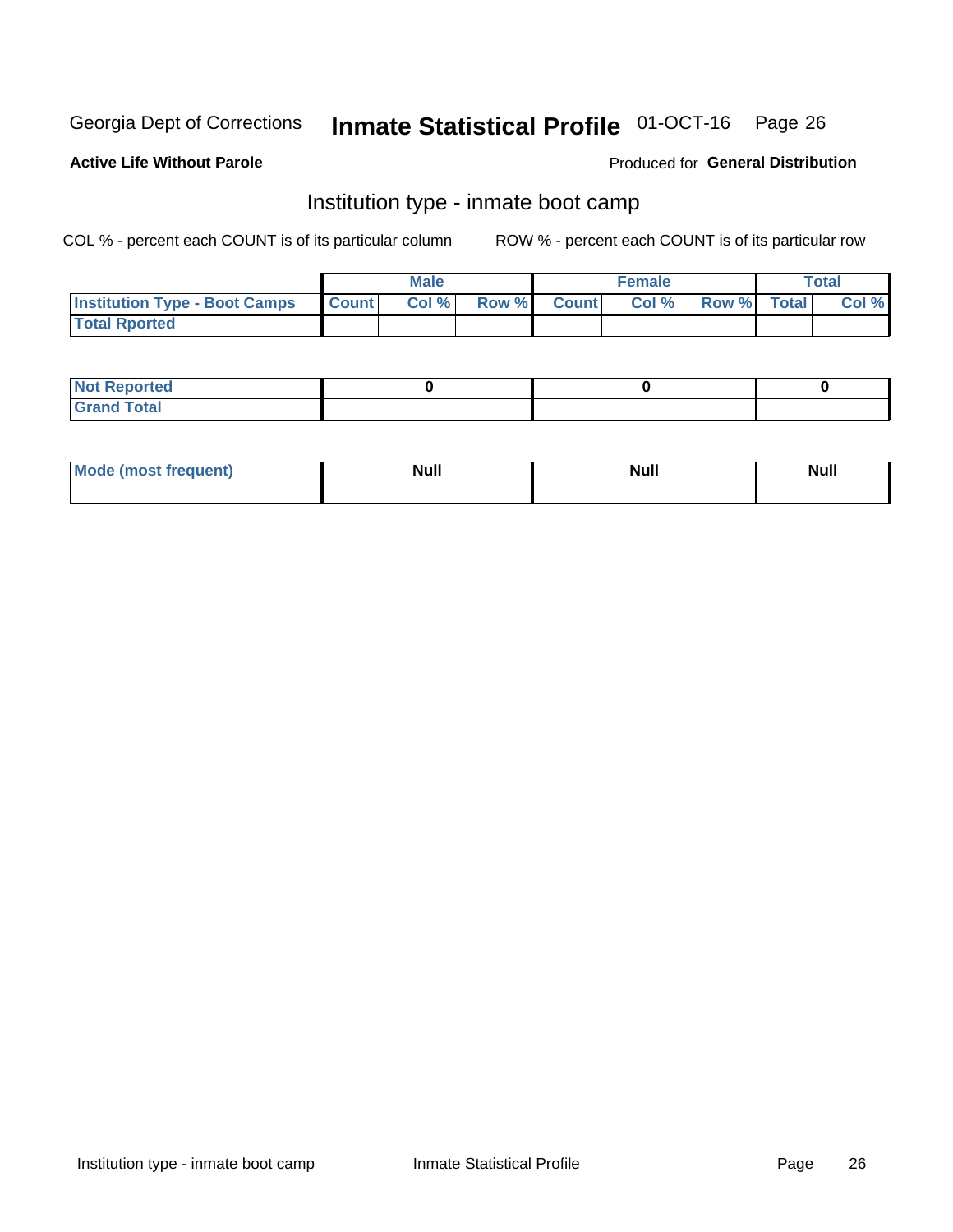## Inmate Statistical Profile 01-OCT-16 Page 27

#### **Active Life Without Parole**

#### Produced for General Distribution

### Number of disciplinary reports

COL % - percent each COUNT is of its particular column

|                                       | <b>Male</b>     |        |        | <b>Female</b> |        |       | <b>Total</b> |        |
|---------------------------------------|-----------------|--------|--------|---------------|--------|-------|--------------|--------|
| <b>Number of Disciplinary Reports</b> | <b>Count</b>    | Col %  | Row %  | <b>Count</b>  | Col %  | Row % | Total        | Col %  |
|                                       | 324             | 26.80% | 93.64% | 22            | 48.89% | 6.36% | 346          | 27.59% |
|                                       | 159             | 13.15% | 96.95% | 5             | 11.11% | 3.05% | 164          | 13.08% |
| $\mathbf{2}$                          | 120             | 9.93%  | 94.49% | ⇁             | 15.56% | 5.51% | 127          | 10.13% |
| 3                                     | 88 <sup>1</sup> | 7.28%  | 97.78% | 2             | 4.44%  | 2.22% | 90           | 7.18%  |
|                                       | 63              | 5.21%  | 96.92% | 2             | 4.44%  | 3.08% | 65           | 5.18%  |
| 5                                     | 53              | 4.38%  | 98.15% |               | 2.22%  | 1.85% | 54           | 4.31%  |
| <b>More Than 5</b>                    | 402             | 33.25% | 98.53% | 6             | 13.33% | 1.47% | 408          | 32.54% |
| <b>Total Reported</b>                 | 1,209           | 100%   | 96.41% | 45            | 100%   | 3.59% | 1,254        | 100.0% |

| NO<br>тео |      |   |        |
|-----------|------|---|--------|
| Гоtal     | ,209 | ᠇ | 254, ا |

| Mean (average)       | 7.23 | 3.91 | 711 |
|----------------------|------|------|-----|
| Median (middle)      |      |      |     |
| Mode (most frequent) |      |      |     |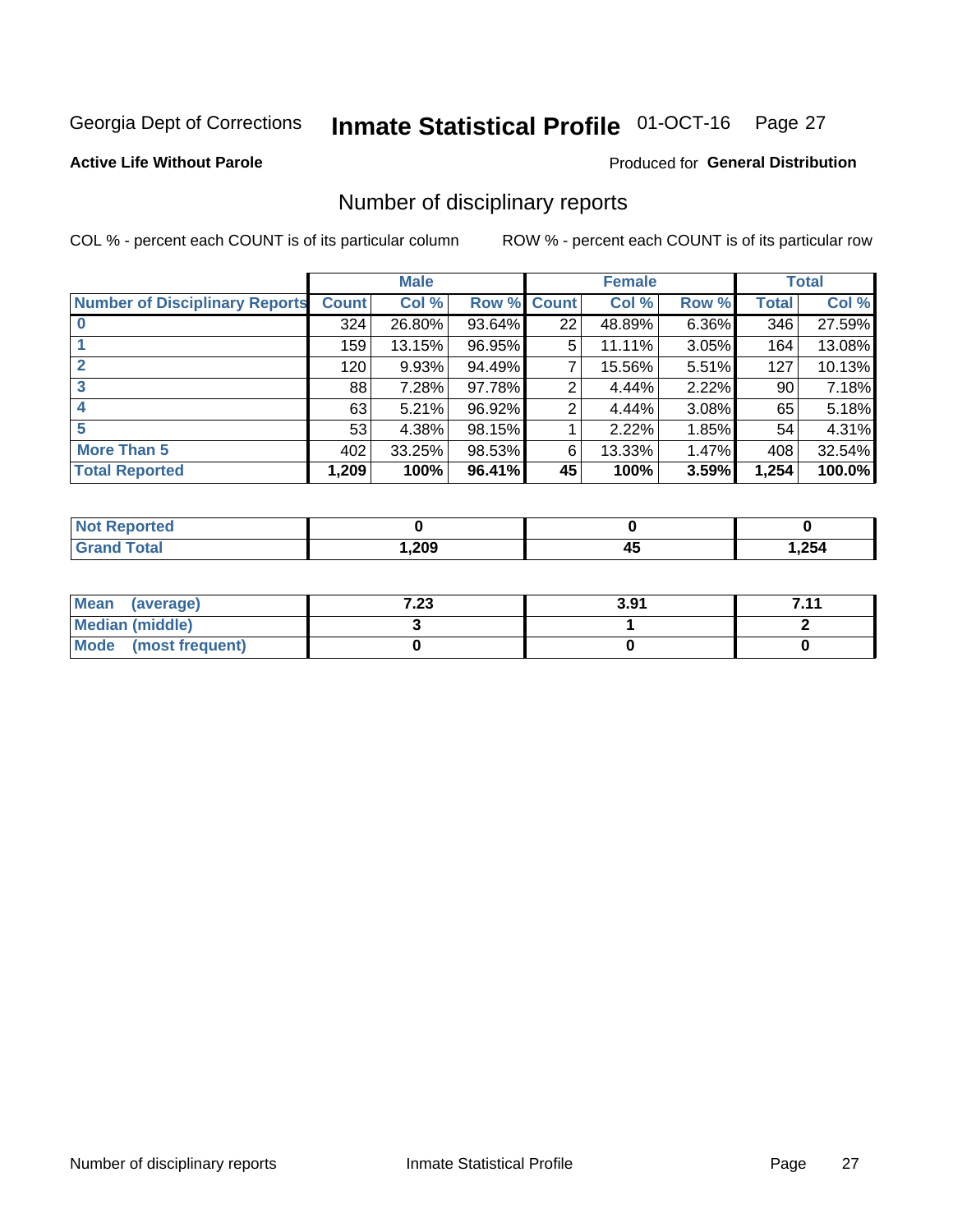## Inmate Statistical Profile 01-OCT-16 Page 28

#### **Active Life Without Parole**

#### **Produced for General Distribution**

## Number of transfers

COL % - percent each COUNT is of its particular column

|                            | <b>Male</b>  |        | <b>Female</b> |    |        | <b>Total</b> |              |        |
|----------------------------|--------------|--------|---------------|----|--------|--------------|--------------|--------|
| <b>Number of Transfers</b> | <b>Count</b> | Col %  | Row % Count   |    | Col %  | Row %        | <b>Total</b> | Col %  |
|                            | 28           | 2.32%  | 77.78%        | 8  | 17.78% | 22.22%       | 36           | 2.87%  |
|                            | 340          | 28.12% | 94.44%        | 20 | 44.44% | 5.56%        | 360          | 28.71% |
| $\mathbf{2}$               | 160          | 13.23% | 95.24%        | 8  | 17.78% | 4.76%        | 168          | 13.40% |
| 3                          | 110          | 9.10%  | 97.35%        | 3  | 6.67%  | 2.65%        | 113          | 9.01%  |
|                            | 75           | 6.20%  | 98.68%        |    | 2.22%  | 1.32%        | 76           | 6.06%  |
| 5                          | 67           | 5.54%  | 98.53%        |    | 2.22%  | 1.47%        | 68           | 5.42%  |
| <b>More Than 5</b>         | 429          | 35.48% | 99.08%        | 4  | 8.89%  | 0.92%        | 433          | 34.53% |
| <b>Total Reported</b>      | 1,209        | 100%   | 96.41%        | 45 | 100%   | 3.59%        | 1,254        | 100%   |

| orted<br>NO  |      |    |      |
|--------------|------|----|------|
| <b>Total</b> | ,209 | -- | ,254 |

| Mean (average)         | 5.79 | 1.84 | 5.65 |
|------------------------|------|------|------|
| <b>Median (middle)</b> |      |      |      |
| Mode (most frequent)   |      |      |      |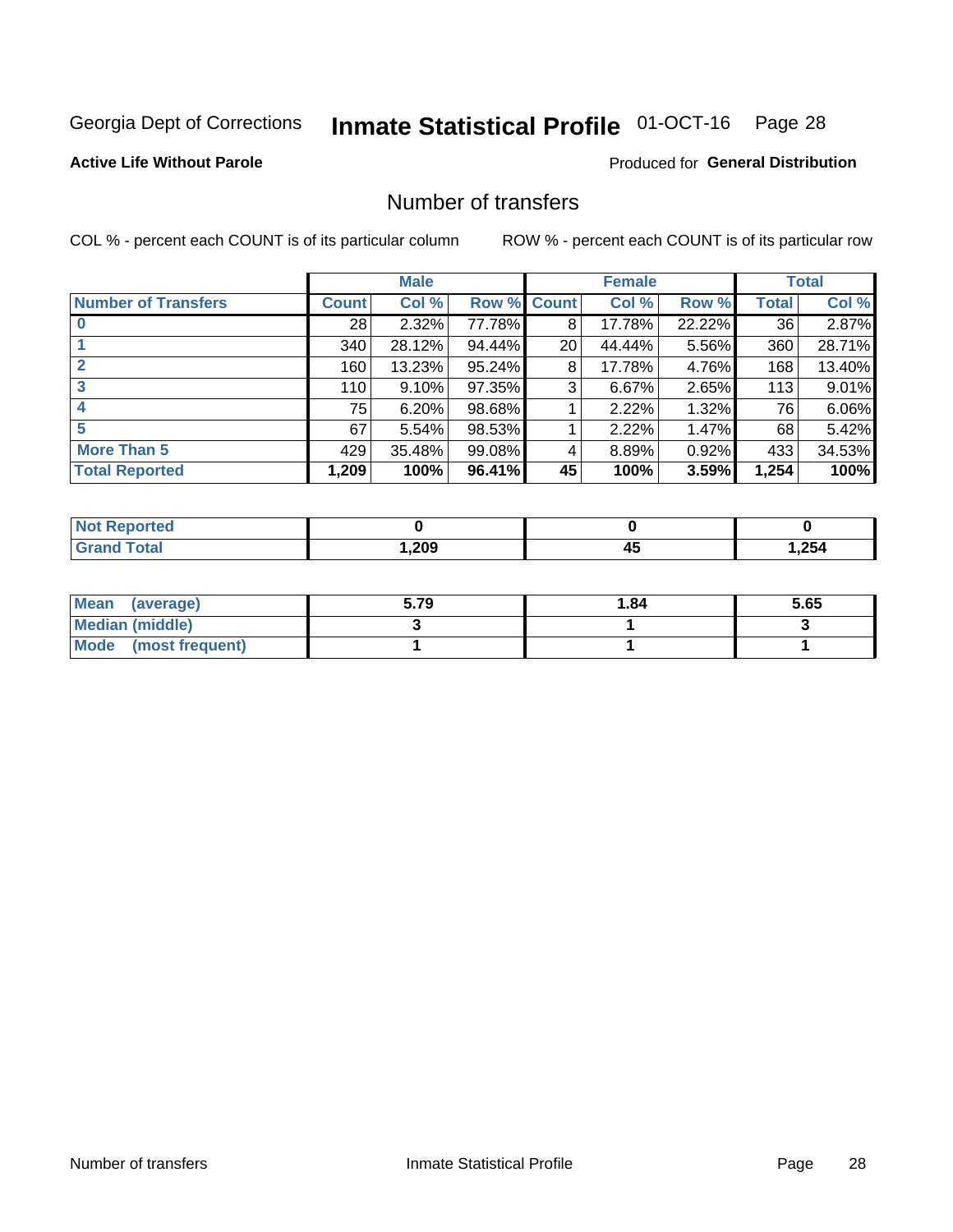## Inmate Statistical Profile 01-OCT-16 Page 29

**Active Life Without Parole** 

Produced for General Distribution

## Number of escapes

COL % - percent each COUNT is of its particular column

|                          | <b>Male</b>  |        |                    | <b>Female</b>   |         |          | Total |        |
|--------------------------|--------------|--------|--------------------|-----------------|---------|----------|-------|--------|
| <b>Number of Escapes</b> | <b>Count</b> | Col %  | <b>Row % Count</b> |                 | Col %   | Row %    | Total | Col %  |
|                          | 1,205        | 99.67% | $96.40\%$          | 45 <sup>1</sup> | 100.00% | $3.60\%$ | 1,250 | 99.68% |
|                          |              | 0.17%  | $100.00\%$         |                 |         |          |       | 0.16%  |
|                          |              | 0.17%  | $100.00\%$         |                 |         |          |       | 0.16%  |
| <b>Total Reported</b>    | $.209^+$     | 100%   | $96.41\%$          | 45              | 100%    | 3.59%    | 1,254 | 100%   |

| <b>Reported</b><br><b>NOT</b> |        |             |       |
|-------------------------------|--------|-------------|-------|
| <b>Total</b>                  | 209, ، | . .<br>$-1$ | 1,254 |

| Mean (average)       |  |  |
|----------------------|--|--|
| Median (middle)      |  |  |
| Mode (most frequent) |  |  |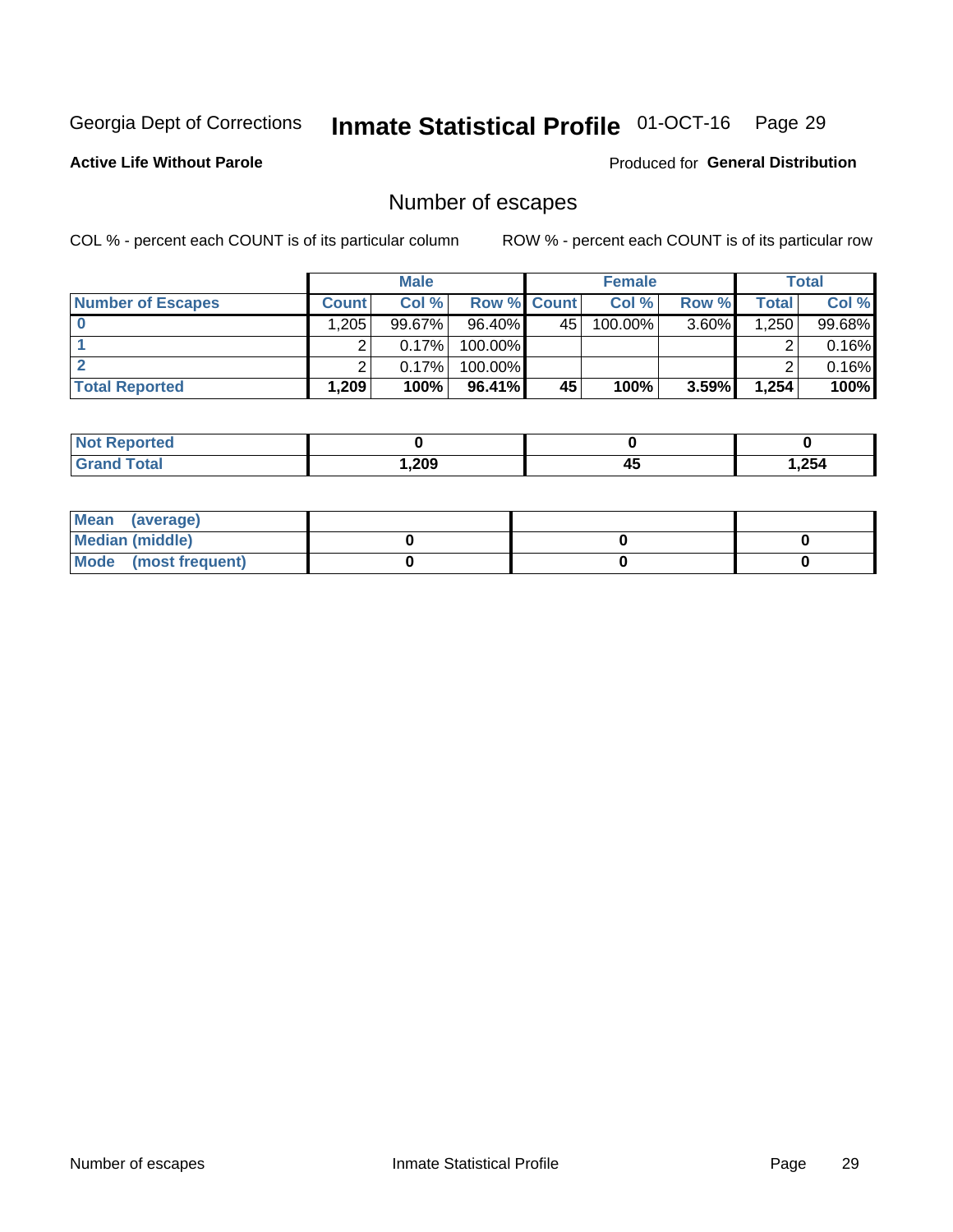#### **Active Life Without Parole**

### Produced for General Distribution

### Time served in current (or last) institution

COL % - percent each COUNT is of its particular column

|                            | <b>Male</b>  |        | <b>Female</b> |              |        | <b>Total</b> |              |        |
|----------------------------|--------------|--------|---------------|--------------|--------|--------------|--------------|--------|
| <b>Time In Institution</b> | <b>Count</b> | Col %  | Row %         | <b>Count</b> | Col %  | Row %        | <b>Total</b> | Col %  |
| 0 to 3 months              | 153          | 12.66% | 95.63%        | 7            | 15.56% | 4.38%        | 160          | 12.76% |
| <b>3.01 to 6 months</b>    | 74           | 6.12%  | 94.87%        | 4            | 8.89%  | 5.13%        | 78           | 6.22%  |
| 6.01 to 9 months           | 99           | 8.19%  | 94.29%        | 6            | 13.33% | 5.71%        | 105          | 8.37%  |
| 9.01 to 12 months          | 103          | 8.52%  | 97.17%        | 3            | 6.67%  | 2.83%        | 106          | 8.45%  |
| 12.01 to 18 months         | 92           | 7.61%  | 95.83%        | 4            | 8.89%  | 4.17%        | 96           | 7.66%  |
| <b>18.01 to 24 months</b>  | 100          | 8.27%  | 96.15%        | 4            | 8.89%  | 3.85%        | 104          | 8.29%  |
| $2.01$ to 3 years          | 154          | 12.74% | 96.86%        | 5            | 11.11% | 3.14%        | 159          | 12.68% |
| $3.01$ to 4 years          | 135          | 11.17% | 97.12%        | 4            | 8.89%  | 2.88%        | 139          | 11.08% |
| $4.01$ to 5 years          | 76           | 6.29%  | 100.00%       |              |        |              | 76           | 6.06%  |
| 5.01 to 6 years            | 53           | 4.38%  | 88.33%        | 7            | 15.56% | 11.67%       | 60           | 4.78%  |
| 6.01 to 7 years            | 41           | 3.39%  | 100.00%       |              |        |              | 41           | 3.27%  |
| 7.01 to 8 years            | 35           | 2.89%  | 100.00%       |              |        |              | 35           | 2.79%  |
| 8.01 to 9 years            | 24           | 1.99%  | 100.00%       |              |        |              | 24           | 1.91%  |
| 9.01 to 10 years           | 11           | 0.91%  | 100.00%       |              |        |              | 11           | 0.88%  |
| Over 10 years              | 59           | 4.88%  | 98.33%        | 1            | 2.22%  | 1.67%        | 60           | 4.78%  |
| <b>Total Reported</b>      | 1,209        | 100%   | 96.41%        | 45           | 100%   | 3.59%        | 1,254        | 100%   |

| <b>Reported</b><br>NOT. |      |                 |       |
|-------------------------|------|-----------------|-------|
| $f \circ f \circ f$     | ,209 | --<br>л і<br>≖∾ | 1,254 |

| <b>Mean</b><br>(average) | 35 months | 26 months | 35 months |
|--------------------------|-----------|-----------|-----------|
| Median (middle)          | 22 months | 15 months | 22 months |
| Mode (most frequent)     | 0 months  | 3 months  | 1 months  |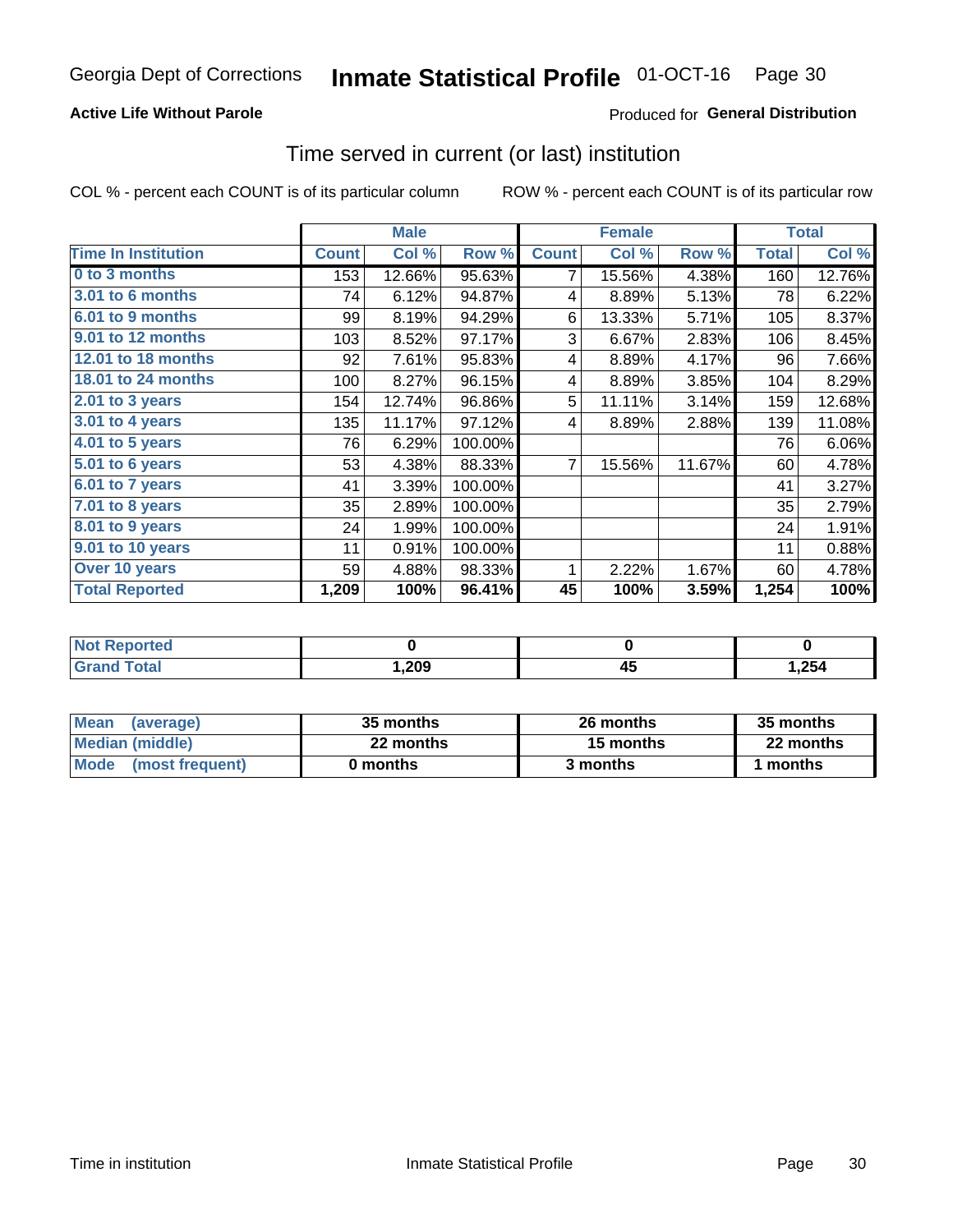#### **Inmate Statistical Profile 01-OCT-16** Page 31

#### **Active Life Without Parole**

#### Produced for General Distribution

### Highest grade level attained

COL % - percent each COUNT is of its particular column

|                              |                          | <b>Male</b> |         |                 | <b>Female</b> |        |                | <b>Total</b> |
|------------------------------|--------------------------|-------------|---------|-----------------|---------------|--------|----------------|--------------|
| <b>Grade Level</b>           | <b>Count</b>             | Col %       | Row %   | <b>Count</b>    | Col %         | Row %  | <b>Total</b>   | Col %        |
| No school at all             | $\overline{2}$           | 0.21%       | 100.00% |                 |               |        | $\overline{2}$ | 0.20%        |
| Grade 1                      | 1                        | 0.10%       | 100.00% |                 |               |        | 1              | 0.10%        |
| <b>Grade 2</b>               | 1                        | 0.10%       | 100.00% |                 |               |        | 1              | 0.10%        |
| Grade 3                      | $\overline{2}$           | 0.21%       | 100.00% |                 |               |        | $\overline{2}$ | 0.20%        |
| Grade 4                      | 3                        | 0.31%       | 100.00% |                 |               |        | 3              | 0.30%        |
| <b>Grade 5</b>               | 1                        | 0.10%       | 100.00% |                 |               |        | 1              | 0.10%        |
| <b>Grade 6</b>               | 9                        | 0.94%       | 100.00% |                 |               |        | 9              | 0.91%        |
| Grade 7                      | 36                       | 3.75%       | 100.00% |                 |               |        | 36             | 3.65%        |
| Grade 8                      | 70                       | 7.28%       | 98.59%  | 1               | 4.17%         | 1.41%  | 71             | 7.21%        |
| Grade 9                      | 127                      | 13.22%      | 97.69%  | 3               | 12.50%        | 2.31%  | 130            | 13.20%       |
| Grade 10                     | 183                      | 19.04%      | 96.83%  | 6               | 25.00%        | 3.17%  | 189            | 19.19%       |
| Grade 11                     | 160                      | 16.65%      | 98.77%  | $\overline{2}$  | 8.33%         | 1.23%  | 162            | 16.45%       |
| <b>Grade 12 or GED</b>       | 231                      | 24.04%      | 96.65%  | 8               | 33.33%        | 3.35%  | 239            | 24.26%       |
| Some tech school             | 13                       | 1.35%       | 92.86%  | 1               | 4.17%         | 7.14%  | 14             | 1.42%        |
| <b>Completed tech school</b> | 15                       | 1.56%       | 100.00% |                 |               |        | 15             | 1.52%        |
| College, 1 year              | 34                       | 3.54%       | 97.14%  | 1               | 4.17%         | 2.86%  | 35             | 3.55%        |
| College, 2 year              | 35                       | 3.64%       | 97.22%  | 1               | 4.17%         | 2.78%  | 36             | 3.65%        |
| College, 3 year              | 14                       | 1.46%       | 100.00% |                 |               |        | 14             | 1.42%        |
| <b>Bachelor's degree</b>     | 16                       | 1.66%       | 100.00% |                 |               |        | 16             | 1.62%        |
| <b>Master's degree</b>       | $\overline{\mathcal{A}}$ | 0.42%       | 100.00% |                 |               |        | 4              | 0.41%        |
| Ph.D. degree                 | 1                        | 0.10%       | 50.00%  | 1               | 4.17%         | 50.00% | $\overline{c}$ | 0.20%        |
| Law degree                   | 2                        | 0.21%       | 100.00% |                 |               |        | $\overline{2}$ | 0.20%        |
| <b>Medical degree</b>        | 1                        | 0.10%       | 100.00% |                 |               |        | 1              | 0.10%        |
| <b>Total Reported</b>        | 961                      | 100%        | 97.56%  | $\overline{24}$ | 100.0%        | 2.44%  | 985            | 100%         |

| rreo | 248<br>$\sim$ | ົ              | 269   |
|------|---------------|----------------|-------|
|      | ,209          | . .<br>л.<br>∼ | 1,254 |

| <b>Mean</b><br>(average) | 10.75           | 11.38           | 10.76             |
|--------------------------|-----------------|-----------------|-------------------|
| Median (middle)          | Grade 11        | Other           | Grade 11          |
| Mode<br>(most frequent)  | Grade 12 or GED | Grade 12 or GED | I Grade 12 or GED |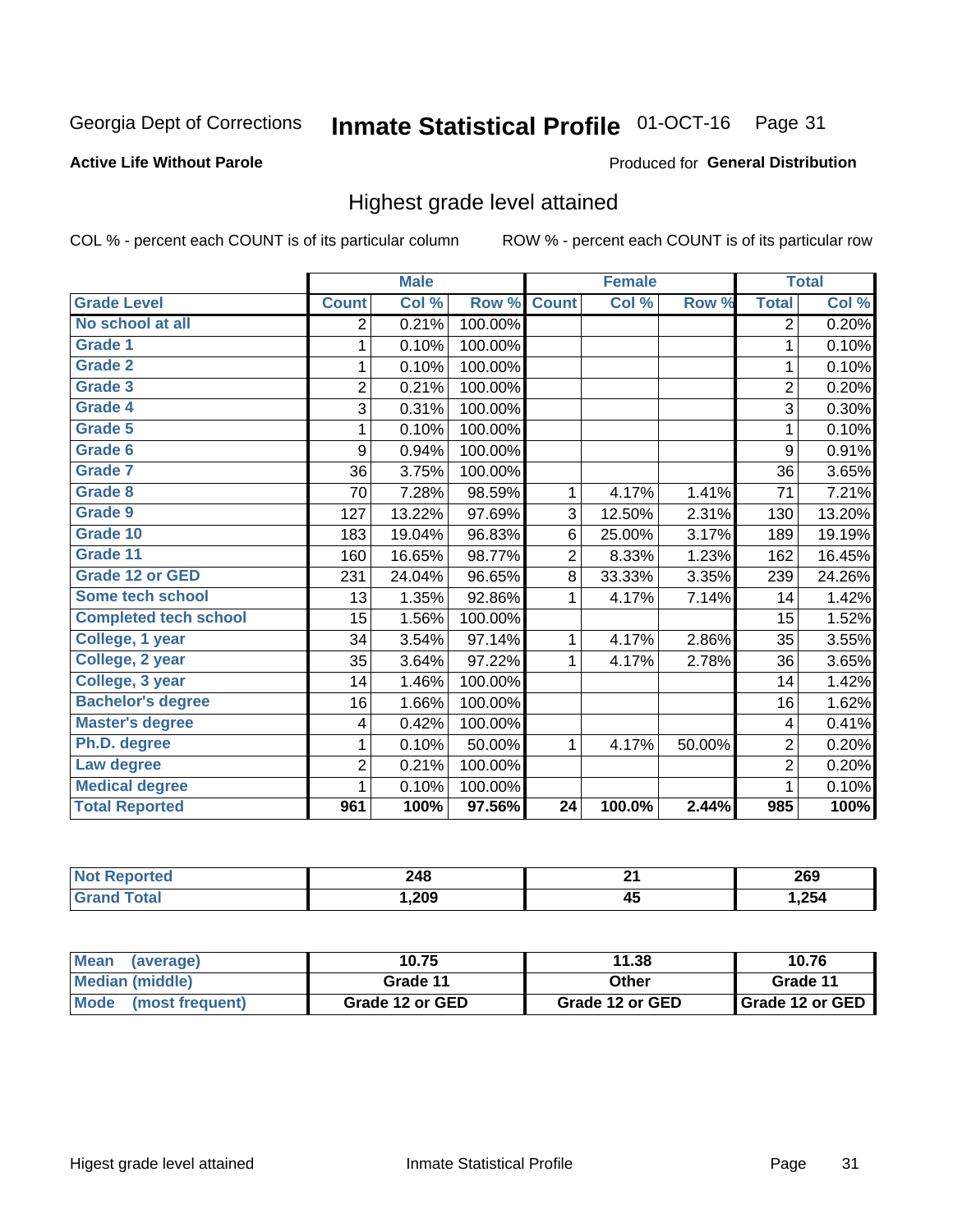## Inmate Statistical Profile 01-OCT-16 Page 32

#### **Active Life Without Parole**

#### Produced for General Distribution

## Culture fair IQ scores

COL % - percent each COUNT is of its particular column

|                       |              | <b>Male</b> |             |                | <b>Female</b> |        |              | <b>Total</b> |
|-----------------------|--------------|-------------|-------------|----------------|---------------|--------|--------------|--------------|
| <b>IQ Scores</b>      | <b>Count</b> | Col %       | Row % Count |                | Col %         | Row %  | <b>Total</b> | Col %        |
| $60 - 69$             | 37           | 3.42%       | 100.00%     |                |               |        | 37           | 3.32%        |
| $70 - 79$             | 82           | 7.57%       | 97.62%      | $\overline{2}$ | 6.06%         | 2.38%  | 84           | 7.53%        |
| $80 - 89$             | 151          | 13.94%      | 96.18%      | 6              | 18.18%        | 3.82%  | 157          | 14.07%       |
| $90 - 99$             | 268          | 24.75%      | 95.71%      | 12             | 36.36%        | 4.29%  | 280          | 25.09%       |
| $100 - 109$           | 301          | 27.79%      | 98.05%      | 6              | 18.18%        | 1.95%  | 307          | 27.51%       |
| $110 - 119$           | 201          | 18.56%      | 98.53%      | 3              | 9.09%         | 1.47%  | 204          | 18.28%       |
| $120 - 129$           | 41           | 3.79%       | 93.18%      | 3              | 9.09%         | 6.82%  | 44           | 3.94%        |
| $130 - 139$           | 2            | 0.18%       | 66.67%      | 4              | 3.03%         | 33.33% | 3            | 0.27%        |
| <b>Total Reported</b> | 1,083        | 100%        | 97.04%      | 33             | 100%          | 2.96%  | 1,116        | 100.0%       |

| <b>Not Reported</b>  | 116  |    | 124   |
|----------------------|------|----|-------|
| Not Valid (under 60) | 10   |    | 14    |
| <b>Grand Total</b>   | .209 | 45 | 1,254 |

| <b>Mean</b><br>(average) | 98  | 100 | 98   |
|--------------------------|-----|-----|------|
| Median (middle)          | 100 | 96  | 99.5 |
| Mode (most frequent)     | 99  | 102 | 99   |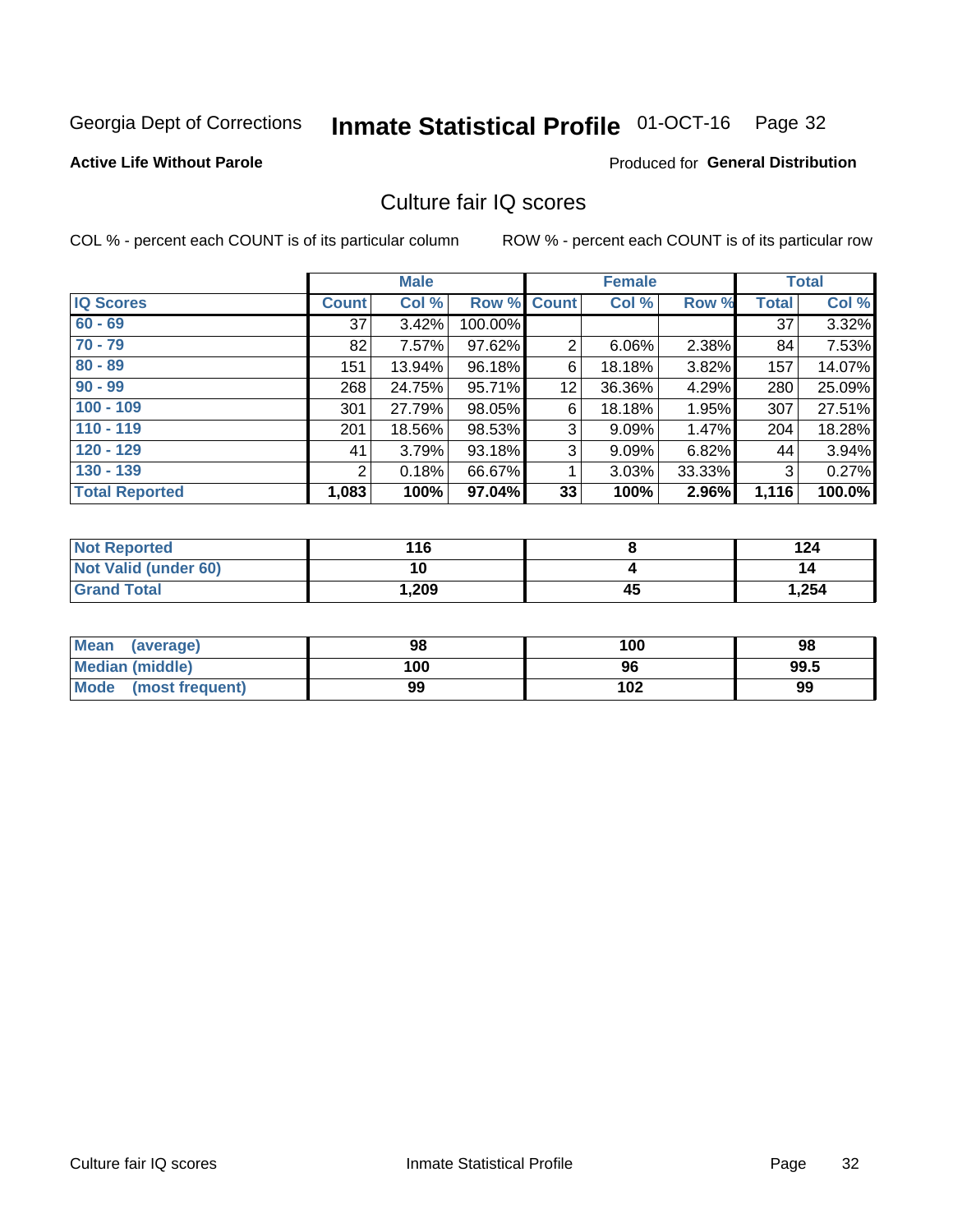#### **Inmate Statistical Profile 01-OCT-16** Page 33

#### **Active Life Without Parole**

#### Produced for General Distribution

## Wide Range Achievement Test (WRAT) reading score

COL % - percent each COUNT is of its particular column

|                           | <b>Male</b>  |        |         |                | <b>Female</b> | <b>Total</b> |              |        |
|---------------------------|--------------|--------|---------|----------------|---------------|--------------|--------------|--------|
| <b>WRAT Reading Score</b> | <b>Count</b> | Col %  | Row %   | <b>Count</b>   | Col %         | Row %        | <b>Total</b> | Col %  |
| $0.1$ to $0.9$            | 23           | 2.08%  | 100.00% |                |               |              | 23           | 2.01%  |
| 1.0 to 1.9                | 17           | 1.54%  | 100.00% |                |               |              | 17           | 1.49%  |
| 2.0 to 2.9                | 39           | 3.53%  | 95.12%  | $\overline{2}$ | 5.41%         | 4.88%        | 41           | 3.59%  |
| 3.0 to 3.9                | 73           | 6.60%  | 96.05%  | 3              | 8.11%         | 3.95%        | 76           | 6.65%  |
| 4.0 to 4.9                | 87           | 7.87%  | 96.67%  | 3              | 8.11%         | 3.33%        | 90           | 7.87%  |
| 5.0 to 5.9                | 103          | 9.31%  | 98.10%  | $\overline{2}$ | 5.41%         | 1.90%        | 105          | 9.19%  |
| 6.0 to 6.9                | 95           | 8.59%  | 97.94%  | $\overline{2}$ | 5.41%         | 2.06%        | 97           | 8.49%  |
| 7.0 to 7.9                | 30           | 2.71%  | 100.00% |                |               |              | 30           | 2.62%  |
| 8.0 to 8.9                | 82           | 7.41%  | 97.62%  | $\overline{2}$ | 5.41%         | 2.38%        | 84           | 7.35%  |
| 9.0 to 9.9                | 69           | 6.24%  | 97.18%  | $\overline{2}$ | 5.41%         | 2.82%        | 71           | 6.21%  |
| 10.0 to 10.9              | 59           | 5.33%  | 98.33%  | 1              | 2.70%         | 1.67%        | 60           | 5.25%  |
| 11.0 to 11.9              | 112          | 10.13% | 94.92%  | 6              | 16.22%        | 5.08%        | 118          | 10.32% |
| 12.0 to 12.9              | 263          | 23.78% | 95.99%  | 11             | 29.73%        | 4.01%        | 274          | 23.97% |
| 13                        | 54           | 4.88%  | 94.74%  | 3              | 8.11%         | 5.26%        | 57           | 4.99%  |
| <b>Total Reported</b>     | 1,106        | 100%   | 96.76%  | 37             | 100.0%        | 3.24%        | 1,143        | 100%   |

| <b>Not</b><br><b>Reported</b> | 103    |          | I 4 + |
|-------------------------------|--------|----------|-------|
| <b>otal</b>                   | 209, ا | ль<br>יי | 1,254 |

| Mean<br>(average)    | 8.58       | 9.41          | 8.60 |
|----------------------|------------|---------------|------|
| Median (middle)      | י ה<br>Y.Z | 11 つ<br>. . Z | 9.2  |
| Mode (most frequent) | 12.9       | 12.9          | 12.9 |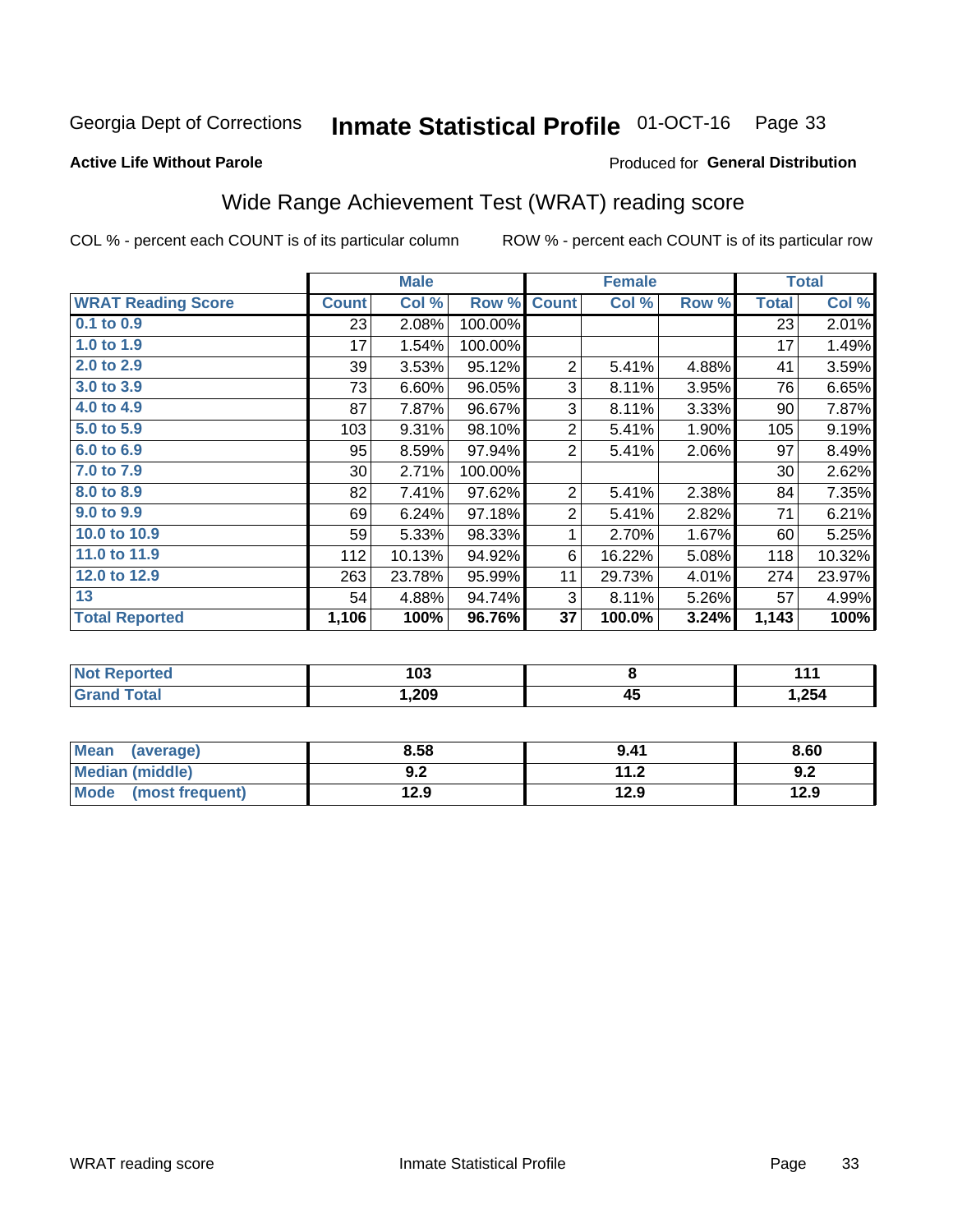#### **Inmate Statistical Profile 01-OCT-16** Page 34

#### **Active Life Without Parole**

#### Produced for General Distribution

## Wide Range Achievement Test (WRAT) math score

COL % - percent each COUNT is of its particular column

|                              |              | <b>Male</b> |         |                 | <b>Female</b> |        |              | <b>Total</b> |
|------------------------------|--------------|-------------|---------|-----------------|---------------|--------|--------------|--------------|
| <b>WRAT Mathematic Score</b> | <b>Count</b> | Col %       | Row %   | <b>Count</b>    | Col %         | Row %  | <b>Total</b> | Col %        |
| $0.1$ to $0.9$               | 2            | 0.18%       | 100.00% |                 |               |        | 2            | 0.17%        |
| 1.0 to 1.9                   | 8            | 0.72%       | 100.00% |                 |               |        | 8            | 0.70%        |
| 2.0 to 2.9                   | 24           | 2.17%       | 96.00%  | 1               | 2.70%         | 4.00%  | 25           | 2.19%        |
| 3.0 to 3.9                   | 62           | 5.61%       | 96.88%  | $\overline{2}$  | 5.41%         | 3.13%  | 64           | 5.60%        |
| 4.0 to 4.9                   | 118          | 10.67%      | 96.72%  | 4               | 10.81%        | 3.28%  | 122          | 10.67%       |
| 5.0 to 5.9                   | 151          | 13.65%      | 98.69%  | $\overline{2}$  | 5.41%         | 1.31%  | 153          | 13.39%       |
| 6.0 to 6.9                   | 247          | 22.33%      | 97.63%  | 6               | 16.22%        | 2.37%  | 253          | 22.13%       |
| 7.0 to 7.9                   | 114          | 10.31%      | 97.44%  | 3               | 8.11%         | 2.56%  | 117          | 10.24%       |
| 8.0 to 8.9                   | 109          | 9.86%       | 97.32%  | 3               | 8.11%         | 2.68%  | 112          | 9.80%        |
| 9.0 to 9.9                   | 86           | 7.78%       | 95.56%  | 4               | 10.81%        | 4.44%  | 90           | 7.87%        |
| 10.0 to 10.9                 | 26           | 2.35%       | 100.00% |                 |               |        | 26           | 2.27%        |
| 11.0 to 11.9                 | 36           | 3.25%       | 97.30%  | 1               | 2.70%         | 2.70%  | 37           | 3.24%        |
| 12.0 to 12.9                 | 116          | 10.49%      | 92.06%  | 10 <sup>1</sup> | 27.03%        | 7.94%  | 126          | 11.02%       |
| 13                           | 7            | 0.63%       | 87.50%  | 1               | 2.70%         | 12.50% | 8            | 0.70%        |
| <b>Total Reported</b>        | 1,106        | 100%        | 96.76%  | 37              | 100.0%        | 3.24%  | 1,143        | 100%         |

| <b>orteg</b><br>NOT I<br>$\sim$    | 103  |            | 44 A  |
|------------------------------------|------|------------|-------|
| $f \wedge f \wedge f'$<br>$\sim$ . | ,209 | AF.<br>- 7 | 1,254 |

| Mean<br>(average)    | 7.34 | 8.49 | 7.37 |
|----------------------|------|------|------|
| Median (middle)      | 6.9  |      | 6.9  |
| Mode (most frequent) | 12.9 | 12.9 | 12.9 |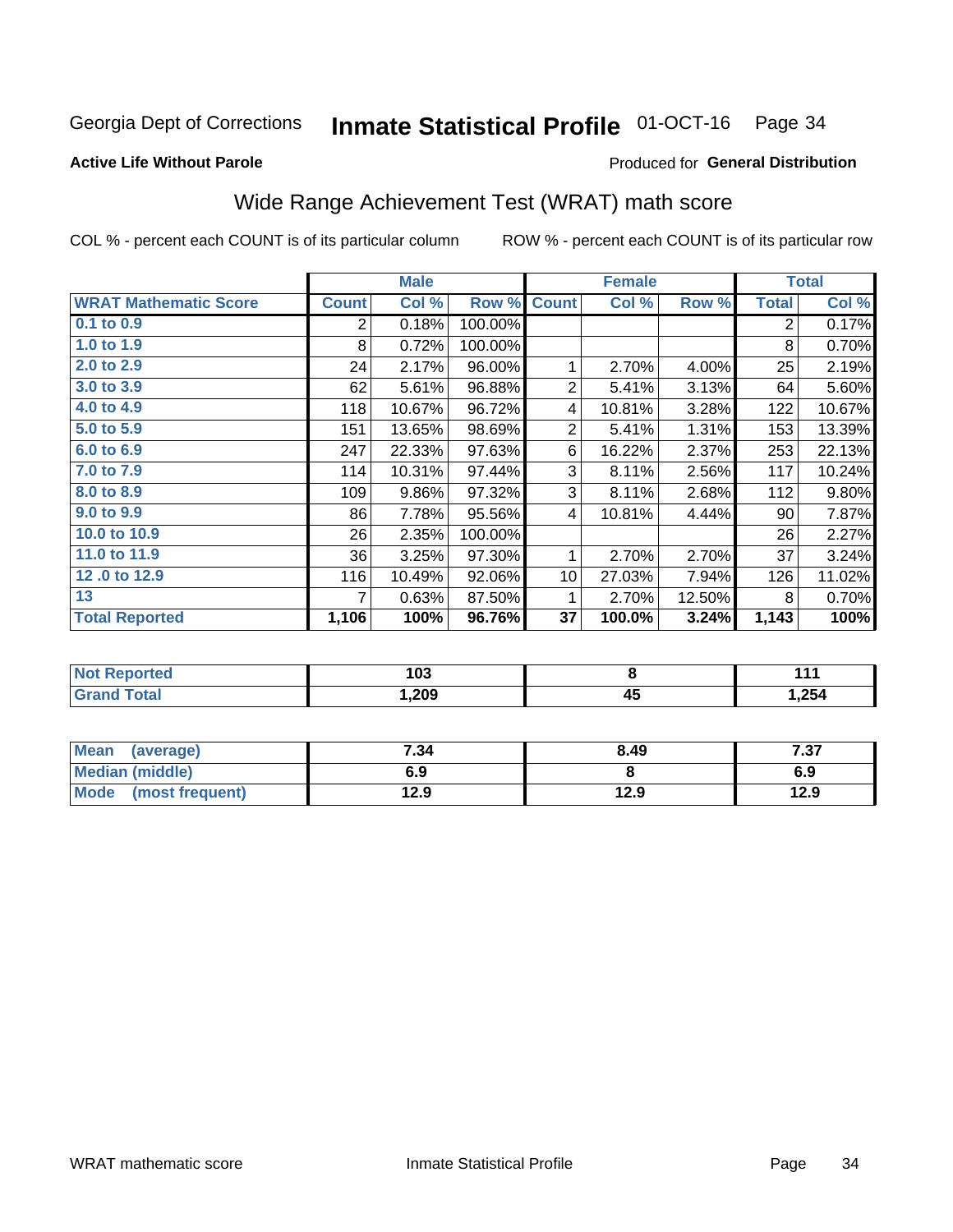#### **Inmate Statistical Profile 01-OCT-16** Page 35

#### **Active Life Without Parole**

#### Produced for General Distribution

## Wide Range Achievement Test (WRAT) spelling score

COL % - percent each COUNT is of its particular column

|                            |              | <b>Male</b> |         |                | <b>Female</b> |       |              | <b>Total</b> |
|----------------------------|--------------|-------------|---------|----------------|---------------|-------|--------------|--------------|
| <b>WRAT Spelling Score</b> | <b>Count</b> | Col %       | Row %   | <b>Count</b>   | Col %         | Row % | <b>Total</b> | Col %        |
| $0.1$ to $0.9$             | 17           | 1.54%       | 100.00% |                |               |       | 17           | 1.49%        |
| 1.0 to 1.9                 | $30$         | 2.72%       | 100.00% |                |               |       | 30           | 2.63%        |
| 2.0 to 2.9                 | 52           | 4.71%       | 96.30%  | $\overline{2}$ | 5.41%         | 3.70% | 54           | 4.73%        |
| 3.0 to 3.9                 | 68           | 6.16%       | 97.14%  | $\overline{2}$ | 5.41%         | 2.86% | 70           | 6.13%        |
| 4.0 to 4.9                 | 68           | 6.16%       | 98.55%  | 1              | 2.70%         | 1.45% | 69           | 6.05%        |
| 5.0 to 5.9                 | 127          | 11.50%      | 99.22%  | 1              | 2.70%         | 0.78% | 128          | 11.22%       |
| 6.0 to 6.9                 | 102          | 9.24%       | 99.03%  | 1              | 2.70%         | 0.97% | 103          | 9.03%        |
| 7.0 to 7.9                 | 98           | 8.88%       | 97.03%  | 3              | 8.11%         | 2.97% | 101          | 8.85%        |
| 8.0 to 8.9                 | 93           | 8.42%       | 96.88%  | 3              | 8.11%         | 3.13% | 96           | 8.41%        |
| 9.0 to 9.9                 | 62           | 5.62%       | 100.00% |                |               |       | 62           | 5.43%        |
| 10.0 to 10.9               | 55           | 4.98%       | 100.00% |                |               |       | 55           | 4.82%        |
| 11.0 to 11.9               | 78           | 7.07%       | 95.12%  | 4              | 10.81%        | 4.88% | 82           | 7.19%        |
| 12.0 to 12.9               | 226          | 20.47%      | 92.24%  | 19             | 51.35%        | 7.76% | 245          | 21.47%       |
| 13                         | 28           | 2.54%       | 96.55%  | 1              | 2.70%         | 3.45% | 29           | 2.54%        |
| <b>Total Reported</b>      | 1,104        | 100%        | 96.76%  | 37             | 100%          | 3.24% | 1,141        | 100%         |
|                            |              |             |         |                |               |       |              |              |

| <b>Not Reported</b>    | 105  |          | 442<br>. |
|------------------------|------|----------|----------|
| <b>Total</b><br>'Grand | ,209 | ΛI<br>᠇ᡂ | 1,254    |

| <b>Mean</b><br>(average) | 8.07 | 10.20 | 8.14 |
|--------------------------|------|-------|------|
| Median (middle)          | . о  | 12.3  | 7. O |
| Mode<br>(most frequent)  | 12.9 | 12.9  | 12.9 |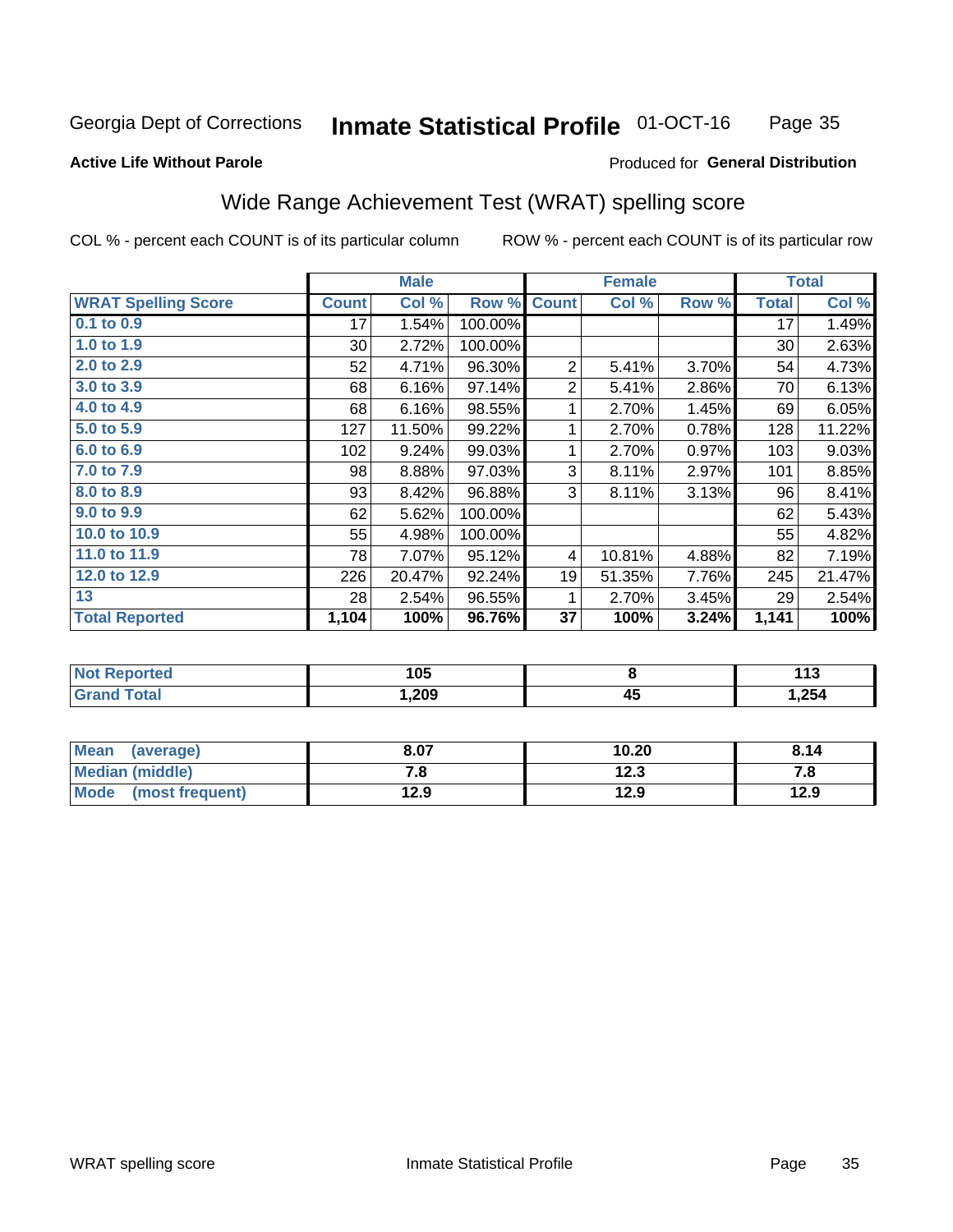## Inmate Statistical Profile 01-OCT-16 Page 36

#### **Active Life Without Parole**

#### Produced for General Distribution

## Current / last mental health treatment level

COL % - percent each COUNT is of its particular column

|                                    |              | <b>Male</b> |         |              | <b>Female</b> |        |                 | <b>Total</b> |
|------------------------------------|--------------|-------------|---------|--------------|---------------|--------|-----------------|--------------|
| <b>Mental Health Treatment Lev</b> | <b>Count</b> | Col%        | Row %   | <b>Count</b> | Col %         | Row %  | Total           | Col %        |
| 1 No problem at current time       | 239          | 44.67%      | 96.76%  | 8            | 22.22%        | 3.24%  | 247             | 43.26%       |
| 2 Receiving outpatient             | 218          | 40.75%      | 89.71%  | 25           | 69.44%        | 10.29% | 243             | 42.56%       |
| <b>Treatment</b>                   |              |             |         |              |               |        |                 |              |
| 3 Inpatient, moderate              | 65           | 12.15%      | 95.59%  | 3            | 8.33%         | 4.41%  | 68              | 11.91%       |
| Treatment                          |              |             |         |              |               |        |                 |              |
| 4 Inpatient, intensive             | 13           | 2.43%       | 100.00% |              |               |        | 13 <sub>1</sub> | 2.28%        |
| <b>Treatment</b>                   |              |             |         |              |               |        |                 |              |
| <b>Total Evaluated</b>             | 535          | 100%        | 93.70%  | 36           | 100%          | 6.30%  | 571             | 100.0%       |

| Never had MH evaluation      | 674   |    | 683  |
|------------------------------|-------|----|------|
| <b>Total</b><br><b>Grand</b> | 1,209 | ᠇᠊ | .254 |

| <b>Median (middle)</b> | <b>Receiving outpatient</b><br>treatment | <b>Receiving outpatient</b><br>treatment | <b>Receiving</b><br>outpatient<br>treatment |  |  |
|------------------------|------------------------------------------|------------------------------------------|---------------------------------------------|--|--|
| <b>Mode</b>            | No problem at current time               | <b>Receiving outpatient</b>              | No problem at                               |  |  |
| (most frequent)        |                                          | treatment                                | current time                                |  |  |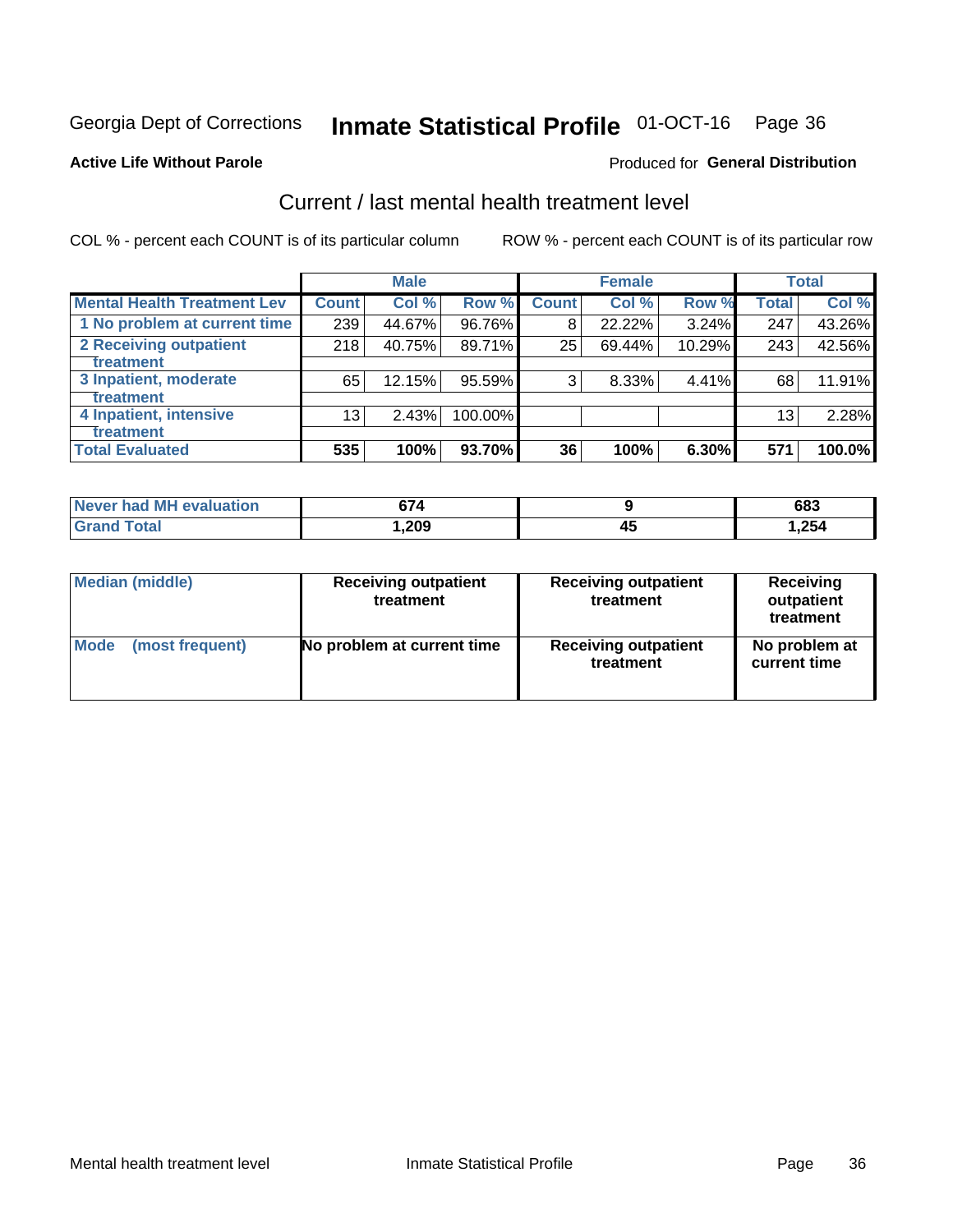#### **Inmate Statistical Profile 01-OCT-16** Page 37

#### **Active Life Without Parole**

#### Produced for General Distribution

## PULHESDWIT medical scale - 'P' overall condition ('P'hysical)

COL % - percent each COUNT is of its particular column

|                                  |         | <b>Male</b> |             |    | <b>Female</b> |       |              | <b>Total</b> |
|----------------------------------|---------|-------------|-------------|----|---------------|-------|--------------|--------------|
| 'P' Overall Condition            | Count l | Col %       | Row % Count |    | Col %         | Row % | <b>Total</b> | Col %        |
| 1 No medical illness             | 813     | 73.84%      | 97.25%      | 23 | 52.27%        | 2.75% | 836          | 73.01%       |
| 2 Well-controlled chronic        | 266     | 24.16%      | 92.68%      | 21 | 47.73%        | 7.32% | 287          | 25.07%       |
| <b>illness</b>                   |         |             |             |    |               |       |              |              |
| 3 Poorly-controlled chronic      | 21      | 1.91%       | 100.00%     |    |               |       | 21           | 1.83%        |
| <b>illness</b>                   |         |             |             |    |               |       |              |              |
| 4 Significant problems requiring |         | 0.09%       | 100.00%     |    |               |       |              | 0.09%        |
| special housing                  |         |             |             |    |               |       |              |              |
| <b>Total Reported</b>            | 1,101   | 100%        | 96.16%      | 44 | 100%          | 3.84% | 1,145        | 100%         |

|   | 108  |                    | 109  |
|---|------|--------------------|------|
| . | ,209 | $\mathbf{r}$<br>᠇៶ | ,254 |

| <b>Mode</b> | (most frequent) | ' No medical illness | 1 No medical illness | 1 No medical<br>illness |
|-------------|-----------------|----------------------|----------------------|-------------------------|
|-------------|-----------------|----------------------|----------------------|-------------------------|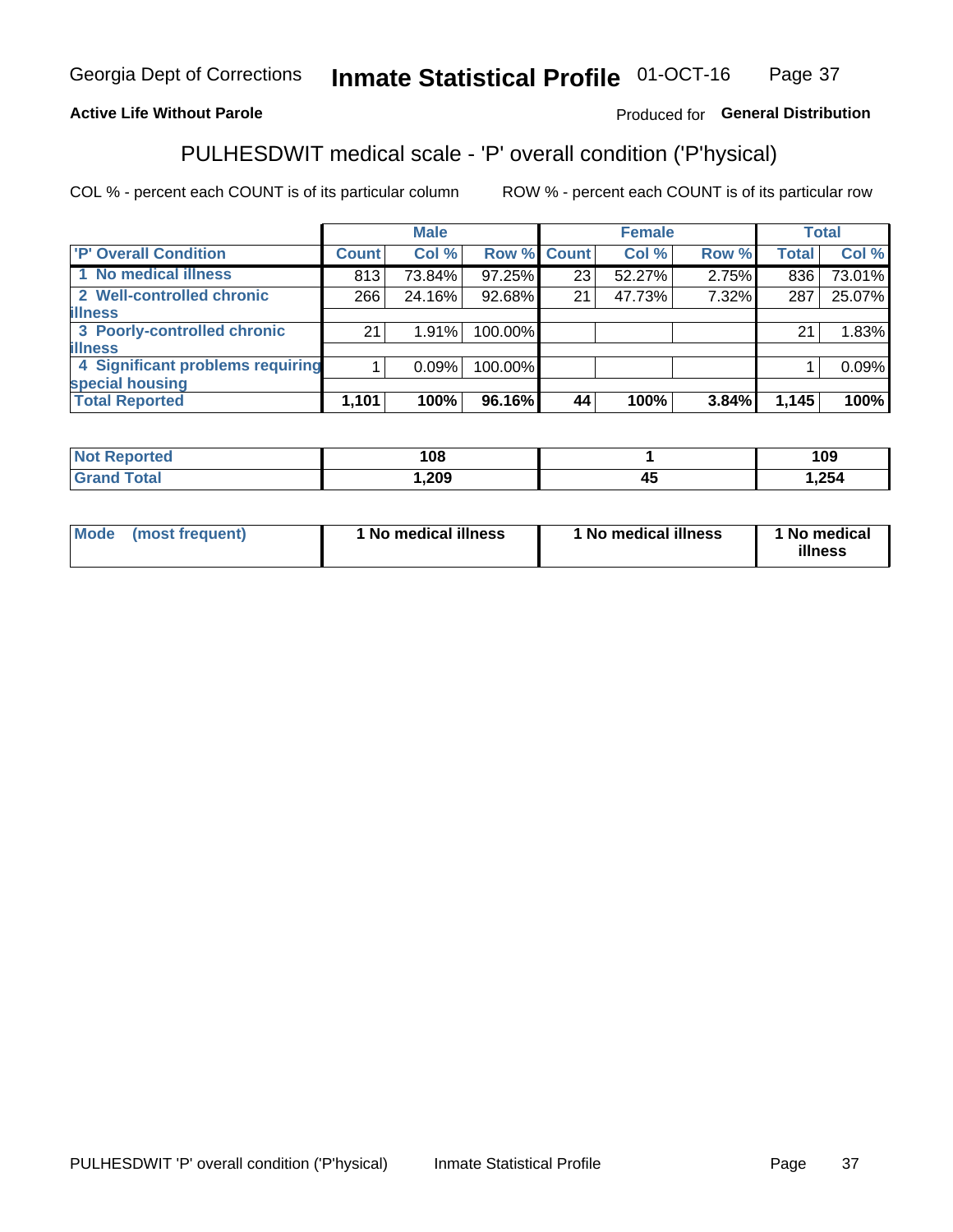#### **Active Life Without Parole**

### Produced for General Distribution

## PULHESDWIT medical scale - 'U' upper body

COL % - percent each COUNT is of its particular column

|                              |               | <b>Male</b> |         |              | <b>Female</b> |       |              | <b>Total</b> |
|------------------------------|---------------|-------------|---------|--------------|---------------|-------|--------------|--------------|
| <b>U' Upper Body</b>         | <b>Count!</b> | Col %       | Row %   | <b>Count</b> | Col %         | Row % | <b>Total</b> | Col %        |
| 1 Upper bones, joints,       | 1,045         | 95.00%      | 96.31%  | 40           | 90.91%        | 3.69% | 1,085        | 94.84%       |
| muscles all OK               |               |             |         |              |               |       |              |              |
| 2 One or both arms minimally | 46            | 4.18%       | 92.00%  | 4            | 9.09%         | 8.00% | 50           | 4.37%        |
| limited                      |               |             |         |              |               |       |              |              |
| 3 One or both arms           | 6             | 0.55%       | 100.00% |              |               |       | 6            | 0.52%        |
| <b>moderately limited</b>    |               |             |         |              |               |       |              |              |
| 4 One arm disabled,          | 2             | 0.18%       | 100.00% |              |               |       | 2            | 0.17%        |
| paralyzed, or amputated      |               |             |         |              |               |       |              |              |
| 5 Both arms disabled,        |               | 0.09%       | 100.00% |              |               |       |              | 0.09%        |
| paralyzed, or amputated      |               |             |         |              |               |       |              |              |
| <b>Total Reported</b>        | 1,100         | 100%        | 96.15%  | 44           | 100%          | 3.85% | 1,144        | 100%         |

| <b>Not Reported</b> | 109    |    | 110   |
|---------------------|--------|----|-------|
| <b>Grand Total</b>  | 209, ا | ÷. | 1,254 |

| Mode (most frequent) | 1 Upper bones, joints,<br>muscles all OK | 1 Upper bones, joints,<br>muscles all OK | 1 Upper bones,<br>joints, muscles all<br>ΟK |
|----------------------|------------------------------------------|------------------------------------------|---------------------------------------------|
|----------------------|------------------------------------------|------------------------------------------|---------------------------------------------|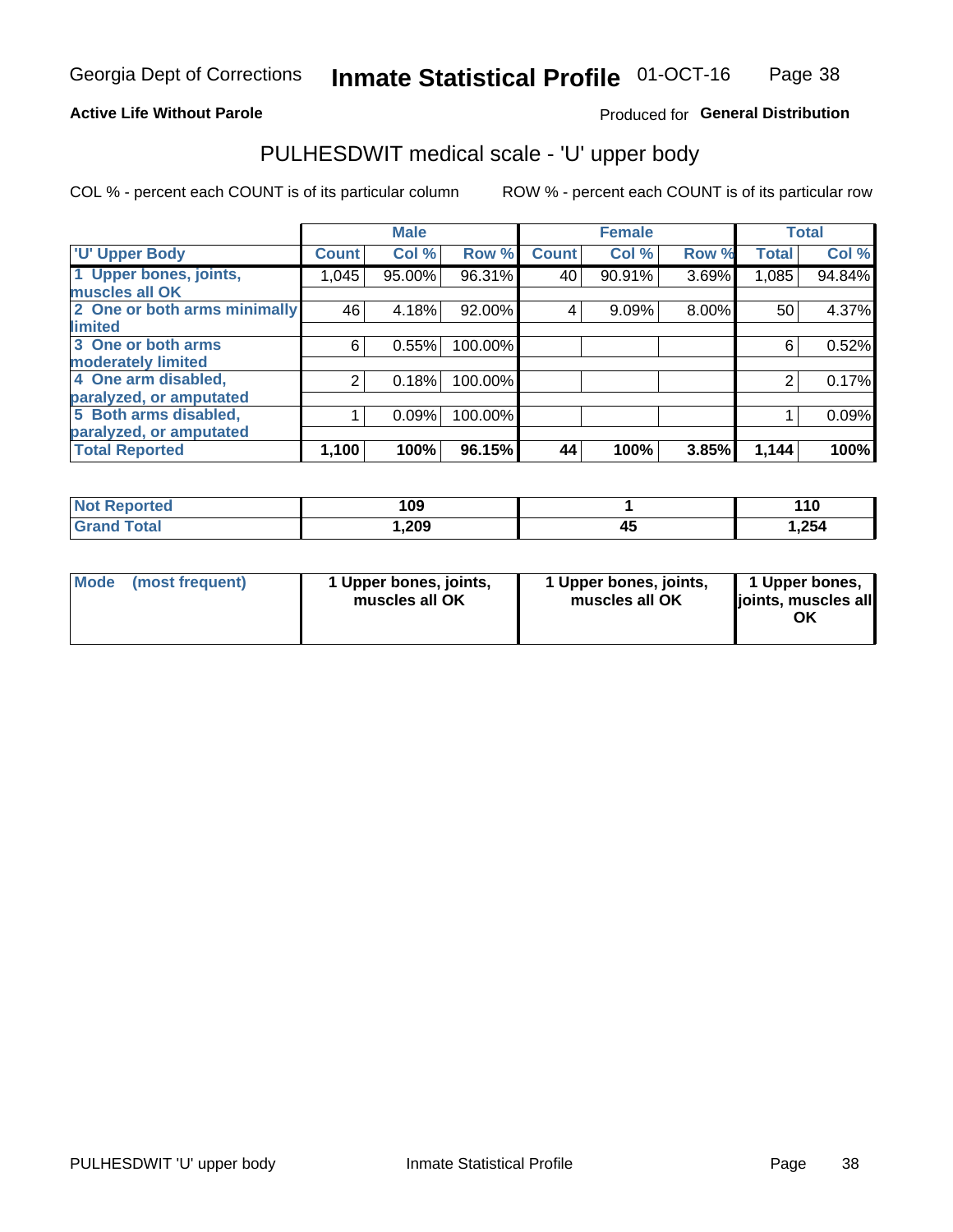#### **Active Life Without Parole**

#### Produced for General Distribution

## PULHESDWIT medical scale - 'L' lower body

COL % - percent each COUNT is of its particular column

|                                     | <b>Male</b> |              | <b>Female</b>                                             |       |              | <b>Total</b> |
|-------------------------------------|-------------|--------------|-----------------------------------------------------------|-------|--------------|--------------|
| Count!                              | Col %       | <b>Count</b> | Col %                                                     | Row % | <b>Total</b> | Col %        |
| 963                                 | 87.63%      | 39           | 88.64%                                                    | 3.89% | 1,002        | 87.66%       |
|                                     |             |              |                                                           |       |              |              |
| 2 One or both legs minimally<br>119 | 10.83%      | 5            | 11.36%                                                    | 4.03% | 124          | 10.85%       |
|                                     |             |              |                                                           |       |              |              |
| 13 <sub>1</sub>                     | 1.18%       |              |                                                           |       | 13           | 1.14%        |
|                                     |             |              |                                                           |       |              |              |
| 4 One leg disabled, paralyzed,<br>4 | 0.36%       |              |                                                           |       | 4            | 0.35%        |
|                                     |             |              |                                                           |       |              |              |
| 1,099                               | 100%        | 44           | 100%                                                      | 3.85% | 1,143        | 100%         |
|                                     |             |              | Row %<br>96.11%<br>95.97%<br>100.00%<br>100.00%<br>96.15% |       |              |              |

| <b>Not Reported</b>   | .<br>. . u |   | 444   |
|-----------------------|------------|---|-------|
| <b>Total</b><br>Grand | ,209       | ᠇ | 1,254 |

| Mode | (most frequent) | 1 Lower bones, joints,<br>muscles all OK | 1 Lower bones, joints,<br>muscles all OK | 1 Lower bones,<br>ljoints, muscles all<br>OK |
|------|-----------------|------------------------------------------|------------------------------------------|----------------------------------------------|
|------|-----------------|------------------------------------------|------------------------------------------|----------------------------------------------|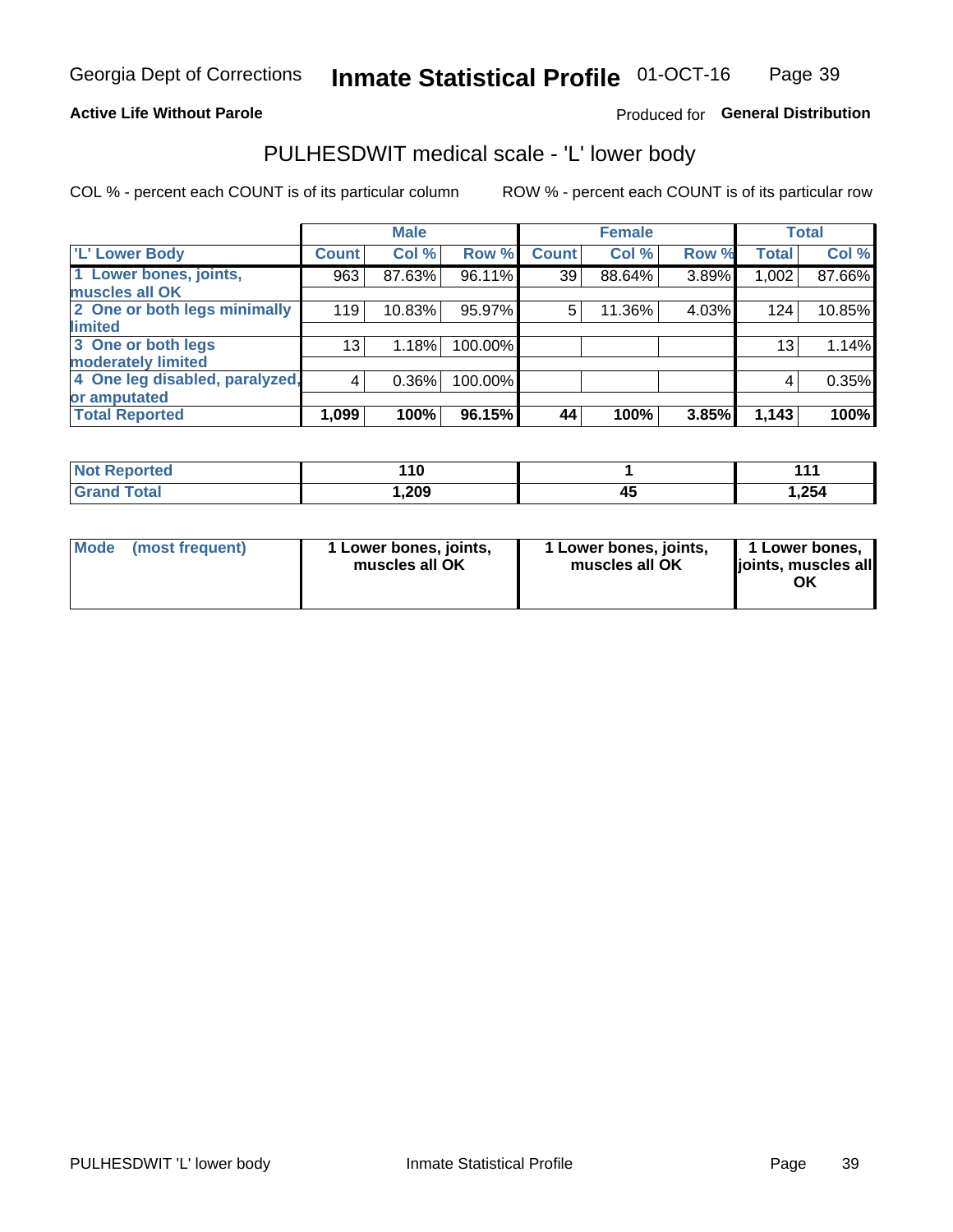#### **Active Life Without Parole**

Produced for General Distribution

### PULHESDWIT medical scale - 'H' hearing

COL % - percent each COUNT is of its particular column

|                                                               |              | <b>Male</b> |             |    | <b>Female</b> |       | <b>Total</b> |          |
|---------------------------------------------------------------|--------------|-------------|-------------|----|---------------|-------|--------------|----------|
| <b>H'</b> Hearing                                             | <b>Count</b> | Col %       | Row % Count |    | Col%          | Row % | <b>Total</b> | Col %    |
| 1 Normal hearing both ears                                    | 1,082        | 98.63%      | 96.09%      | 44 | 100.00%       | 3.91% | 1.126        | 98.69%   |
| 2 Some loss in one ear with<br>other OK, or mild loss in both | 11           | $1.00\%$    | 100.00%     |    |               |       | 11           | 0.96%    |
| 3 Total loss in one ear with<br>mild loss in other            |              | $0.36\%$    | 100.00%     |    |               |       |              | $0.35\%$ |
| <b>Total Reported</b>                                         | 1,097        | 100%        | 96.14%      | 44 | 100%          | 3.86% | 1,141        | 100%     |

| <b>Not</b><br>Reported | $\overline{A}$<br>$\mathbf{1}$ | 442<br>∪ו<br>__ |
|------------------------|--------------------------------|-----------------|
| <b>Total</b>           | 1,209                          | 1,254           |

| Mode (most frequent) | 1 Normal hearing both ears 1 Normal hearing both ears 1 Normal hearing |           |
|----------------------|------------------------------------------------------------------------|-----------|
|                      |                                                                        | both ears |
|                      |                                                                        |           |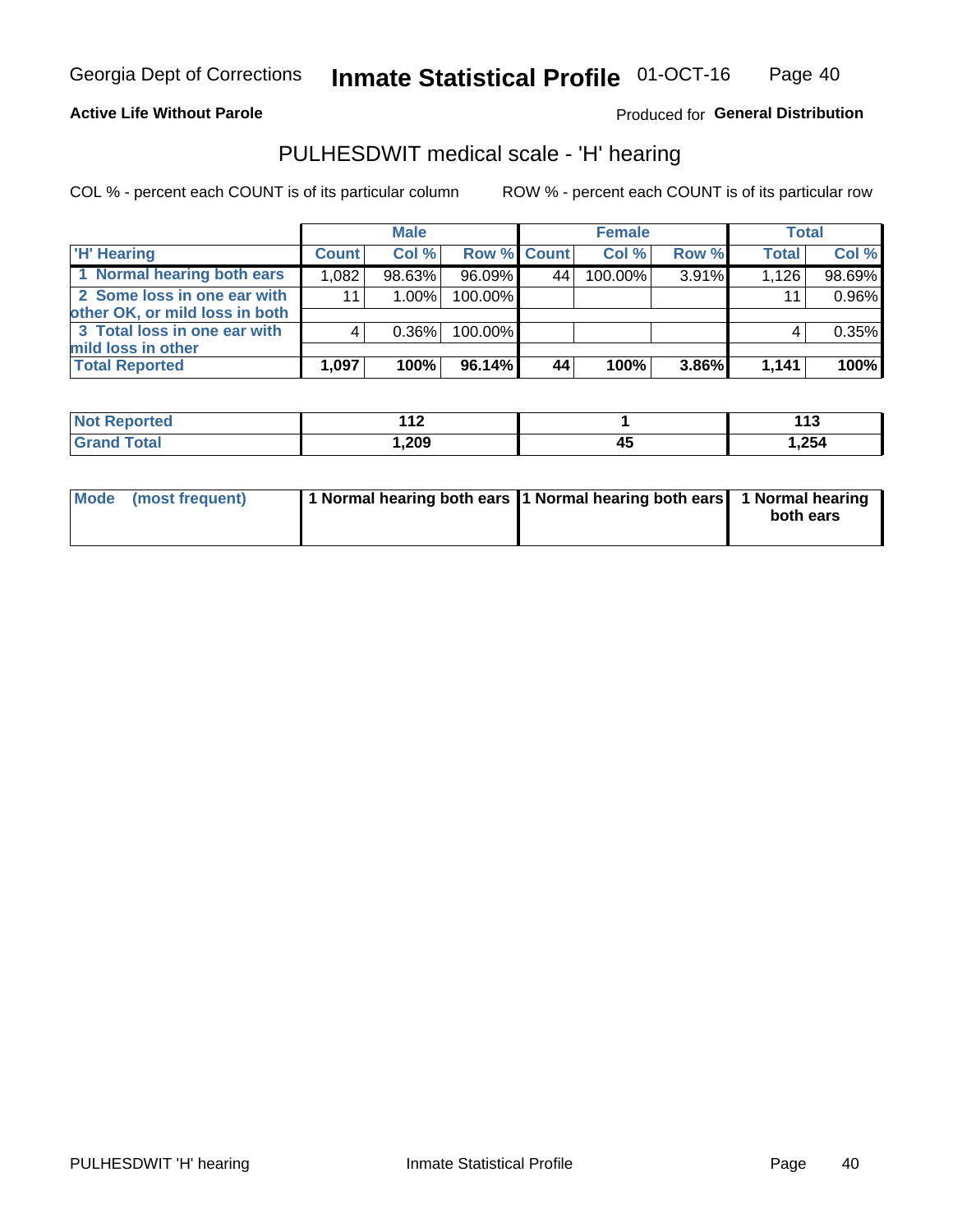#### **Active Life Without Parole**

#### Produced for General Distribution

## PULHESDWIT medical scale - 'E' vision

COL % - percent each COUNT is of its particular column

|                                |                    | <b>Male</b> |             |    | <b>Female</b> |       |              | <b>Total</b> |
|--------------------------------|--------------------|-------------|-------------|----|---------------|-------|--------------|--------------|
| <b>E' Vision</b>               | Count <sup>'</sup> | Col %       | Row % Count |    | Col %         | Row % | <b>Total</b> | Col %        |
| 1 Correctable to 20/40 in both | 825                | 78.05%      | 97.86%      | 18 | 45.00%        | 2.14% | 843          | 76.85%       |
| eyes                           |                    |             |             |    |               |       |              |              |
| 2 Correctable to 20/70 in one  | 209                | 19.77%      | 91.27%      | 20 | 50.00%        | 8.73% | 229          | 20.88%       |
| eye, may be blind in other     |                    |             |             |    |               |       |              |              |
| 3 Correctable to 20/200 in one | 201                | 1.89%       | 90.91%      |    | $5.00\%$      | 9.09% | 22           | 2.01%        |
| eye, may be blind in other     |                    |             |             |    |               |       |              |              |
| 4 One eye not correctable to   | 3                  | 0.28%       | 100.00%     |    |               |       | 3            | 0.27%        |
| 20/200, other may be blind     |                    |             |             |    |               |       |              |              |
| <b>Total Reported</b>          | 1,057              | 100%        | 96.35%      | 40 | 100%          | 3.65% | 1,097        | 100.0%       |

| orted<br><b>NOT REDOM</b><br>$\cdots$ | 1 F A<br>1 J L |    | <b>457</b><br>ישו |
|---------------------------------------|----------------|----|-------------------|
| Total                                 | ,209           | 45 | .254              |

| Mode (most frequent) | 1 Correctable to 20/40 in both 2 Correctable to 20/70 in one 1 Correctable to<br>eves | eye, may be blind in other 20/40 in both eyes |  |
|----------------------|---------------------------------------------------------------------------------------|-----------------------------------------------|--|
|                      |                                                                                       |                                               |  |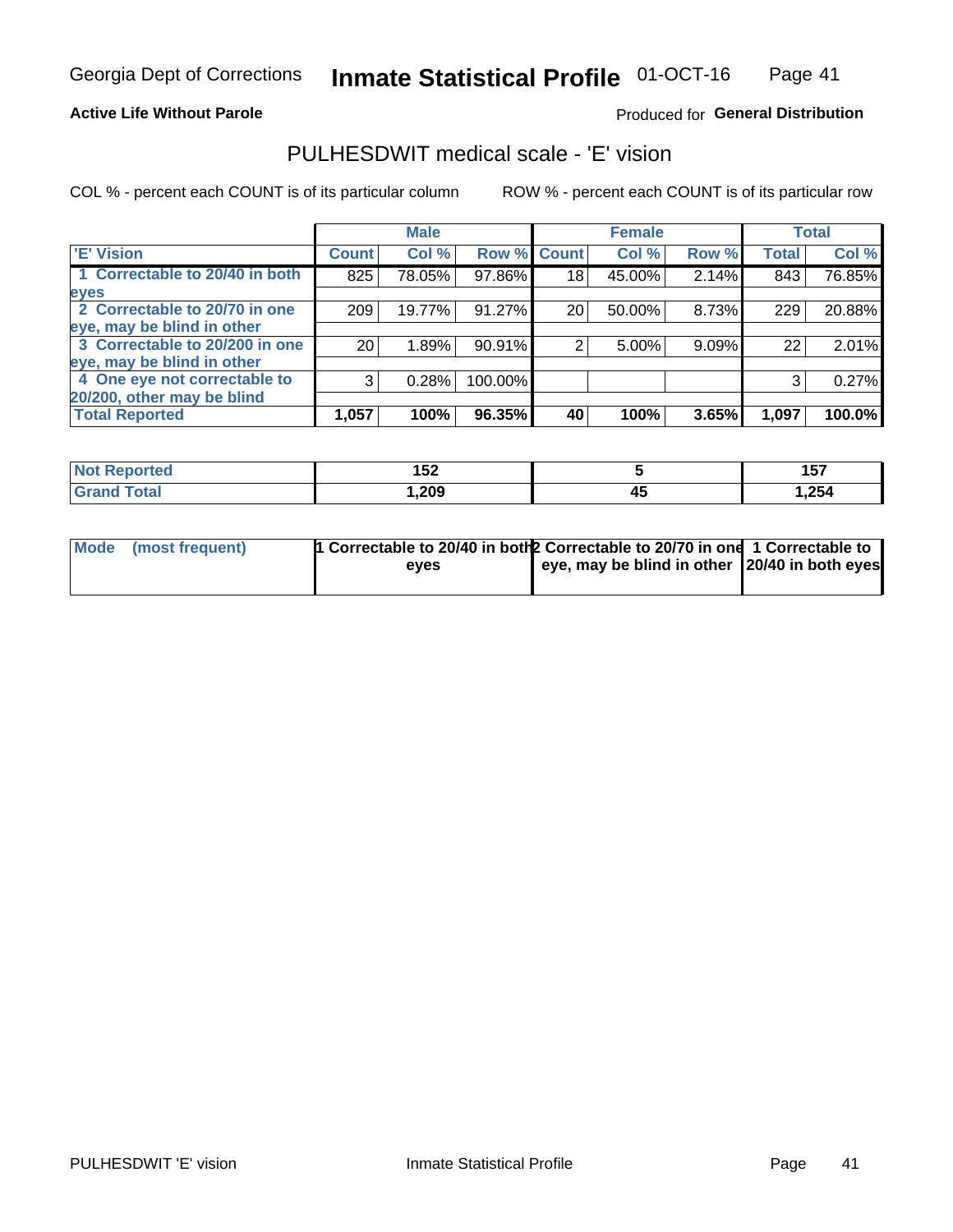#### **Active Life Without Parole**

#### Produced for General Distribution

## PULHESDWIT medical scale - 'S' pSychiatric

COL % - percent each COUNT is of its particular column

|                                        |              | <b>Male</b> |         |             | <b>Female</b> |        |              | <b>Total</b> |
|----------------------------------------|--------------|-------------|---------|-------------|---------------|--------|--------------|--------------|
| 'S' pSychiatric                        | <b>Count</b> | Col %       |         | Row % Count | Col %         | Row %  | <b>Total</b> | Col %        |
| 1 No impairment or disorders           | 931          | 82.32%      | 98.94%  | 10          | 30.30%        | 1.06%  | 941          | 80.84%       |
| 2 Stable, or in remission, or          | 142          | 12.56%      | 86.59%  | 22          | 66.67%        | 13.41% | 164          | 14.09%       |
| mild impairment or retardation         |              |             |         |             |               |        |              |              |
| 3 Requires moderate inpatient          | 51           | 4.51%       | 98.08%  |             | 3.03%         | 1.92%  | 52           | 4.47%        |
| <b>treatment</b>                       |              |             |         |             |               |        |              |              |
| 4 Requires intensive inpatient         | 6            | 0.53%       | 100.00% |             |               |        | 6            | 0.52%        |
| treatment                              |              |             |         |             |               |        |              |              |
| <b>5 Requires Crisis Stabilization</b> |              | 0.09%       | 100.00% |             |               |        |              | 0.09%        |
| Unit (CSU) inpatient care              |              |             |         |             |               |        |              |              |
| <b>Total Reported</b>                  | 1,131        | 100%        | 97.16%  | 33          | 100%          | 2.84%  | 1,164        | 100.0%       |

| <b>Not Reported</b>  | 70<br>$\sim$ | $\overline{\phantom{0}}$ | 90    |
|----------------------|--------------|--------------------------|-------|
| <b>Total</b><br>Cror | 209, ا       |                          | .254، |

| Mode (most frequent) | 1 No impairment or disorders 2 Stable, or in remission, 11 No impairment or |                       |           |
|----------------------|-----------------------------------------------------------------------------|-----------------------|-----------|
|                      |                                                                             | or mild impairment or | disorders |
|                      |                                                                             | retardation           |           |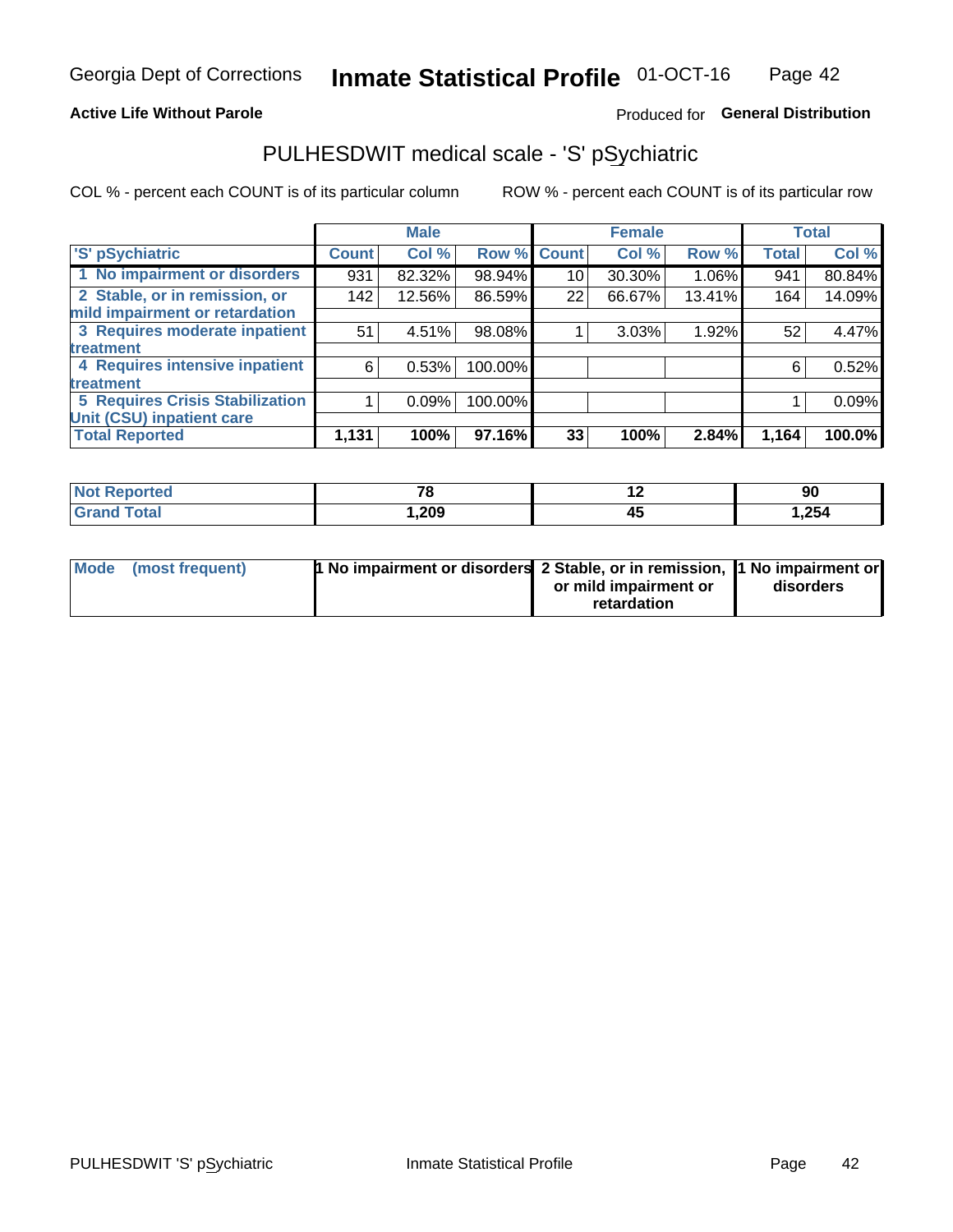**Active Life Without Parole** 

Produced for General Distribution

## PULHESDWIT medical scale - 'D' dental

COL % - percent each COUNT is of its particular column

|                                 |              | <b>Male</b> |             |    | <b>Female</b> |       |              | <b>Total</b> |
|---------------------------------|--------------|-------------|-------------|----|---------------|-------|--------------|--------------|
| 'D' Dental                      | <b>Count</b> | Col %       | Row % Count |    | Col %         | Row % | <b>Total</b> | Col %        |
| 1 Minimal routine dental health | 764          | 73.39%      | 96.34%      | 29 | 76.32%        | 3.66% | 793          | 73.49%       |
| <b>needs</b>                    |              |             |             |    |               |       |              |              |
| 2 Moderate cavities and/or gum  | 232          | 22.29%      | 97.07%      |    | 18.42%        | 2.93% | 239          | 22.15%       |
| disease                         |              |             |             |    |               |       |              |              |
| 3 Extensive gum disease         | 45           | 4.32%       | 95.74%      |    | 5.26%         | 4.26% | 47           | 4.36%        |
| and/or widespread decay         |              |             |             |    |               |       |              |              |
| <b>Total Reported</b>           | 1,041        | 100%        | 96.48%      | 38 | 100%          | 3.52% | 1,079        | 100%         |

| prtea<br>NOT R<br>. | 168  |    | .     |
|---------------------|------|----|-------|
| Tota                | ,209 | 43 | 1,254 |

| <b>Mode</b><br>(most frequent) | <b>Minimal routine dental</b><br>health needs | 1 Minimal routine dental<br>health needs | 1 Minimal routine<br>dental health<br>needs |
|--------------------------------|-----------------------------------------------|------------------------------------------|---------------------------------------------|
|--------------------------------|-----------------------------------------------|------------------------------------------|---------------------------------------------|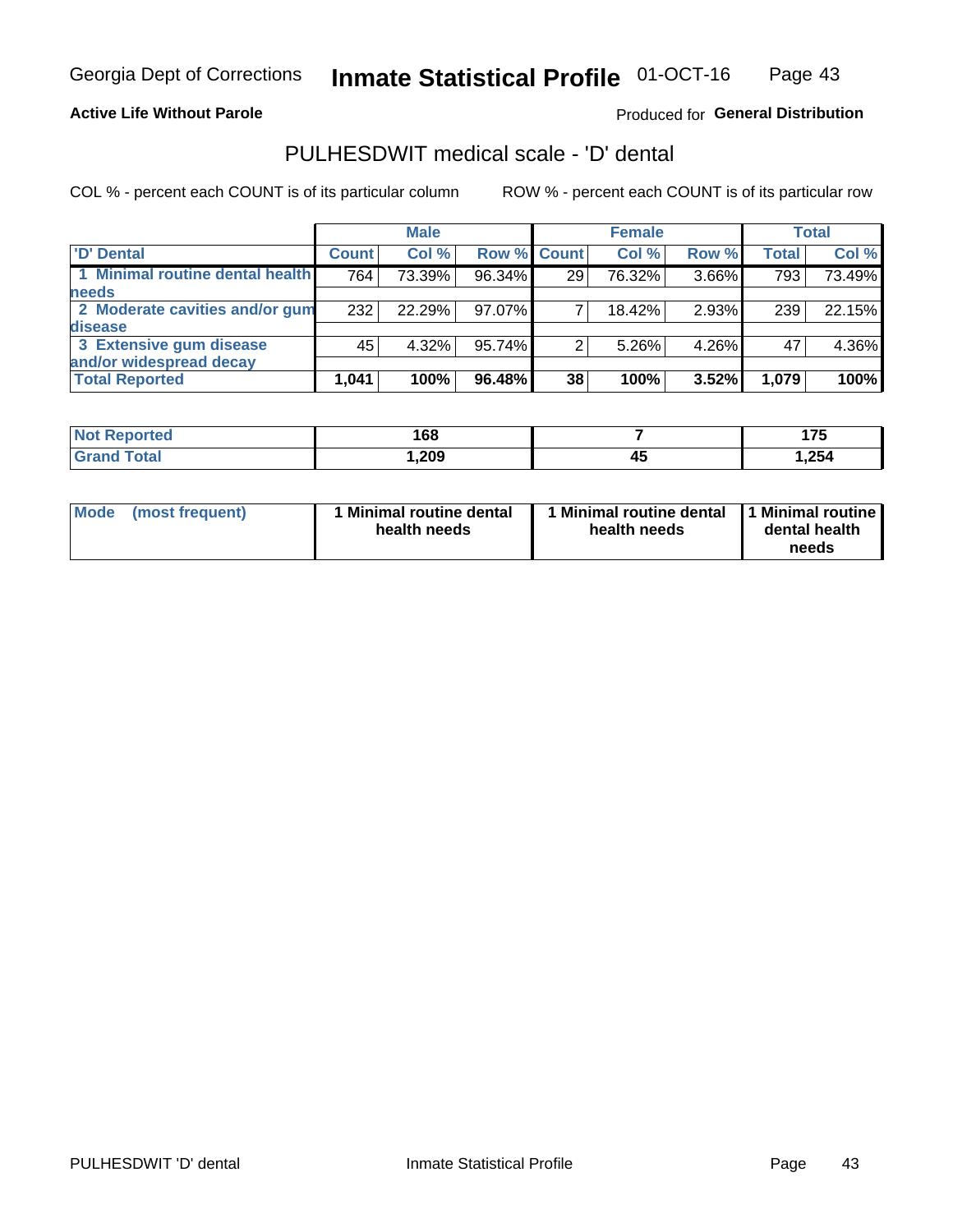#### **Active Life Without Parole**

#### Produced for General Distribution

### PULHESDWIT medical scale - 'W' work ability

COL % - percent each COUNT is of its particular column

|                                 |              | <b>Male</b> |         |             | <b>Female</b> |       |              | <b>Total</b> |
|---------------------------------|--------------|-------------|---------|-------------|---------------|-------|--------------|--------------|
| <b>W' work ability</b>          | <b>Count</b> | Col %       |         | Row % Count | Col %         | Row % | <b>Total</b> | Col %        |
| 1 Unrestricted work or activity | 921          | 83.65%      | 96.64%  | 32          | 72.73%        | 3.36% | 953          | 83.23%       |
| 2 Minor restrictions on type of | 137          | 12.44%      | 91.95%  | 12          | 27.27%        | 8.05% | 149          | 13.01%       |
| <b>work</b>                     |              |             |         |             |               |       |              |              |
| 3 Moderate restrictions on type | 26           | $2.36\%$    | 100.00% |             |               |       | 26           | 2.27%        |
| lof work                        |              |             |         |             |               |       |              |              |
| 4 Major restrictions on type of | 11           | $1.00\%$    | 100.00% |             |               |       | 11           | 0.96%        |
| <b>work</b>                     |              |             |         |             |               |       |              |              |
| 5 Cannot work under any         | 6            | 0.54%       | 100.00% |             |               |       | 6            | 0.52%        |
| <b>circumstances</b>            |              |             |         |             |               |       |              |              |
| <b>Total Reported</b>           | 1,101        | 100%        | 96.16%  | 44          | 100%          | 3.84% | 1,145        | 100%         |

| <b>Not Reported</b>         | 108    |    | 109    |
|-----------------------------|--------|----|--------|
| <b>Total</b><br><b>Gran</b> | 209, ا | т. | .254 ا |

| Mode (most frequent) | 1 Unrestricted work or | 1 Unrestricted work or | 1 Unrestricted   |
|----------------------|------------------------|------------------------|------------------|
|                      | activity               | activity               | work or activity |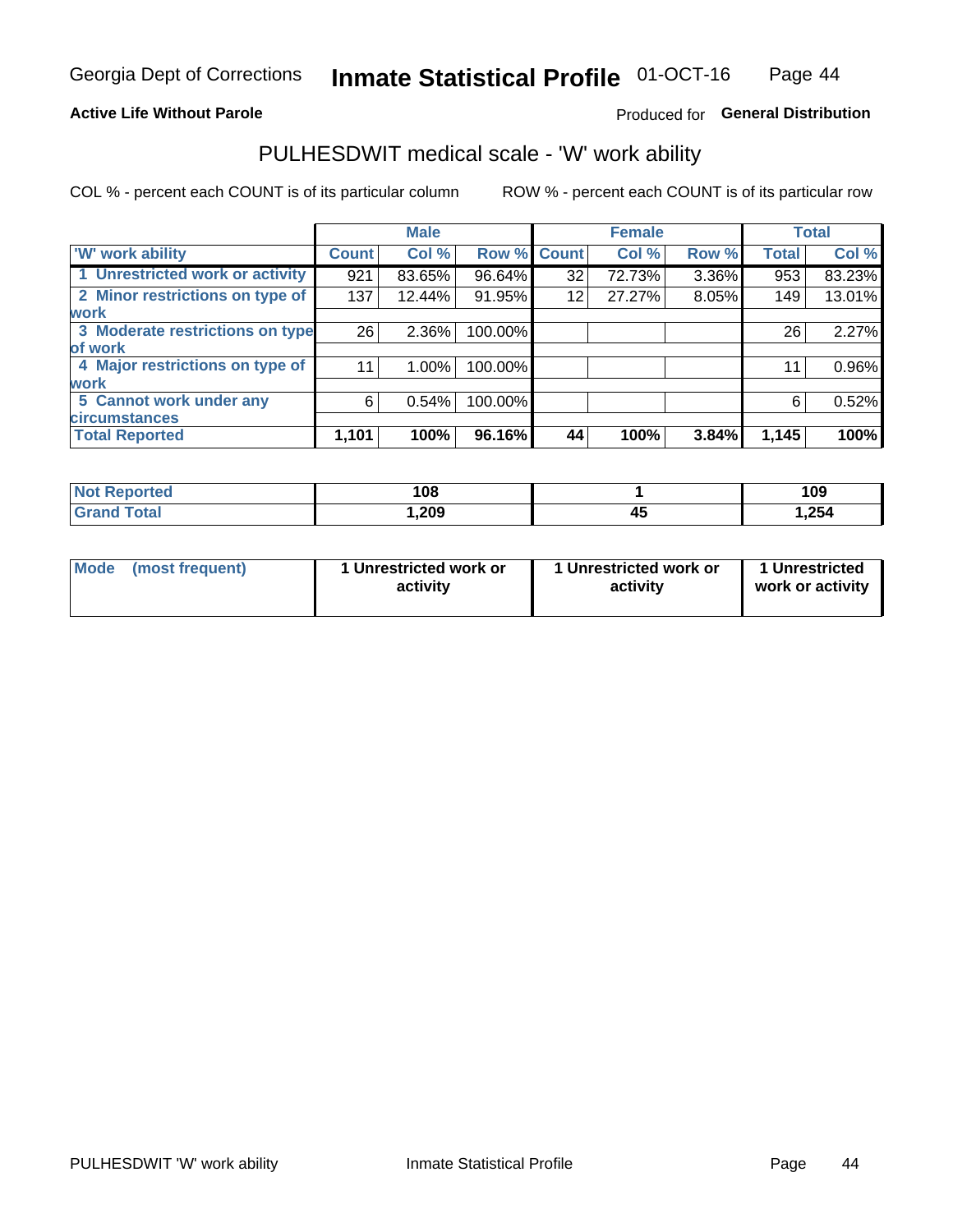#### **Active Life Without Parole**

#### Produced for General Distribution

## PULHESDWIT medical scale - 'I' impairment

COL % - percent each COUNT is of its particular column ROW % - percent each COUNT is of its particular row

|                                   |                    | <b>Male</b> |         |              | <b>Female</b> |       |              | <b>Total</b> |
|-----------------------------------|--------------------|-------------|---------|--------------|---------------|-------|--------------|--------------|
| <b>T' Impairment</b>              | Count <sup>!</sup> | Col %       | Row %   | <b>Count</b> | Col %         | Row % | <b>Total</b> | Col %        |
| 1 No impairments or               | 1,087              | 98.82%      | 96.11%  | 44           | 100.00%       | 3.89% | 1,131        | 98.86%       |
| disabilities                      |                    |             |         |              |               |       |              |              |
| 2 Wheelchair-bound but            | 9                  | 0.82%       | 100.00% |              |               |       | 9            | 0.79%        |
| otherwise OK                      |                    |             |         |              |               |       |              |              |
| <b>3 Needs low-level Assisted</b> |                    | 0.09%       | 100.00% |              |               |       |              | 0.09%        |
| Living (level I)                  |                    |             |         |              |               |       |              |              |
| 4 Needs moderate Assisted         |                    | 0.09%       | 100.00% |              |               |       |              | 0.09%        |
| <b>Living (level II)</b>          |                    |             |         |              |               |       |              |              |
| <b>5 Needs maximal Assisted</b>   | 2                  | 0.18%       | 100.00% |              |               |       | 2            | 0.17%        |
| <b>Living (level III)</b>         |                    |             |         |              |               |       |              |              |
| <b>Total Reported</b>             | 1,100              | 100%        | 96.15%  | 44           | 100%          | 3.85% | 1,144        | 100%         |

| orted        | 109  |     | 110    |
|--------------|------|-----|--------|
| <b>Total</b> | ,209 | . . | 254, ا |

| Mode | (most frequent) | 1 No impairments or<br>disabilities | 1 No impairments or<br>disabilities | 1 No impairments<br>or disabilities |
|------|-----------------|-------------------------------------|-------------------------------------|-------------------------------------|
|------|-----------------|-------------------------------------|-------------------------------------|-------------------------------------|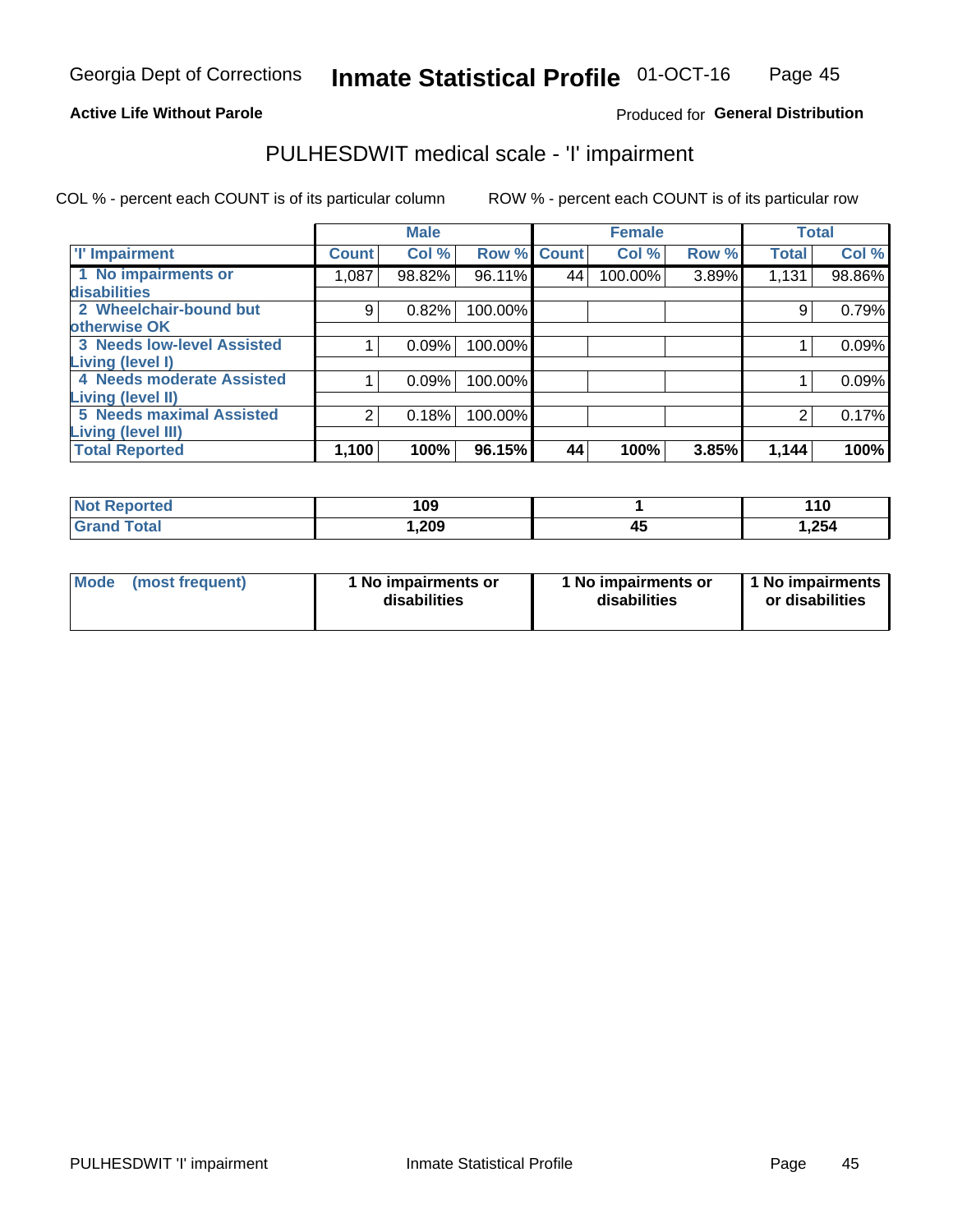#### **Active Life Without Parole**

#### Produced fo General Distribution

## PULHESDWIT medical scale - 'T' transportability

COL % - percent each COUNT is of its particular column

|                             |              | <b>Male</b> |             |    | <b>Female</b> |       |              | <b>Total</b> |
|-----------------------------|--------------|-------------|-------------|----|---------------|-------|--------------|--------------|
| <b>T' Transportability</b>  | <b>Count</b> | Col %       | Row % Count |    | Col %         | Row % | <b>Total</b> | Col %        |
| 1 Can be transported in any | 1,100        | 99.37%      | 96.15%      | 44 | 100.00%       | 3.85% | 1,144        | 99.39%       |
| ordinary approved vehicle   |              |             |             |    |               |       |              |              |
| 2 Wheelchair-bound, not     |              | 0.18%       | 100.00%     |    |               |       |              | 0.17%        |
| needing special vehicle     |              |             |             |    |               |       |              |              |
| 5 Requires ambulance        |              | 0.45%       | 100.00%     |    |               |       |              | 0.43%        |
| transport                   |              |             |             |    |               |       |              |              |
| <b>Total Reported</b>       | 1,107        | 100%        | 96.18%      | 44 | 100%          | 3.82% | 1,151        | 100%         |

| orteo       | 102  |    | 103   |
|-------------|------|----|-------|
| <b>otal</b> | ,209 | т. | 1,254 |

| Mode (most frequent) | 1 Can be transported in any 1 Can be transported in any | ordinary approved vehicle   ordinary approved vehicle   transported in any | 1 Can be<br>ordinary approved<br>vehicle |
|----------------------|---------------------------------------------------------|----------------------------------------------------------------------------|------------------------------------------|
|                      |                                                         |                                                                            |                                          |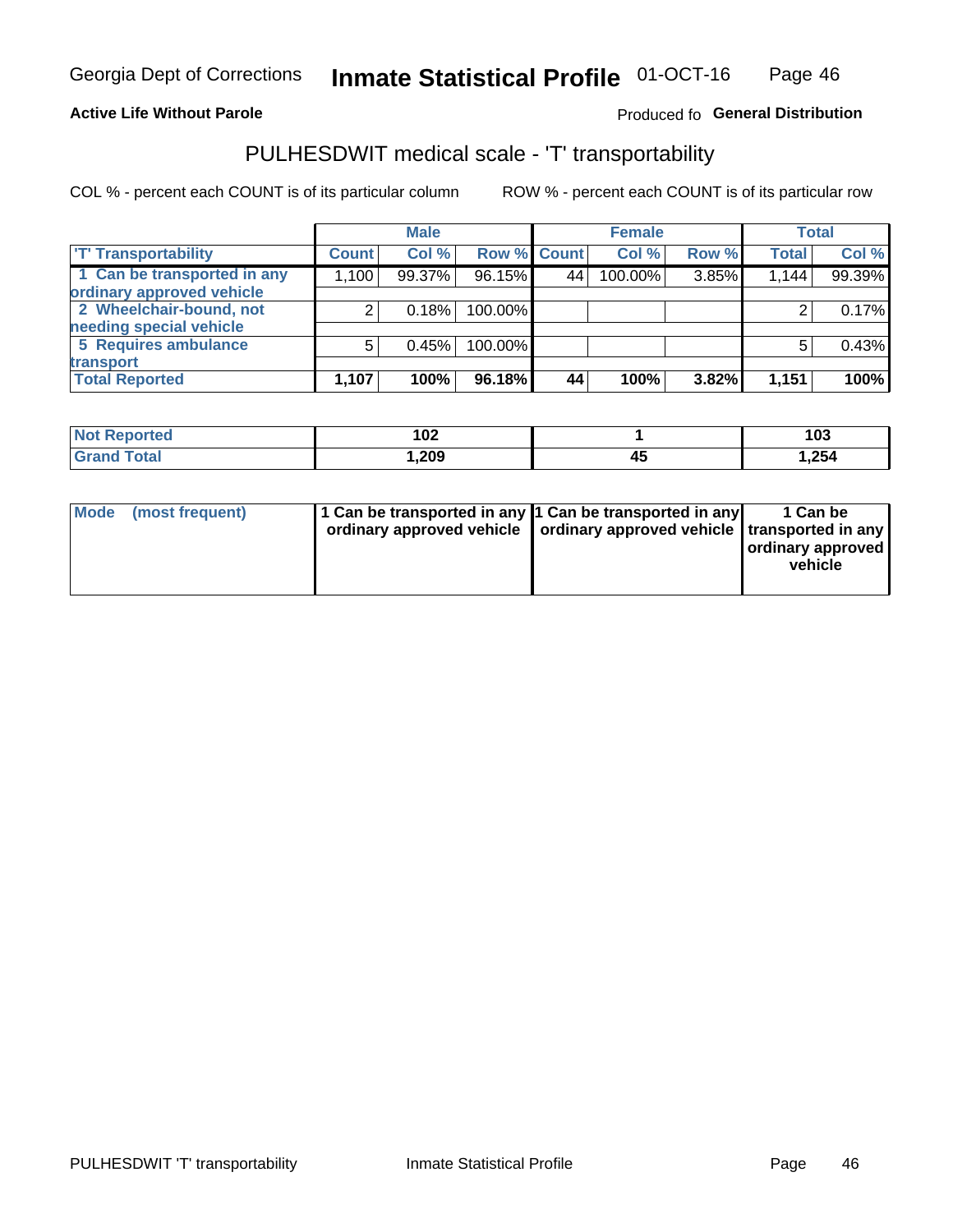## Inmate Statistical Profile 01-OCT-16 Page 47

#### **Active Life Without Parole**

#### Produced for General Distribution

## Number of prior Georgia incarcerations

COL % - percent each COUNT is of its particular column

|                                       |              | <b>Male</b> |                    |    | <b>Female</b> |       |       | <b>Total</b> |
|---------------------------------------|--------------|-------------|--------------------|----|---------------|-------|-------|--------------|
| <b>Num of Prior GA Incarcerations</b> | <b>Count</b> | Col %       | <b>Row % Count</b> |    | Col %         | Row % | Total | Col %        |
|                                       | 600          | 49.63%      | 94.64%             | 34 | 75.56%        | 5.36% | 634   | 50.56%       |
|                                       | 237          | 19.60%      | 97.93%             | 5  | 11.11%        | 2.07% | 242   | 19.30%       |
| $\mathbf{2}$                          | 154          | 12.74%      | 98.09%             | 3  | 6.67%         | 1.91% | 157   | 12.52%       |
| 3                                     | 102          | 8.44%       | 98.08%             | 2  | 4.44%         | 1.92% | 104   | 8.29%        |
|                                       | 57           | 4.71%       | 100.00%            |    |               |       | 57    | 4.55%        |
| 5                                     | 36           | 2.98%       | 100.00%            |    |               |       | 36    | 2.87%        |
| <b>More Than 5</b>                    | 23           | 1.90%       | 95.83%             |    | 2.22%         | 4.17% | 24    | 1.91%        |
| <b>Total Reported</b>                 | 1,209        | 100%        | 96.41%             | 45 | 100%          | 3.59% | 1,254 | 100%         |

| <b>orted</b><br>NG               |               |    |       |
|----------------------------------|---------------|----|-------|
| <b>Total</b><br>$\mathbf{v}$ and | റററ<br>עט∡, ו | −~ | 1,254 |

| Mean (average)       | .აა | 1.14 |
|----------------------|-----|------|
| Median (middle)      |     |      |
| Mode (most frequent) |     |      |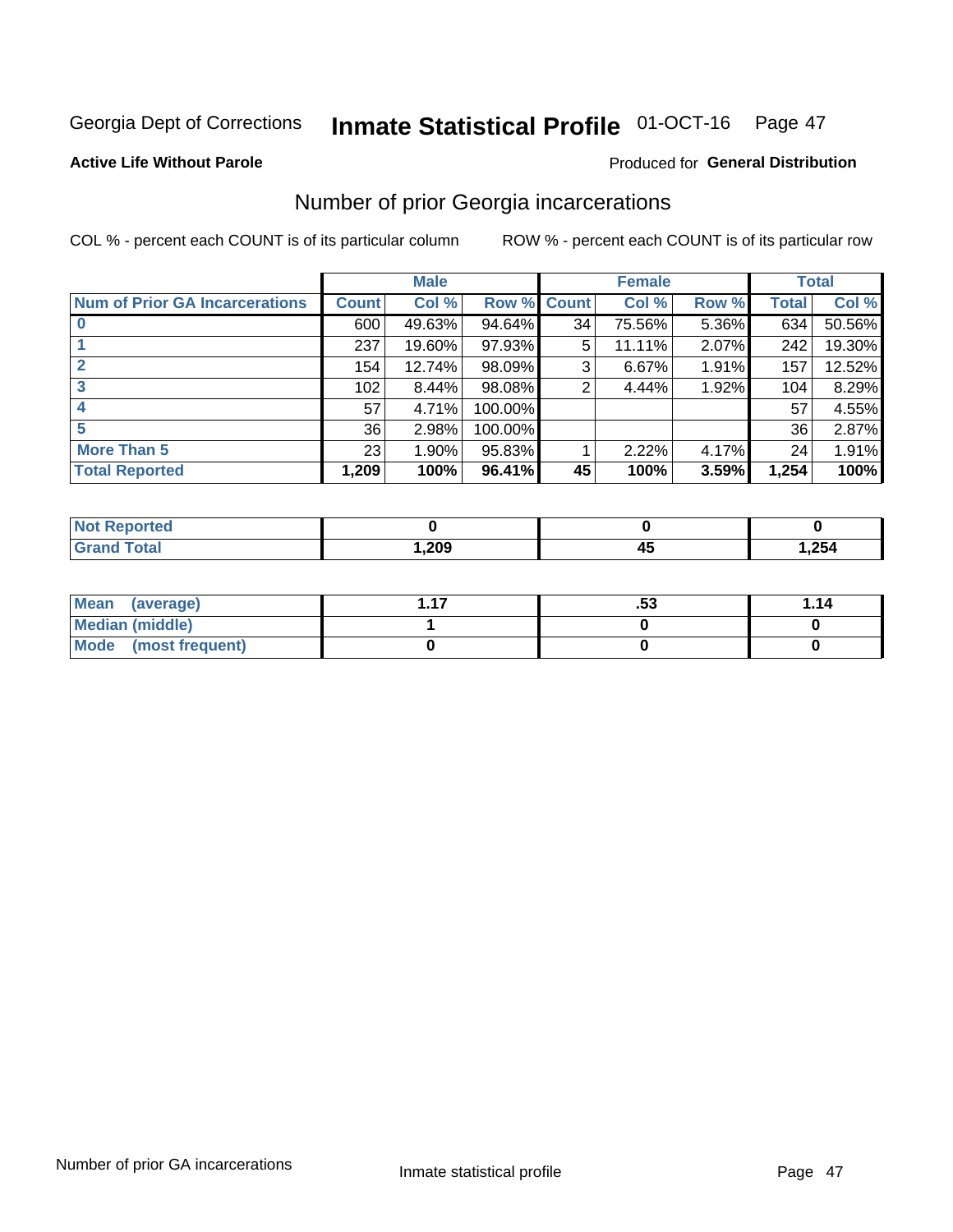## Inmate Statistical Profile 01-OCT-16 Page 48

**Active Life Without Parole** 

Produced for General Distribution

### Prison sentence in years

COL % - percent each COUNT is of its particular column

ROW % - percent each COUNT is of its particular row

|                                 |              | <b>Male</b> |                    |    | <b>Female</b> |          |       | Total  |
|---------------------------------|--------------|-------------|--------------------|----|---------------|----------|-------|--------|
| <b>Prison Sentence In Years</b> | <b>Count</b> | Col %       | <b>Row % Count</b> |    | Col %         | Row %    | Total | Col %  |
| <b>Life Without Parole</b>      | .207         | 99.83%      | 96.41%             | 45 | 100.00%       | $3.59\%$ | 1,252 | 99.84% |
| <b>Death</b>                    |              | 0.17%       | 100.00%            |    |               |          |       | 0.16%  |
| <b>Total Reported</b>           | 1,209        | 100%        | $96.41\%$          | 45 | 100%          | 3.59%    | 1,254 | 100%   |

| ported       |      |    |       |
|--------------|------|----|-------|
| <b>cotal</b> | .209 | -- | 1,254 |

#### **Determinate (numeric) sentences only**

| ' Mea<br><b>Service</b> A<br>ЯМА. |  |  |  |
|-----------------------------------|--|--|--|
|                                   |  |  |  |

All sentences (including determinate), with life, life without parole, and death sentences figured at 45 years

| MС<br>a r -<br>-- |         |  |  |
|-------------------|---------|--|--|
|                   | ------- |  |  |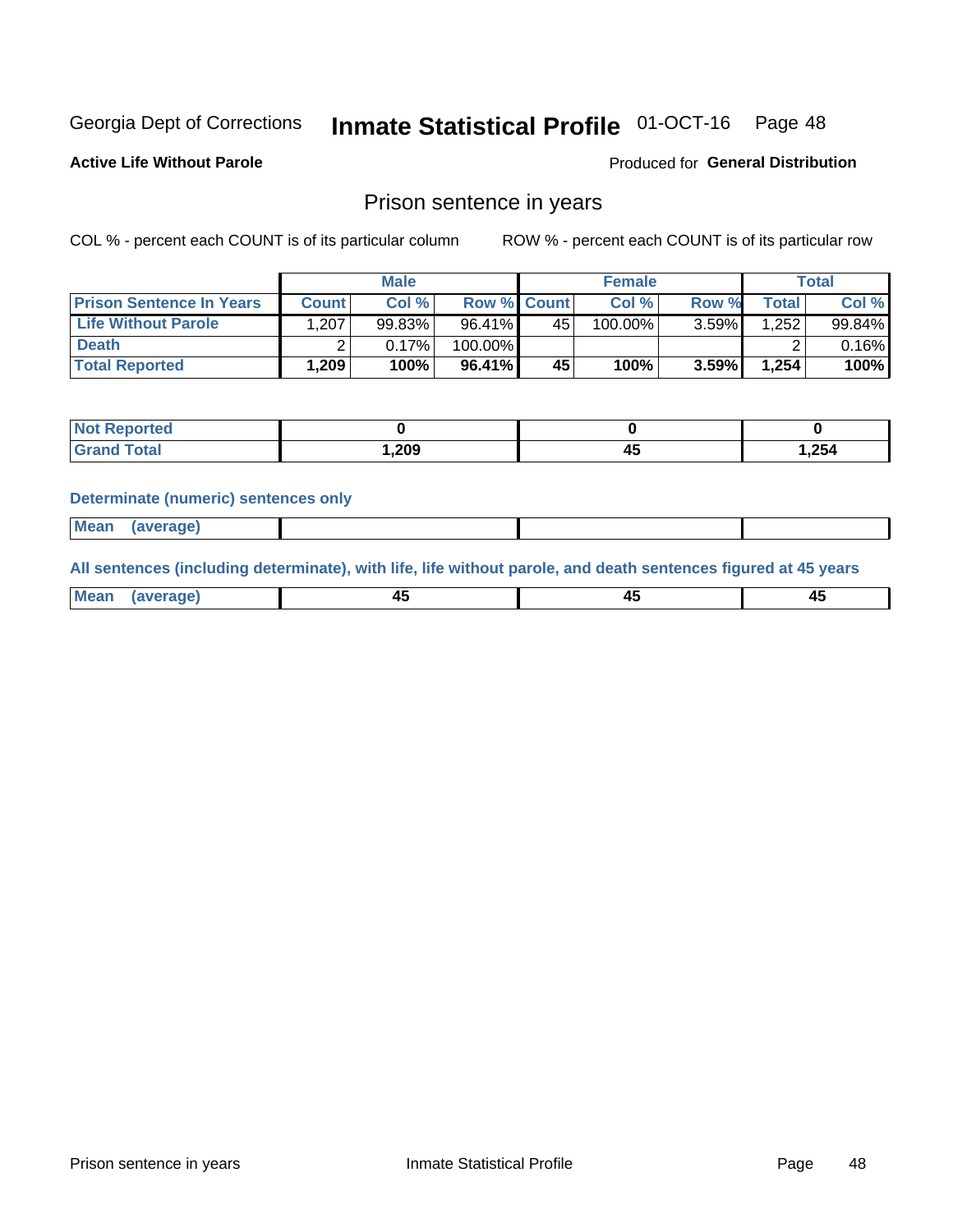#### Georgia Dept of Corrections Inmate Statistical Profile 01-OCT-16 Page 49

#### **Active Life Without Parole**

#### Produced for General Distribution

## Primary offense, broken out into felonies vs misdemeanors

COL % - percent each COUNT is of its particular column

|                                  |              | <b>Male</b> |                    |              | <b>Female</b> |          |       | Total   |
|----------------------------------|--------------|-------------|--------------------|--------------|---------------|----------|-------|---------|
| <b>Felonies and Misdemeanors</b> | <b>Count</b> | Col%        | <b>Row % Count</b> |              | Col%          | Row %    | Total | Col %   |
| <b>Felonies</b>                  | .200         | 100.00%     | 96.54%             | 43           | $100.00\%$    | $3.46\%$ | 1,243 | 100.00% |
| <b>Total Reported</b>            | ,200         | $100\%$     | $96.54\%$          | $43^{\circ}$ | 100%          | 3.46%    | 1,243 | 100%    |

| <b>Not Reported</b>          |        |      |        |
|------------------------------|--------|------|--------|
| <b>Total</b><br><b>Grand</b> | 209, ا | ,202 | .254 ا |

| Mode (most frequent)<br>elonies | Felonies | Felonies |
|---------------------------------|----------|----------|
|---------------------------------|----------|----------|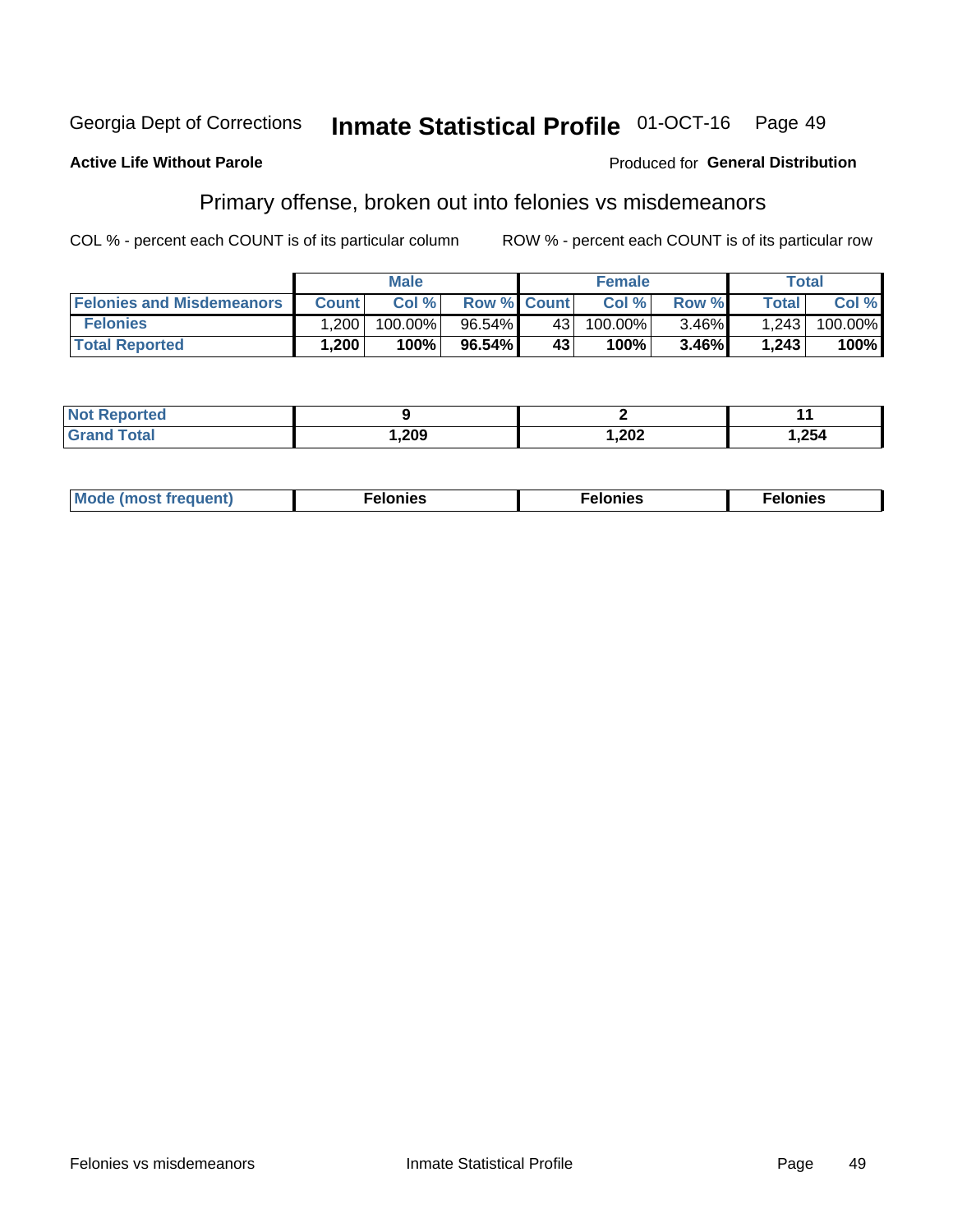#### **Inmate Statistical Profile 01-OCT-16** Page 50

#### **Active Life Without Parole**

#### Produced for General Distribution

## Primary offense, broken out into six broad crime categories

COL % - percent each COUNT is of its particular column

|                         |              | <b>Male</b> |         |                    | <b>Female</b> |          |                 | <b>Total</b> |
|-------------------------|--------------|-------------|---------|--------------------|---------------|----------|-----------------|--------------|
| <b>Crime Categories</b> | <b>Count</b> | Col %       |         | <b>Row % Count</b> | Col %         | Row %    | <b>Total</b>    | Col %        |
| <b>Violent</b>          | 1,031        | 85.35%      | 95.91%  | 44                 | 97.78%        | $4.09\%$ | 1,075           | 85.79%       |
| <b>Sex Crime</b><br>2   | 165          | 13.66%      | 99.40%  |                    | 2.22%         | $.60\%$  | 166             | 13.25%       |
| <b>Drug</b><br>4        | 10           | .83%        | 100.00% |                    | .00%          |          | 10 <sup>1</sup> | $.80\%$      |
| <b>Other</b><br>6       | 2            | $.17\%$     | 100.00% |                    | .00%          |          | ົ               | .16%         |
| <b>Total Reported</b>   | 1,208        | 100%        | 96.41%  | 45                 | 100%          | 3.59%    | 1,253           | 100%         |

| <b>Not Reported</b> |      |       |
|---------------------|------|-------|
| $T0+0$              | ,209 | 1,254 |

| Mode (most frequent) | <br>∕iolent | Violent | Violent |
|----------------------|-------------|---------|---------|
|                      |             |         |         |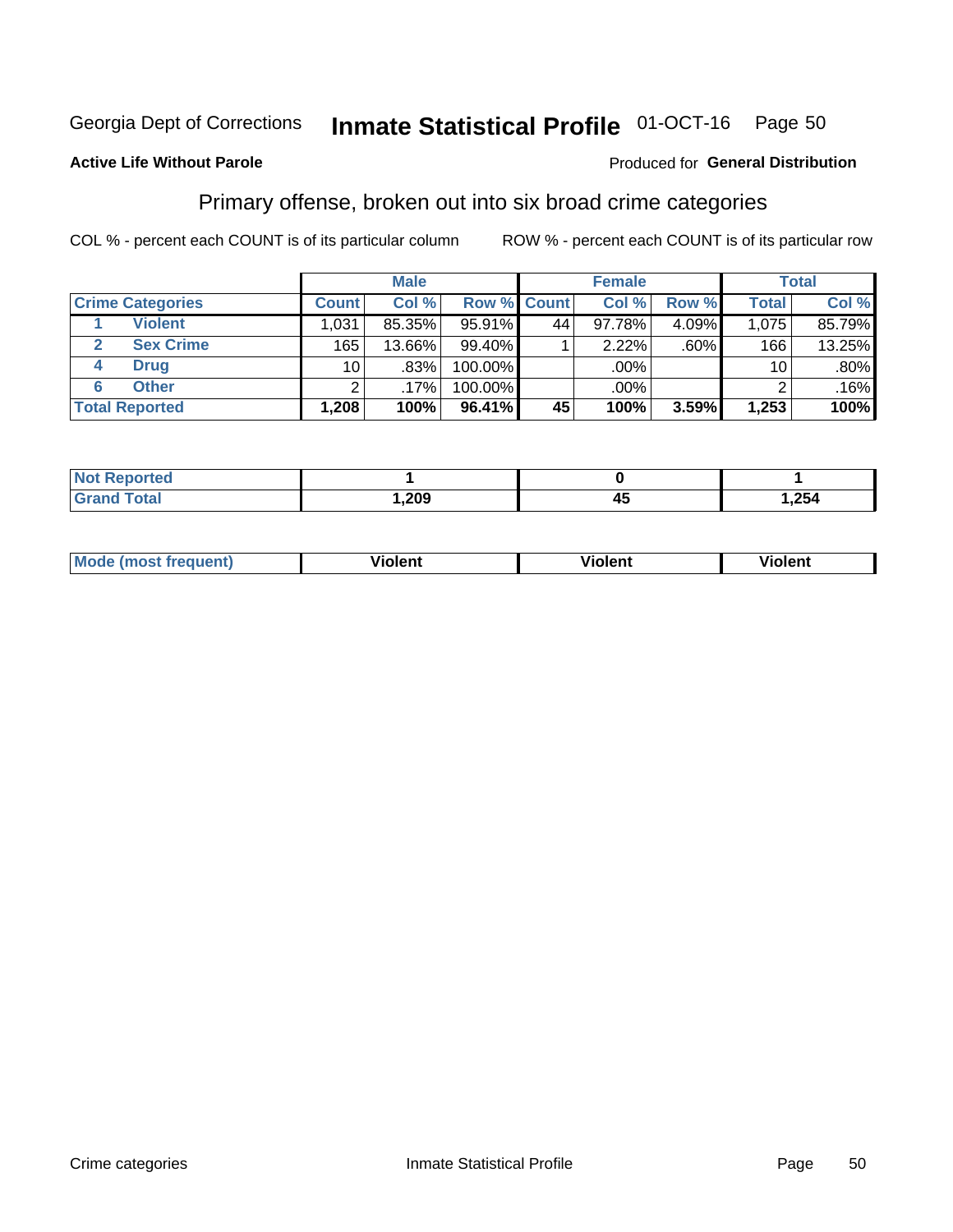## Inmate Statistical Profile 01-OCT-16 Page 51

#### **Active Life Without Parole**

#### Produced for General Distribution

## Primary offense, detailed offense code

COL % - percent each COUNT is of its particular column

|                                                   |                | <b>Male</b> |         |                | <b>Female</b> |       |                | <b>Total</b> |
|---------------------------------------------------|----------------|-------------|---------|----------------|---------------|-------|----------------|--------------|
| <b>Primary Offense</b>                            | <b>Count</b>   | Col %       | Row %   | <b>Count</b>   | Col %         | Row % | <b>Total</b>   | Col %        |
| <b>Aggrav Child Molestation (2021)</b>            | 28             | 2.32%       | 100.00% |                |               |       | 28             | 2.23%        |
| <b>Aggrav Sexual Battery (2009)</b>               | 7              | .58%        | 100.00% |                |               |       | $\overline{7}$ | .56%         |
| <b>Aggrav Sodomy (2003)</b>                       | 8              | .66%        | 100.00% |                |               |       | 8              | .64%         |
| <b>Armed Robbery (1902)</b>                       | 146            | 12.09%      | 98.65%  | $\overline{2}$ | 4.44%         | 1.35% | 148            | 11.81%       |
| <b>Child Molestation (2019)</b>                   | 6              | .50%        | 100.00% |                |               |       | 6              | .48%         |
| <b>False Imprisonment (1308)</b>                  |                | .08%        | 100.00% |                |               |       | 1              | .08%         |
| <b>Hijacking Motor Vehicle (1911)</b>             |                | .08%        | 100.00% |                |               |       |                | .08%         |
| Kidnapping (1311)                                 | 84             | 6.95%       | 100.00% |                |               |       | 84             | 6.70%        |
| <b>Murder (1101)</b>                              | 797            | 65.98%      | 94.99%  | 42             | 93.33%        | 5.01% | 839            | 66.96%       |
| <b>Poss Firearm Convct Felon</b><br>(2914)        | $\overline{2}$ | .17%        | 100.00% |                |               |       | 2              | .16%         |
| Poss Of Cocaine (4022)                            | $\overline{2}$ | .17%        | 100.00% |                |               |       | 2              | .16%         |
| <b>Poss Of Firearm Dur Crime</b><br>(2910)        | 1.             | .08%        | 100.00% |                |               |       | 1              | .08%         |
| Poss W Int Dist Cocaine (4050)                    |                | .08%        | 100.00% |                |               |       |                | .08%         |
| <b>Rape (2001)</b>                                | 116            | 9.60%       | 99.15%  |                | 2.22%         | .85%  | 117            | 9.34%        |
| <b>S/D Cocaine (4021)</b>                         | $\overline{2}$ | .17%        | 100.00% |                |               |       | $\overline{2}$ | .16%         |
| S/D Cont Sub Public (4017)                        |                | .08%        | 100.00% |                |               |       | 1              | .08%         |
| S/D Cont Sub School (4018)                        |                | .08%        | 100.00% |                |               |       | 1              | .08%         |
| <b>Traf Cocaine 401+ Gm (4103)</b>                | $\overline{2}$ | .17%        | 100.00% |                |               |       | $\overline{2}$ | .16%         |
| <b>Traf Methamph 28-199 Gm</b>                    | 1              | .08%        | 100.00% |                |               |       | 1              | .08%         |
| (4140)<br><b>Traffick Sexual Servitude (1331)</b> |                | .08%        | 100.00% |                |               |       | 1              | .08%         |
| <b>Total Rported</b>                              | 1,208          | 100%        | 96.41%  | 45             | 100%          | 3.59% | 1,253          | 100%         |

| Reported            |      |                  |       |
|---------------------|------|------------------|-------|
| <b>Total</b><br>Gra | ,209 | - -<br>∕''<br>᠇֊ | 1,254 |

| Mode (most frequent) | 1101 Murder | 1101 Murder | 1101 Murder |
|----------------------|-------------|-------------|-------------|
|                      |             |             |             |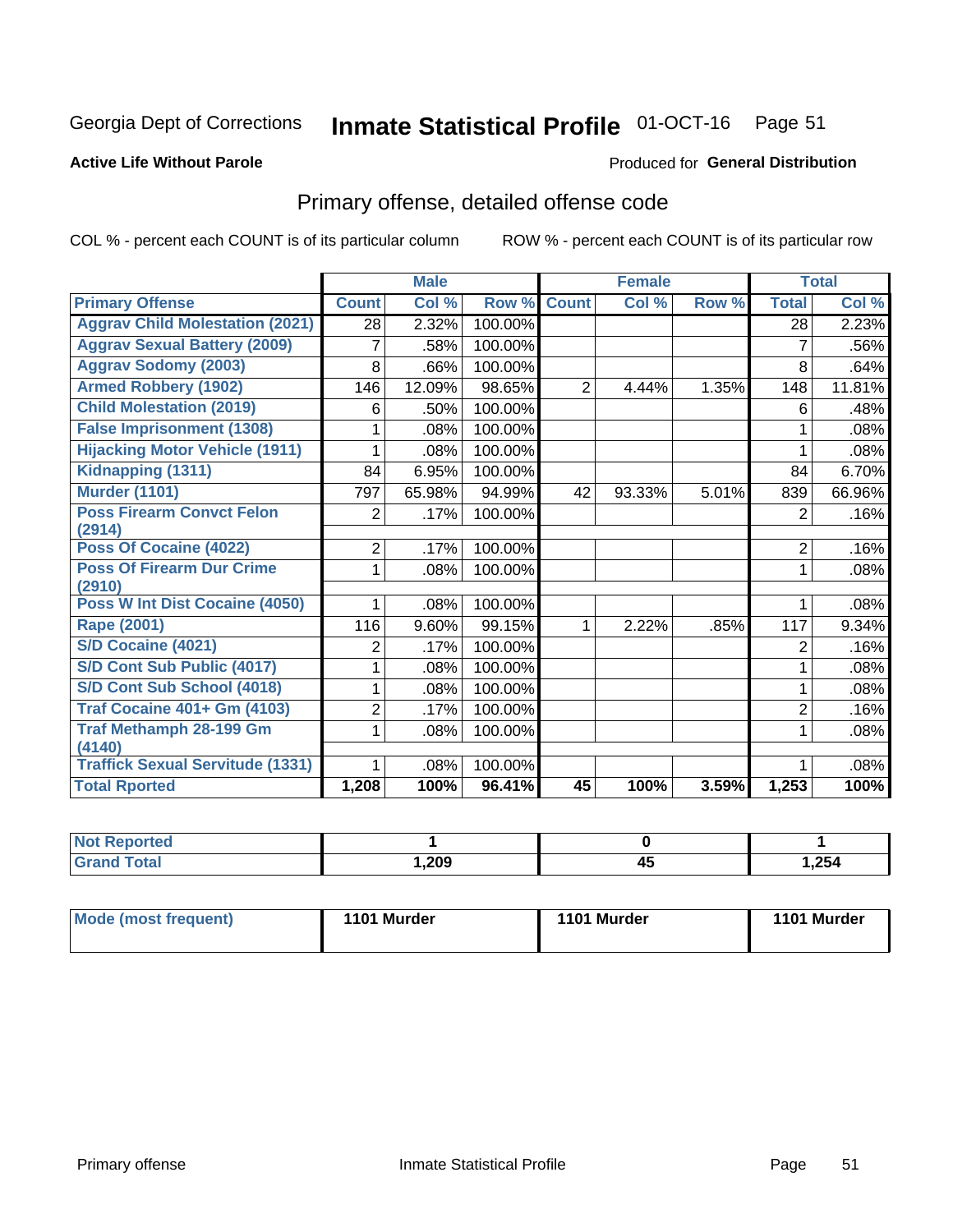## Inmate Statistical Profile 01-OCT-16 Page 52

#### **Active Life Without Parole**

#### Produced for General Distribution

## County of conviction of primary offense

COL % - percent each COUNT is of its particular column

|                                |                | <b>Male</b> |         |                | <b>Female</b> |        |                           | <b>Total</b> |
|--------------------------------|----------------|-------------|---------|----------------|---------------|--------|---------------------------|--------------|
| <b>County of Conviction</b>    | <b>Count</b>   | Col %       | Row %   | <b>Count</b>   | Col %         | Row %  | <b>Total</b>              | Col %        |
| 000<br><b>Unknown</b>          | 9              | .74%        | 81.82%  | $\overline{2}$ | 4.44%         | 18.18% | 11                        | .88%         |
| <b>Appling County</b><br>001   | 3              | .25%        | 100.00% |                |               |        | $\ensuremath{\mathsf{3}}$ | .24%         |
| <b>Atkinson County</b><br>002  | $\overline{c}$ | .17%        | 100.00% |                |               |        | $\overline{2}$            | .16%         |
| <b>Bacon County</b><br>003     | 4              | .33%        | 100.00% |                |               |        | $\overline{\mathbf{4}}$   | .32%         |
| <b>Baker County</b><br>004     | 1              | .08%        | 100.00% |                |               |        | 1                         | .08%         |
| <b>Baldwin County</b><br>005   | 5              | .41%        | 100.00% |                |               |        | 5                         | .40%         |
| <b>Banks County</b><br>006     | 1              | .08%        | 100.00% |                |               |        | $\mathbf 1$               | .08%         |
| <b>Barrow County</b><br>007    | $\overline{7}$ | .58%        | 100.00% |                |               |        | $\overline{7}$            | .56%         |
| <b>Bartow County</b><br>008    | 7              | .58%        | 87.50%  | 1              | 2.22%         | 12.50% | 8                         | .64%         |
| <b>Ben Hill County</b><br>009  | $\,6$          | .50%        | 100.00% |                |               |        | 6                         | .48%         |
| <b>Berrien County</b><br>010   | $\overline{2}$ | .17%        | 100.00% |                |               |        | $\overline{2}$            | .16%         |
| <b>Bibb County</b><br>011      | 39             | 3.23%       | 95.12%  | $\overline{2}$ | 4.44%         | 4.88%  | 41                        | 3.27%        |
| <b>Bleckley County</b><br>012  | 1              | .08%        | 100.00% |                |               |        | $\mathbf 1$               | .08%         |
| <b>Brantley County</b><br>013  | $\overline{2}$ | .17%        | 100.00% |                |               |        | $\overline{2}$            | .16%         |
| <b>Brooks County</b><br>014    | $\overline{c}$ | .17%        | 100.00% |                |               |        | $\overline{2}$            | .16%         |
| <b>Bulloch County</b><br>016   | $\overline{7}$ | .58%        | 87.50%  | 1              | 2.22%         | 12.50% | 8                         | .64%         |
| <b>Burke County</b><br>017     | 11             | .91%        | 100.00% |                |               |        | 11                        | .88%         |
| <b>Butts County</b><br>018     | 5              | .41%        | 100.00% |                |               |        | 5                         | .40%         |
| <b>Camden County</b><br>020    | $\overline{7}$ | .58%        | 100.00% |                |               |        | $\overline{7}$            | .56%         |
| <b>Candler County</b><br>021   | 1              | .08%        | 100.00% |                |               |        | 1                         | .08%         |
| <b>Carroll County</b><br>022   | 4              | .33%        | 100.00% |                |               |        | $\overline{\mathbf{4}}$   | .32%         |
| <b>Catoosa County</b><br>023   | 4              | .33%        | 80.00%  | $\mathbf{1}$   | 2.22%         | 20.00% | 5                         | .40%         |
| <b>Chatham County</b><br>025   | 42             | 3.47%       | 97.67%  | 1              | 2.22%         | 2.33%  | 43                        | 3.43%        |
| <b>Chattooga County</b><br>027 | $\overline{2}$ | .17%        | 100.00% |                |               |        | $\overline{2}$            | .16%         |
| <b>Cherokee County</b><br>028  | 5              | .41%        | 100.00% |                |               |        | 5                         | .40%         |
| <b>Clarke County</b><br>029    | 23             | 1.90%       | 95.83%  | 1              | 2.22%         | 4.17%  | 24                        | 1.91%        |
| <b>Clay County</b><br>030      | 1              | .08%        | 100.00% |                |               |        | 1                         | .08%         |
| <b>Clayton County</b><br>031   | 59             | 4.88%       | 93.65%  | 4              | 8.89%         | 6.35%  | 63                        | 5.02%        |
| <b>Clinch County</b><br>032    | $\mathbf 1$    | .08%        | 100.00% |                |               |        | 1                         | .08%         |
| <b>Cobb County</b><br>033      | 58             | 4.80%       | 98.31%  | 1              | 2.22%         | 1.69%  | 59                        | 4.70%        |
| <b>Coffee County</b><br>034    | $\overline{7}$ | .58%        | 100.00% |                |               |        | $\overline{7}$            | .56%         |
| 035<br><b>Colquitt County</b>  | 2              | .17%        | 100.00% |                |               |        | 2                         | .16%         |
| <b>Columbia County</b><br>036  | 9              | .74%        | 81.82%  | $\overline{2}$ | 4.44%         | 18.18% | 11                        | .88%         |
| 037<br><b>Cook County</b>      | 5              | .41%        | 100.00% |                |               |        | 5                         | .40%         |
| <b>Coweta County</b><br>038    | 7              | .58%        | 100.00% |                |               |        | $\overline{7}$            | .56%         |
| <b>Crisp County</b><br>040     | 5              | .41%        | 100.00% |                |               |        | 5                         | .40%         |
| <b>Dade County</b><br>041      | 1              | .08%        | 100.00% |                |               |        | 1                         | .08%         |
| <b>Dawson County</b><br>042    | $\overline{2}$ | .17%        | 100.00% |                |               |        | $\overline{2}$            | .16%         |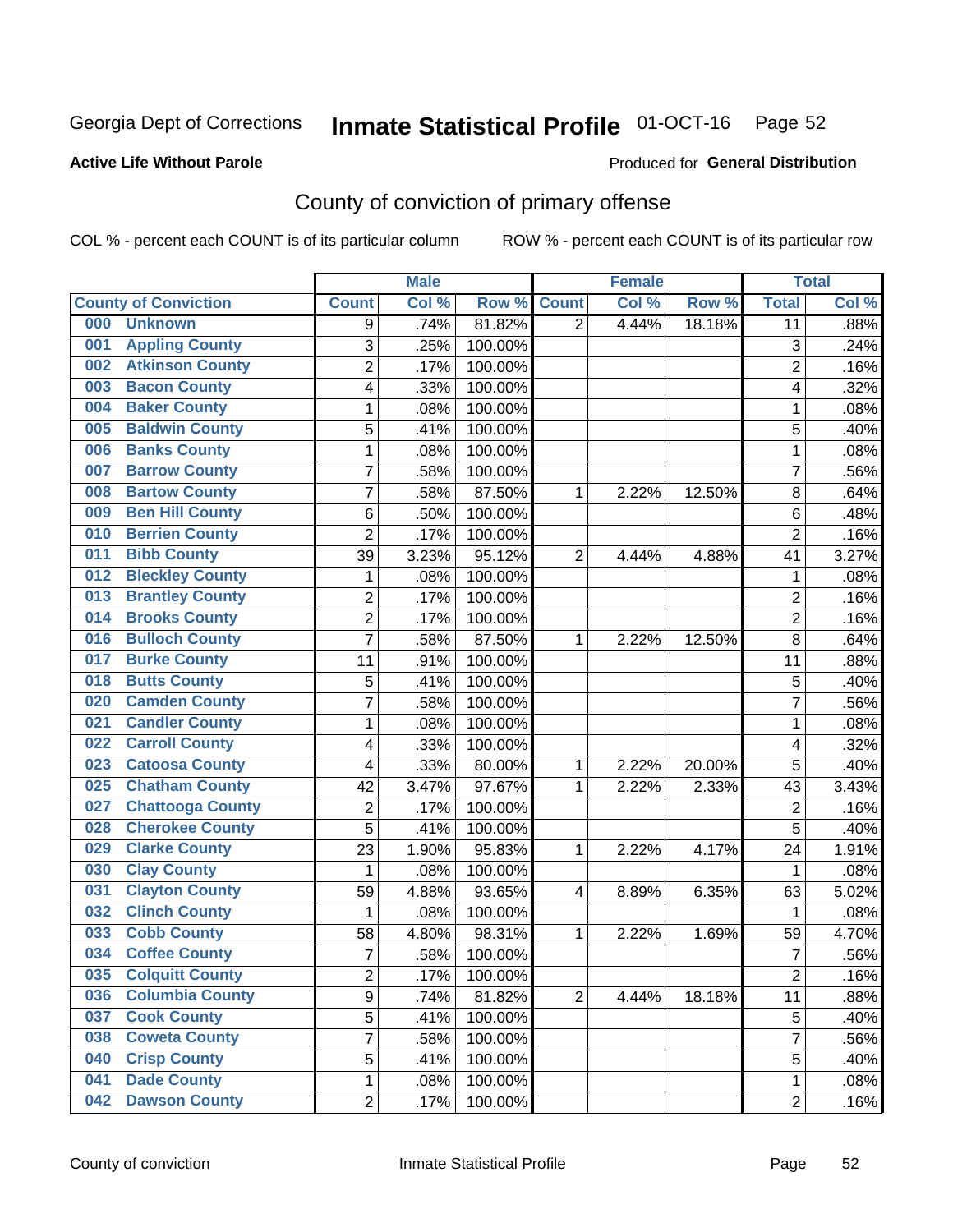## Inmate Statistical Profile 01-OCT-16 Page 53

#### **Active Life Without Parole**

#### Produced for General Distribution

## County of conviction of primary offense

COL % - percent each COUNT is of its particular column

|     |                             |                         | <b>Male</b> |         |                | <b>Female</b> |        |                | <b>Total</b> |
|-----|-----------------------------|-------------------------|-------------|---------|----------------|---------------|--------|----------------|--------------|
|     | <b>County of Conviction</b> | <b>Count</b>            | Col %       | Row %   | <b>Count</b>   | Col %         | Row %  | <b>Total</b>   | Col %        |
| 043 | <b>Decatur County</b>       | 4                       | .33%        | 100.00% |                |               |        | 4              | .32%         |
| 044 | <b>Dekalb County</b>        | 98                      | 8.11%       | 98.99%  | 1              | 2.22%         | 1.01%  | 99             | 7.89%        |
| 045 | <b>Dodge County</b>         | $\mathbf{1}$            | .08%        | 100.00% |                |               |        | 1              | .08%         |
| 046 | <b>Dooly County</b>         | $\overline{2}$          | .17%        | 100.00% |                |               |        | $\overline{2}$ | .16%         |
| 047 | <b>Dougherty County</b>     | 29                      | 2.40%       | 96.67%  | 1              | 2.22%         | 3.33%  | 30             | 2.39%        |
| 048 | <b>Douglas County</b>       | 32                      | 2.65%       | 94.12%  | $\overline{2}$ | 4.44%         | 5.88%  | 34             | 2.71%        |
| 049 | <b>Early County</b>         | $\overline{c}$          | .17%        | 100.00% |                |               |        | $\overline{2}$ | .16%         |
| 051 | <b>Effingham County</b>     | 4                       | .33%        | 100.00% |                |               |        | 4              | .32%         |
| 052 | <b>Elbert County</b>        | 3                       | .25%        | 100.00% |                |               |        | 3              | .24%         |
| 053 | <b>Emanuel County</b>       | $\overline{7}$          | .58%        | 100.00% |                |               |        | 7              | .56%         |
| 056 | <b>Fayette County</b>       | 6                       | .50%        | 100.00% |                |               |        | 6              | .48%         |
| 057 | <b>Floyd County</b>         | 22                      | 1.82%       | 95.65%  | 1              | 2.22%         | 4.35%  | 23             | 1.83%        |
| 058 | <b>Forsyth County</b>       | 4                       | .33%        | 100.00% |                |               |        | 4              | .32%         |
| 059 | <b>Franklin County</b>      | 5                       | .41%        | 83.33%  | 1              | 2.22%         | 16.67% | 6              | .48%         |
| 060 | <b>Fulton County</b>        | 156                     | 12.90%      | 98.73%  | $\overline{2}$ | 4.44%         | 1.27%  | 158            | 12.60%       |
| 061 | <b>Gilmer County</b>        | $\overline{2}$          | .17%        | 100.00% |                |               |        | 2              | .16%         |
| 063 | <b>Glynn County</b>         | 18                      | 1.49%       | 94.74%  | 1              | 2.22%         | 5.26%  | 19             | 1.52%        |
| 064 | <b>Gordon County</b>        | 5                       | .41%        | 100.00% |                |               |        | 5              | .40%         |
| 065 | <b>Grady County</b>         | $\overline{2}$          | .17%        | 100.00% |                |               |        | $\overline{2}$ | .16%         |
| 066 | <b>Greene County</b>        | $\overline{2}$          | .17%        | 100.00% |                |               |        | $\overline{2}$ | .16%         |
| 067 | <b>Gwinnett County</b>      | 41                      | 3.39%       | 93.18%  | 3              | 6.67%         | 6.82%  | 44             | 3.51%        |
| 068 | <b>Habersham County</b>     | 5                       | .41%        | 100.00% |                |               |        | 5              | .40%         |
| 069 | <b>Hall County</b>          | 21                      | 1.74%       | 84.00%  | 4              | 8.89%         | 16.00% | 25             | 1.99%        |
| 070 | <b>Hancock County</b>       | 1                       | .08%        | 100.00% |                |               |        | 1              | .08%         |
| 071 | <b>Haralson County</b>      | 3                       | .25%        | 100.00% |                |               |        | 3              | .24%         |
| 072 | <b>Harris County</b>        | $\overline{2}$          | .17%        | 100.00% |                |               |        | $\overline{2}$ | .16%         |
| 073 | <b>Hart County</b>          | 3                       | .25%        | 100.00% |                |               |        | 3              | .24%         |
| 075 | <b>Henry County</b>         | 13                      | 1.08%       | 92.86%  | 1              | 2.22%         | 7.14%  | 14             | 1.12%        |
| 076 | <b>Houston County</b>       | 18                      | 1.49%       | 100.00% |                |               |        | 18             | 1.44%        |
| 077 | <b>Irwin County</b>         | $\mathbf{1}$            | .08%        | 100.00% |                |               |        | $\mathbf{1}$   | .08%         |
| 078 | <b>Jackson County</b>       | 10                      | .83%        | 100.00% |                |               |        | 10             | .80%         |
| 079 | <b>Jasper County</b>        | 1                       | .08%        | 100.00% |                |               |        | 1              | .08%         |
| 080 | <b>Jeff Davis County</b>    | 1                       | .08%        | 100.00% |                |               |        | $\mathbf{1}$   | .08%         |
| 081 | <b>Jefferson County</b>     | 6                       | .50%        | 100.00% |                |               |        | 6              | .48%         |
| 082 | <b>Jenkins County</b>       | $\overline{\mathbf{c}}$ | .17%        | 100.00% |                |               |        | $\overline{2}$ | .16%         |
| 083 | <b>Johnson County</b>       | 1                       | .08%        | 100.00% |                |               |        | $\mathbf{1}$   | .08%         |
| 084 | <b>Jones County</b>         | 2                       | .17%        | 66.67%  | $\mathbf{1}$   | 2.22%         | 33.33% | 3              | .24%         |
| 086 | <b>Lanier County</b>        | $\mathbf 1$             | .08%        | 100.00% |                |               |        | $\mathbf 1$    | .08%         |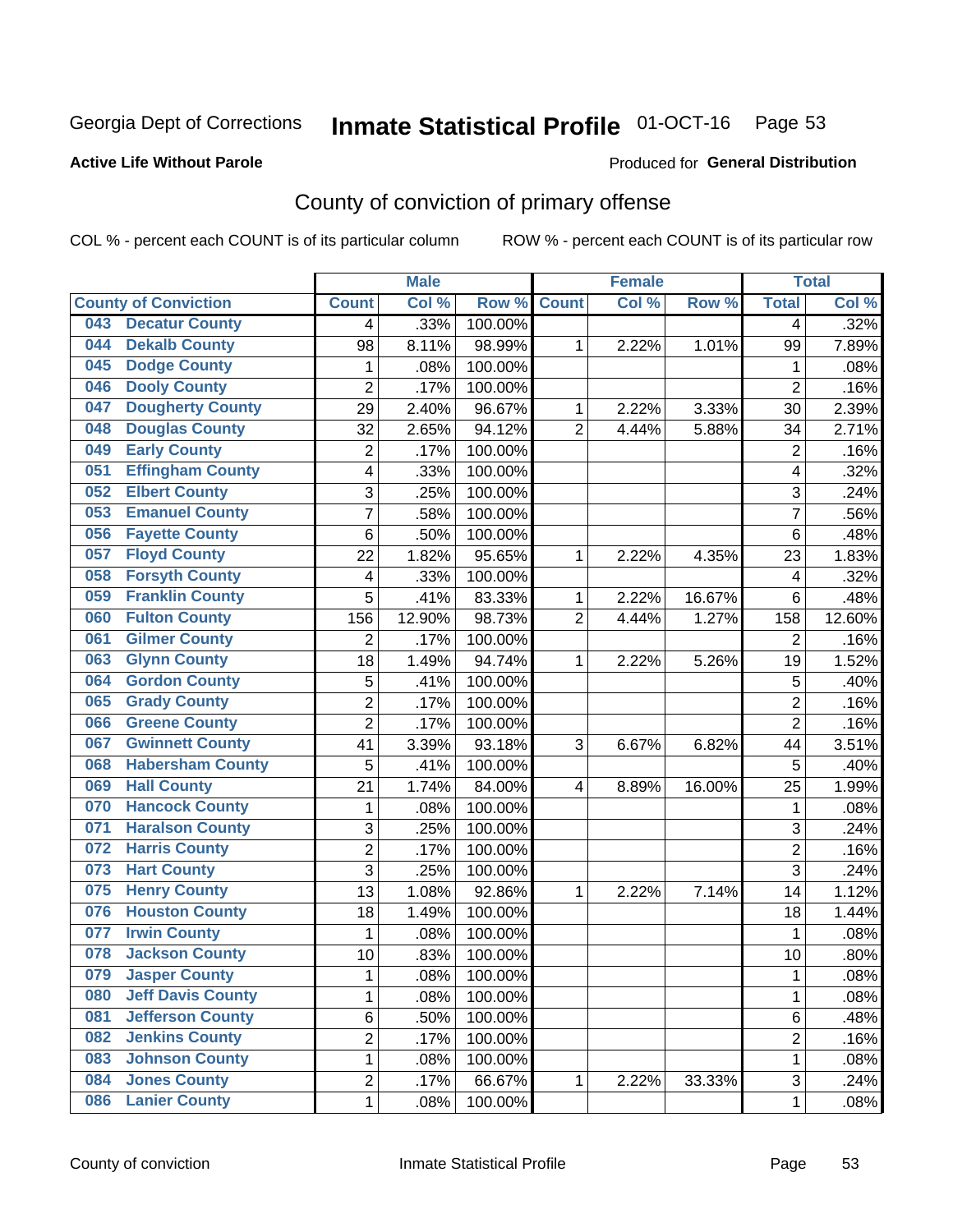## Inmate Statistical Profile 01-OCT-16 Page 54

#### **Active Life Without Parole**

#### Produced for General Distribution

## County of conviction of primary offense

COL % - percent each COUNT is of its particular column

|                                            |                | <b>Male</b> |         |                | <b>Female</b> |        |                | <b>Total</b> |
|--------------------------------------------|----------------|-------------|---------|----------------|---------------|--------|----------------|--------------|
| <b>County of Conviction</b>                | <b>Count</b>   | Col %       | Row %   | <b>Count</b>   | Col %         | Row %  | <b>Total</b>   | Col %        |
| <b>Laurens County</b><br>087               | 4              | .33%        | 100.00% |                |               |        | 4              | .32%         |
| <b>Lee County</b><br>088                   | 3              | .25%        | 100.00% |                |               |        | 3              | .24%         |
| <b>Liberty County</b><br>089               | 6              | .50%        | 100.00% |                |               |        | 6              | .48%         |
| <b>Long County</b><br>091                  | 6              | .50%        | 100.00% |                |               |        | 6              | .48%         |
| <b>Lowndes County</b><br>092               | 9              | .74%        | 100.00% |                |               |        | 9              | .72%         |
| <b>Marion County</b><br>096                | 1              | .08%        | 100.00% |                |               |        | $\mathbf{1}$   | .08%         |
| <b>Mcduffie County</b><br>097              | 2              | .17%        | 100.00% |                |               |        | $\overline{2}$ | .16%         |
| <b>Miller County</b><br>100                | 1              | .08%        | 100.00% |                |               |        | $\mathbf{1}$   | .08%         |
| <b>Mitchell County</b><br>101              | 1              | .08%        | 100.00% |                |               |        | 1              | .08%         |
| <b>Monroe County</b><br>102                | 6              | .50%        | 100.00% |                |               |        | 6              | .48%         |
| <b>Morgan County</b><br>104                | 1              | .08%        | 100.00% |                |               |        | 1              | .08%         |
| <b>Murray County</b><br>105                | 3              | .25%        | 100.00% |                |               |        | 3              | .24%         |
| <b>Muscogee County</b><br>106              | 35             | 2.89%       | 97.22%  | 1              | 2.22%         | 2.78%  | 36             | 2.87%        |
| <b>Newton County</b><br>107                | 12             | .99%        | 85.71%  | $\overline{2}$ | 4.44%         | 14.29% | 14             | 1.12%        |
| <b>Oglethorpe County</b><br>109            | 1              | .08%        | 100.00% |                |               |        | 1              | .08%         |
| <b>Paulding County</b><br>110              | 4              | .33%        | 100.00% |                |               |        | 4              | .32%         |
| <b>Pickens County</b><br>112               | 2              | .17%        | 100.00% |                |               |        | $\overline{2}$ | .16%         |
| <b>Pierce County</b><br>$\overline{113}$   | 1              | .08%        | 100.00% |                |               |        | 1              | .08%         |
| <b>Pike County</b><br>$\overline{114}$     | 4              | .33%        | 66.67%  | $\overline{2}$ | 4.44%         | 33.33% | 6              | .48%         |
| <b>Polk County</b><br>$\overline{115}$     | 3              | .25%        | 100.00% |                |               |        | $\overline{3}$ | .24%         |
| <b>Pulaski County</b><br>116               | 1              | .08%        | 100.00% |                |               |        | 1              | .08%         |
| <b>Putnam County</b><br>117                | $\overline{7}$ | .58%        | 100.00% |                |               |        | $\overline{7}$ | .56%         |
| <b>Rabun County</b><br>119                 | 1              | .08%        | 100.00% |                |               |        | $\mathbf{1}$   | .08%         |
| <b>Randolph County</b><br>120              | $\overline{2}$ | .17%        | 100.00% |                |               |        | $\overline{2}$ | .16%         |
| <b>Richmond County</b><br>121              | 60             | 4.96%       | 96.77%  | $\overline{2}$ | 4.44%         | 3.23%  | 62             | 4.94%        |
| <b>Rockdale County</b><br>122              | 8              | .66%        | 100.00% |                |               |        | 8              | .64%         |
| <b>Seminole County</b><br>$\overline{125}$ | $\overline{2}$ | .17%        | 100.00% |                |               |        | $\overline{2}$ | .16%         |
| <b>Spalding County</b><br>126              | 14             | 1.16%       | 100.00% |                |               |        | 14             | 1.12%        |
| <b>Stephens County</b><br>127              | 3              | .25%        | 100.00% |                |               |        | 3              | .24%         |
| <b>Sumter County</b><br>129                | 2              | .17%        | 100.00% |                |               |        | $\overline{2}$ | .16%         |
| <b>Taliaferro County</b><br>131            | 1              | .08%        | 100.00% |                |               |        | 1              | .08%         |
| <b>Tattnall County</b><br>$\overline{132}$ | 3              | .25%        | 75.00%  | 1              | 2.22%         | 25.00% | 4              | .32%         |
| <b>Taylor County</b><br>133                | $\overline{2}$ | .17%        | 100.00% |                |               |        | $\overline{2}$ | .16%         |
| <b>Terrell County</b><br>135               | $\overline{2}$ | .17%        | 100.00% |                |               |        | $\overline{2}$ | .16%         |
| <b>Thomas County</b><br>136                | 6              | .50%        | 100.00% |                |               |        | 6              | .48%         |
| <b>Tift County</b><br>137                  | 6              | .50%        | 100.00% |                |               |        | 6              | .48%         |
| <b>Toombs County</b><br>138                | 8              | .66%        | 100.00% |                |               |        | 8              | .64%         |
| <b>139 Towns County</b>                    | $\mathbf 1$    | .08%        | 100.00% |                |               |        | 1              | .08%         |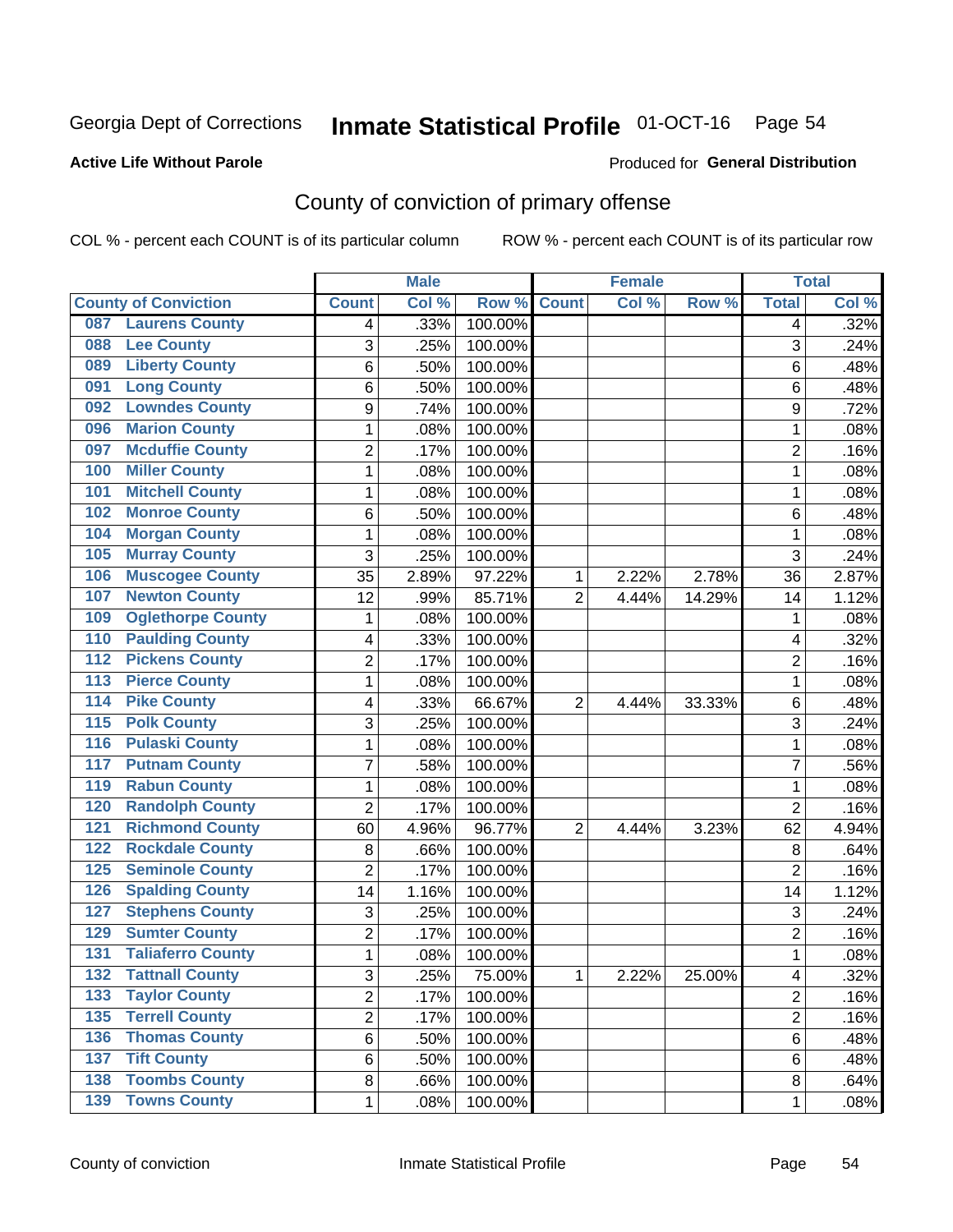## Inmate Statistical Profile 01-OCT-16 Page 55

#### **Active Life Without Parole**

#### Produced for General Distribution

## County of conviction of primary offense

COL % - percent each COUNT is of its particular column

|                                 |              | <b>Male</b> |         |              | <b>Female</b> |        |              | <b>Total</b> |
|---------------------------------|--------------|-------------|---------|--------------|---------------|--------|--------------|--------------|
| <b>County of Conviction</b>     | <b>Count</b> | Col %       | Row %   | <b>Count</b> | Col %         | Row %  | <b>Total</b> | Col %        |
| <b>Treutlen County</b><br>140   | 5            | .41%        | 100.00% |              |               |        | 5            | .40%         |
| <b>Troup County</b><br>141      | 6            | .50%        | 85.71%  |              | 2.22%         | 14.29% |              | .56%         |
| <b>Turner County</b><br>142     | 2            | .17%        | 100.00% |              |               |        | 2            | .16%         |
| <b>Twiggs County</b><br>143     |              | .08%        | 100.00% |              |               |        |              | .08%         |
| <b>Upson County</b><br>145      | 5            | .41%        | 100.00% |              |               |        | 5            | .40%         |
| <b>Walker County</b><br>146     | 6            | .50%        | 85.71%  | 4            | 2.22%         | 14.29% | 7            | .56%         |
| <b>Walton County</b><br>147     | 15           | 1.24%       | 100.00% |              |               |        | 15           | 1.20%        |
| <b>Ware County</b><br>148       | 13           | 1.08%       | 100.00% |              |               |        | 13           | 1.04%        |
| <b>Warren County</b><br>149     |              | .08%        | 100.00% |              |               |        |              | .08%         |
| <b>Washington County</b><br>150 | 5            | .41%        | 100.00% |              |               |        | 5            | .40%         |
| <b>Wayne County</b><br>151      | 7            | .58%        | 100.00% |              |               |        | 7            | .56%         |
| <b>Whitfield County</b><br>155  | 11           | .91%        | 91.67%  |              | 2.22%         | 8.33%  | 12           | .96%         |
| <b>Wilkes County</b><br>157     |              | .08%        | 100.00% |              |               |        |              | .08%         |
| <b>Worth County</b><br>159      | 2            | .17%        | 100.00% |              |               |        | 2            | .16%         |
| <b>Total Rported</b>            | 1,209        | 100%        | 96.41%  | 45           | 100%          | 3.59%  | 1,254        | 100%         |

| <b>ported</b><br><b>NG</b>    |      |   |       |
|-------------------------------|------|---|-------|
| <b>c</b> otal<br><b>Grand</b> | ,209 | ≁ | 1,254 |

|  | <b>Mode (most frequent)</b> | <b>Fulton County</b> | <b>Hall County</b> | <b>Fulton County</b> |
|--|-----------------------------|----------------------|--------------------|----------------------|
|--|-----------------------------|----------------------|--------------------|----------------------|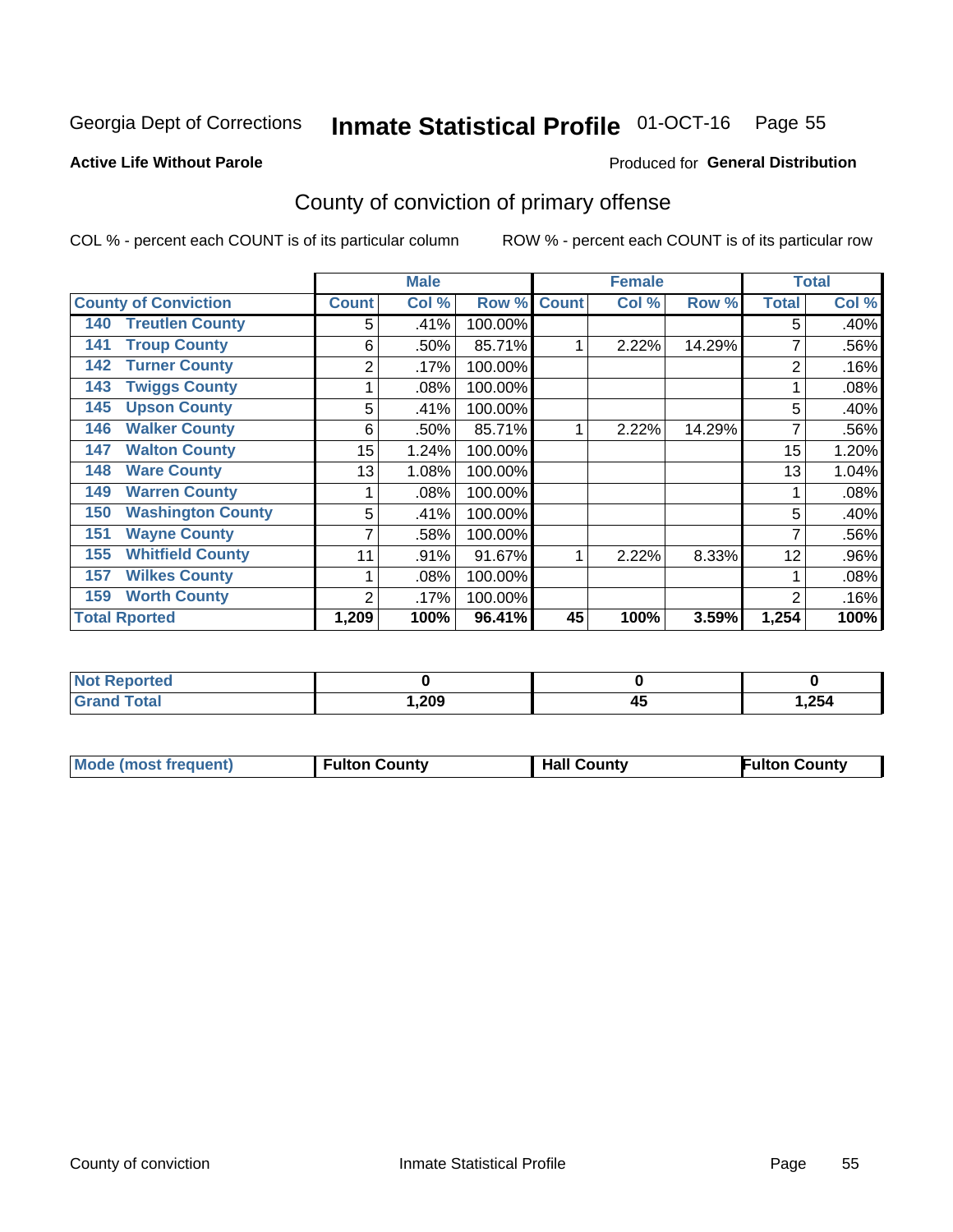### Georgia Dept of Corrections **Active Life Without Parole**

## Inmate Statistical Profile 01-OCT-16 Page 56

Produced for General Distribution

## Circuit of conviction of primary offense

COL % - percent each COUNT is of its particular column ROW % - percent each COUNT is of its particular row

|                         |                                 |                | <b>Male</b> |         |                         | <b>Female</b> |        |              | <b>Total</b> |
|-------------------------|---------------------------------|----------------|-------------|---------|-------------------------|---------------|--------|--------------|--------------|
|                         | <b>Circuit of Conviction</b>    | <b>Count</b>   | Col %       | Row %   | <b>Count</b>            | Col %         | Row %  | <b>Total</b> | Col %        |
| 1                       | <b>Alapaha Circuit</b>          | 11             | .92%        | 100.00% |                         |               |        | 11           | .88%         |
| $\overline{2}$          | <b>Alcovy Circuit</b>           | 27             | 2.25%       | 93.10%  | $\overline{2}$          | 4.65%         | 6.90%  | 29           | 2.33%        |
| $\overline{3}$          | <b>Atlanta Circuit</b>          | 156            | 13.00%      | 98.73%  | $\overline{2}$          | 4.65%         | 1.27%  | 158          | 12.71%       |
| 4                       | <b>Atlantic Circuit</b>         | 15             | 1.25%       | 93.75%  | 1                       | 2.33%         | 6.25%  | 16           | 1.29%        |
| $\overline{5}$          | <b>Augusta Circuit</b>          | 80             | 6.67%       | 95.24%  | 4                       | 9.30%         | 4.76%  | 84           | 6.76%        |
| $\overline{\bf{6}}$     | <b>Blue Ridge Circuit</b>       | $\overline{5}$ | .42%        | 100.00% |                         |               |        | 5            | .40%         |
| 7                       | <b>Brunswick Circuit</b>        | 36             | 3.00%       | 97.30%  | 1                       | 2.33%         | 2.70%  | 37           | 2.98%        |
| $\overline{\mathbf{8}}$ | <b>Chattahoochee Circuit</b>    | 40             | 3.33%       | 97.56%  | 1                       | 2.33%         | 2.44%  | 41           | 3.30%        |
| $\overline{9}$          | <b>Cherokee Circuit</b>         | 12             | 1.00%       | 92.31%  | 1                       | 2.33%         | 7.69%  | 13           | 1.05%        |
| 10                      | <b>Clayton Circuit</b>          | 59             | 4.92%       | 93.65%  | 4                       | 9.30%         | 6.35%  | 63           | 5.07%        |
| $\overline{11}$         | <b>Cobb Circuit</b>             | 58             | 4.83%       | 98.31%  | $\mathbf{1}$            | 2.33%         | 1.69%  | 59           | 4.75%        |
| $\overline{12}$         | <b>Conasauga Circuit</b>        | 14             | 1.17%       | 93.33%  | 1                       | 2.33%         | 6.67%  | 15           | 1.21%        |
| 13                      | <b>Cordele Circuit</b>          | 13             | 1.08%       | 100.00% |                         |               |        | 13           | 1.05%        |
| $\overline{14}$         | <b>Coweta Circuit</b>           | 17             | 1.42%       | 94.44%  | 1                       | 2.33%         | 5.56%  | 18           | 1.45%        |
| 15                      | <b>Dougherty Circuit</b>        | 29             | 2.42%       | 96.67%  | 1                       | 2.33%         | 3.33%  | 30           | 2.41%        |
| 16                      | <b>Dublin Circuit</b>           | 11             | .92%        | 100.00% |                         |               |        | 11           | .88%         |
| 17                      | <b>Eastern Circuit</b>          | 42             | 3.50%       | 97.67%  | 1                       | 2.33%         | 2.33%  | 43           | 3.46%        |
| $\overline{18}$         | <b>Flint Circuit</b>            | 13             | 1.08%       | 92.86%  | 1                       | 2.33%         | 7.14%  | 14           | 1.13%        |
| 19                      | <b>Griffin Circuit</b>          | 29             | 2.42%       | 93.55%  | $\overline{2}$          | 4.65%         | 6.45%  | 31           | 2.49%        |
| $\overline{20}$         | <b>Gwinnett Circuit</b>         | 41             | 3.42%       | 93.18%  | 3                       | 6.98%         | 6.82%  | 44           | 3.54%        |
| $\overline{21}$         | <b>Houston Circuit</b>          | 18             | 1.50%       | 100.00% |                         |               |        | 18           | 1.45%        |
| $\overline{22}$         | <b>Lookout Mountain Circuit</b> | 13             | 1.08%       | 86.67%  | $\overline{2}$          | 4.65%         | 13.33% | 15           | 1.21%        |
| 23                      | <b>Macon Circuit</b>            | 39             | 3.25%       | 95.12%  | $\overline{2}$          | 4.65%         | 4.88%  | 41           | 3.30%        |
| $\overline{24}$         | <b>Middle Circuit</b>           | 27             | 2.25%       | 100.00% |                         |               |        | 27           | 2.17%        |
| $\overline{25}$         | <b>Mountain Circuit</b>         | 9              | .75%        | 100.00% |                         |               |        | 9            | .72%         |
| 26                      | <b>Northeastern Circuit</b>     | 23             | 1.92%       | 85.19%  | $\overline{\mathbf{4}}$ | 9.30%         | 14.81% | 27           | 2.17%        |
| $\overline{27}$         | <b>Northern Circuit</b>         | 12             | 1.00%       | 92.31%  | 1                       | 2.33%         | 7.69%  | 13           | 1.05%        |
| 28                      | <b>Ocmulgee Circuit</b>         | 19             | 1.58%       | 95.00%  | 1                       | 2.33%         | 5.00%  | 20           | 1.61%        |
| 29                      | <b>Oconee Circuit</b>           | 3              | .25%        | 100.00% |                         |               |        | 3            | .24%         |
| 30                      | <b>Ogeechee Circuit</b>         | 13             | 1.08%       | 92.86%  | 1                       | 2.33%         | 7.14%  | 14           | 1.13%        |
| $\overline{31}$         | <b>Pataula Circuit</b>          | 10             | .83%        | 100.00% |                         |               |        | 10           | .80%         |
| 32                      | <b>Piedmont Circuit</b>         | 18             | 1.50%       | 100.00% |                         |               |        | 18           | 1.45%        |
| 33                      | <b>Rome Circuit</b>             | 22             | 1.83%       | 95.65%  | $\mathbf{1}$            | 2.33%         | 4.35%  | 23           | 1.85%        |
| 34                      | <b>South Georgia Circuit</b>    | 8              | .67%        | 100.00% |                         |               |        | 8            | .64%         |
| 35                      | <b>Southern Circuit</b>         | 19             | 1.58%       | 100.00% |                         |               |        | 19           | 1.53%        |
| 36                      | <b>Southwestern Circuit</b>     | 5              | .42%        | 100.00% |                         |               |        | 5            | .40%         |
| 37                      | <b>Stone Mountain Circuit</b>   | 98             | 8.17%       | 98.99%  | 1                       | 2.33%         | 1.01%  | 99           | 7.96%        |
| 38                      | <b>Tallapoosa Circuit</b>       | 6              | .50%        | 100.00% |                         |               |        | 6            | .48%         |
| 39                      | <b>Tifton Circuit</b>           | 11             | .92%        | 100.00% |                         |               |        | 11           | .88%         |
| 40                      | <b>Toombs Circuit</b>           | 5              | .42%        | 100.00% |                         |               |        | 5            | .40%         |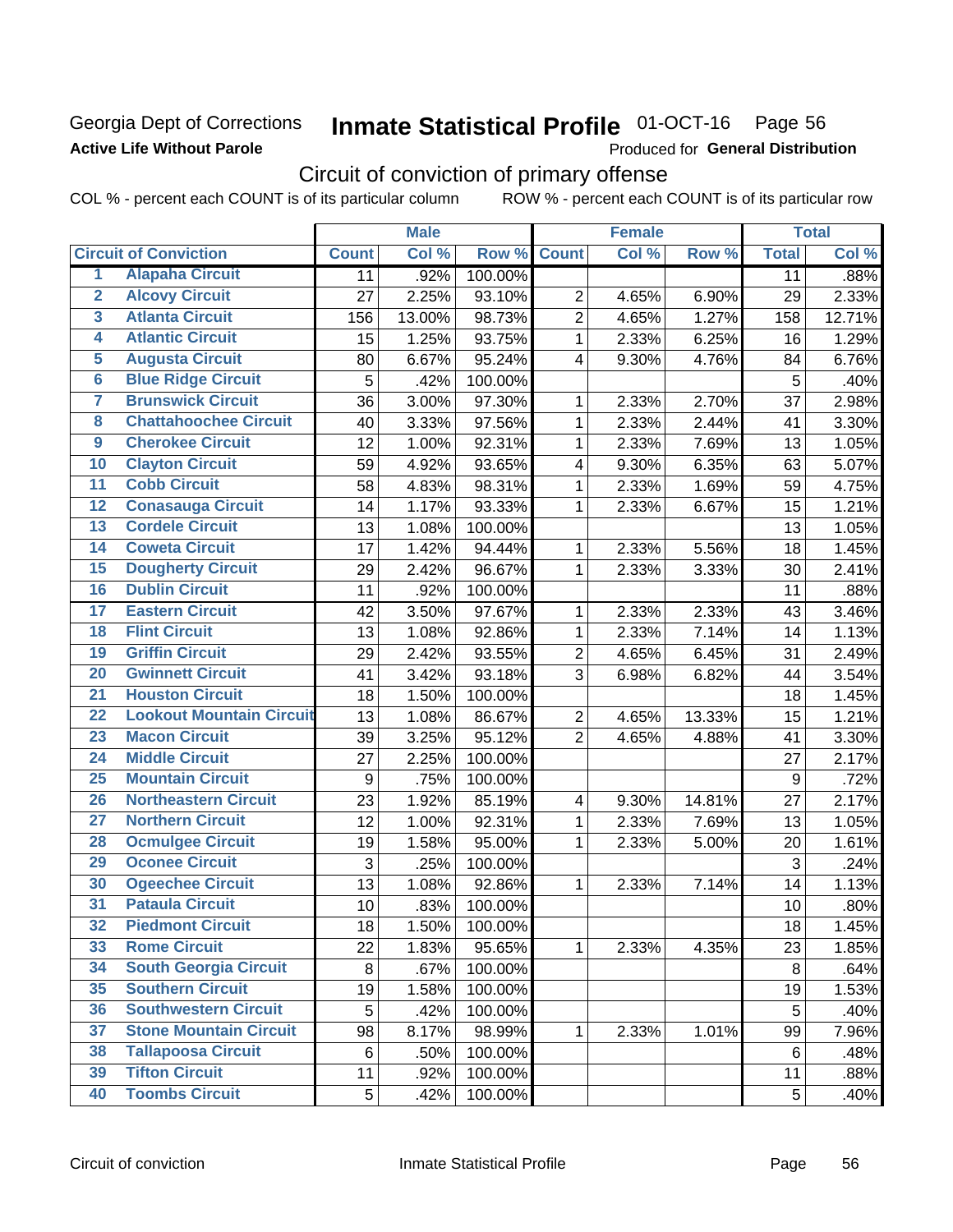### Georgia Dept of Corrections **Active Life Without Parole**

#### **Inmate Statistical Profile 01-OCT-16** Page 57

Produced for General Distribution

## Circuit of conviction of primary offense

COL % - percent each COUNT is of its particular column ROW % - percent each COUNT is of its particular row

|                    |                                  |              | <b>Male</b>    |         |                | <b>Female</b> |       |              | <b>Total</b>   |
|--------------------|----------------------------------|--------------|----------------|---------|----------------|---------------|-------|--------------|----------------|
|                    | <b>Circuit of Conviction</b>     | <b>Count</b> | Col %          | Row %   | <b>Count</b>   | Col %         | Row % | <b>Total</b> | Col %          |
| 41                 | <b>Waycross Circuit</b>          | 27           | 2.25%          | 100.00% |                |               |       | 27           | 2.17%          |
| 42                 | <b>Western Circuit</b>           | 23           | 1.92%          | 95.83%  |                | 2.33%         | 4.17% | 24           | 1.93%          |
| 43                 | <b>Rockdale Circuit</b>          | 8            | .67%           | 100.00% |                |               |       | 8            | .64%           |
| 44                 | <b>Douglas Circuit</b>           | 32           | 2.67%          | 94.12%  | $\overline{2}$ | 4.65%         | 5.88% | 34           | 2.74%          |
| 45                 | <b>Appalachian Circuit</b>       | 4            | .33%           | 100.00% |                |               |       | 4            | .32%           |
| 46                 | <b>Enotah Circuit</b>            |              | .08%           | 100.00% |                |               |       |              | .08%           |
| 47                 | <b>Bell-Forsyth J.C.</b>         | 4            | .33%           | 100.00% |                |               |       | 4            | .32%           |
| 48                 | <b>Towaliga Judicial Circuit</b> | 11           | .92%           | 100.00% |                |               |       | 11           | .88%           |
| 49                 | <b>Paulding Circuit</b>          | 4            | .33%           | 100.00% |                |               |       | 4            | .32%           |
|                    | <b>Total Rported</b>             | 1,200        | 100%           | 96.54%  | 43             | 100%          | 3.46% | 1,243        | 100%           |
|                    | <b>Not Reported</b>              |              | 9              |         |                | $\mathbf{2}$  |       |              | 11             |
| <b>Grand Total</b> |                                  | 1,209        |                |         | 45             |               |       | 1,254        |                |
|                    | <b>Mode (most frequent)</b>      |              | <b>Atlanta</b> |         |                | Augusta       |       |              | <b>Atlanta</b> |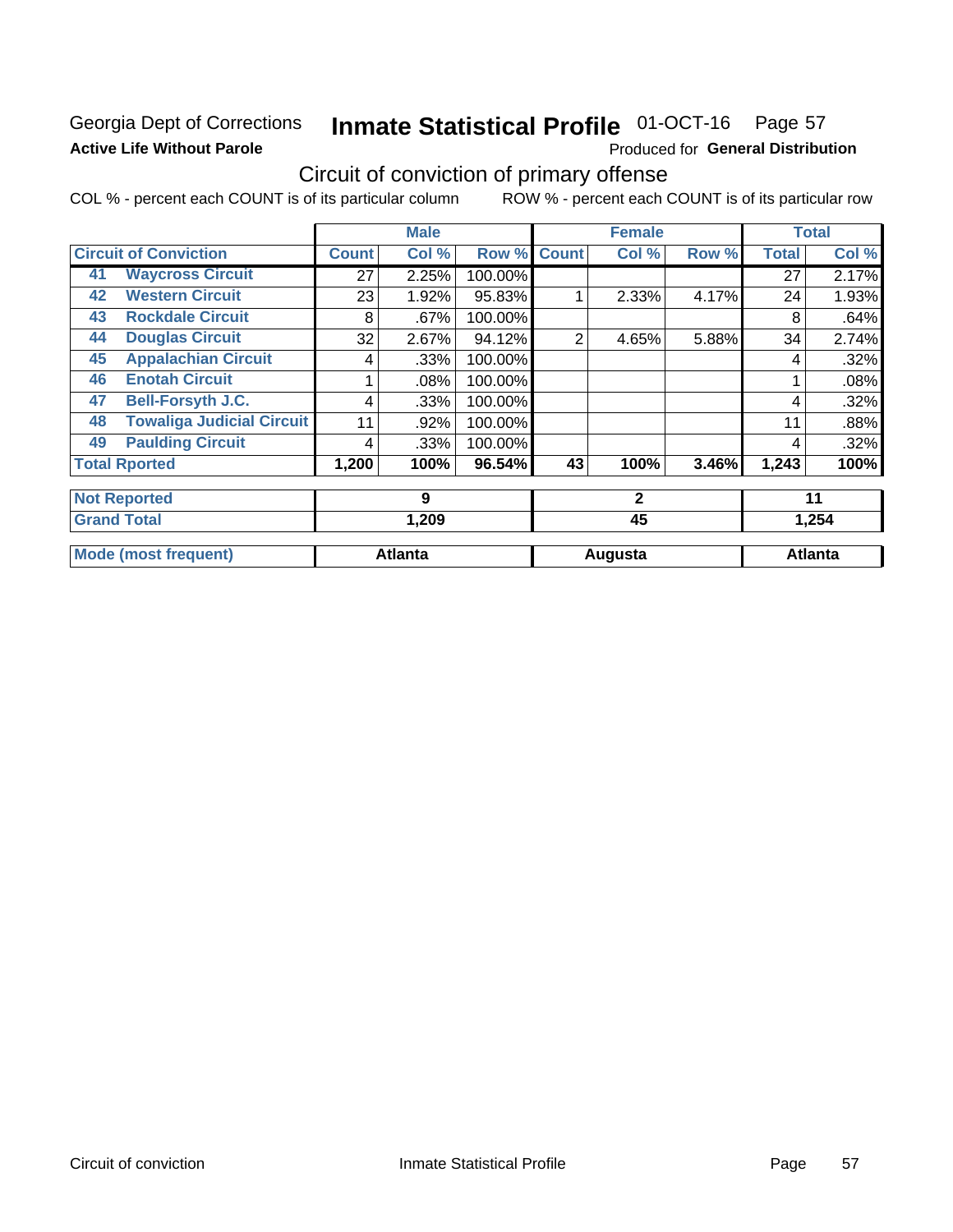#### **Active Life Without Parole**

#### Produced for General Distribution

### Years served (jail + prison) in this incarceration

COL % - percent each COUNT is of its particular column

|                       |                | <b>Male</b> |         |                 | <b>Female</b> |        |                 | <b>Total</b> |
|-----------------------|----------------|-------------|---------|-----------------|---------------|--------|-----------------|--------------|
| <b>Years Served</b>   | <b>Count</b>   | Col %       | Row %   | <b>Count</b>    | Col %         | Row %  | <b>Total</b>    | Col %        |
| Less than one year    | 48             | 3.97%       | 92.31%  | 4               | 8.89%         | 7.69%  | $\overline{52}$ | 4.15%        |
| 1 to 1.99 years       | 67             | 5.54%       | 98.53%  | 1               | 2.22%         | 1.47%  | 68              | 5.42%        |
| 2 to 2.99 years       | 79             | 6.53%       | 92.94%  | 6               | 13.33%        | 7.06%  | 85              | 6.78%        |
| 3 to 3.99 years       | 113            | 9.35%       | 91.87%  | 10              | 22.22%        | 8.13%  | 123             | 9.81%        |
| 4 to 4.99 years       | 89             | 7.36%       | 94.68%  | 5               | 11.11%        | 5.32%  | 94              | 7.50%        |
| 5 to 5.99 years       | 99             | 8.19%       | 96.12%  | 4               | 8.89%         | 3.88%  | 103             | 8.21%        |
| 6 to 6.99 years       | 61             | 5.05%       | 95.31%  | 3               | 6.67%         | 4.69%  | 64              | 5.10%        |
| 7 to 7.99 years       | 47             | 3.89%       | 97.92%  | $\mathbf 1$     | 2.22%         | 2.08%  | 48              | 3.83%        |
| 8 to 8.99 years       | 48             | 3.97%       | 97.96%  | 1               | 2.22%         | 2.04%  | 49              | 3.91%        |
| 9 to 9.99 years       | 46             | 3.80%       | 100.00% |                 |               |        | 46              | 3.67%        |
| 10 to 10.99 years     | 25             | 2.07%       | 89.29%  | 3               | 6.67%         | 10.71% | 28              | 2.23%        |
| 11 to 11.99 years     | 37             | 3.06%       | 100.00% |                 |               |        | 37              | 2.95%        |
| 12 to 12.99 years     | 41             | 3.39%       | 100.00% |                 |               |        | 41              | 3.27%        |
| 13 to 13.99 years     | 29             | 2.40%       | 93.55%  | $\overline{c}$  | 4.44%         | 6.45%  | 31              | 2.47%        |
| 14 to 14.99 years     | 43             | 3.56%       | 93.48%  | 3               | 6.67%         | 6.52%  | 46              | 3.67%        |
| 15 to 15.99 years     | 42             | 3.47%       | 100.00% |                 |               |        | 42              | 3.35%        |
| 16 to 16.99 years     | 49             | 4.05%       | 100.00% |                 |               |        | 49              | 3.91%        |
| 17 to 17.99 years     | 27             | 2.23%       | 96.43%  | $\mathbf 1$     | 2.22%         | 3.57%  | 28              | 2.23%        |
| 18 to 18.99 years     | 42             | 3.47%       | 100.00% |                 |               |        | 42              | 3.35%        |
| 19 to 19.99 years     | 46             | 3.80%       | 97.87%  | $\mathbf 1$     | 2.22%         | 2.13%  | 47              | 3.75%        |
| 20 to 20.99 years     | 33             | 2.73%       | 100.00% |                 |               |        | 33              | 2.63%        |
| 21 to 21.99 years     | 31             | 2.56%       | 100.00% |                 |               |        | 31              | 2.47%        |
| 22 to 22.99 years     | 23             | 1.90%       | 100.00% |                 |               |        | 23              | 1.83%        |
| 23 to 23.99 years     | 12             | 0.99%       | 100.00% |                 |               |        | 12              | 0.96%        |
| 24 to 24.99 years     | 3              | 0.25%       | 100.00% |                 |               |        | 3               | 0.24%        |
| 25 to 25.99 years     | 5              | 0.41%       | 100.00% |                 |               |        | $\overline{5}$  | 0.40%        |
| 26 to 26.99 years     | $\mathbf 1$    | 0.08%       | 100.00% |                 |               |        | $\mathbf 1$     | 0.08%        |
| 27 to 27.99 years     | 6              | 0.50%       | 100.00% |                 |               |        | 6               | 0.48%        |
| 28 to 28.99 years     | 3              | 0.25%       | 100.00% |                 |               |        | 3               | 0.24%        |
| 29 to 29.99 years     | 5              | 0.41%       | 100.00% |                 |               |        | 5               | 0.40%        |
| Thirty + years        | $\overline{9}$ | 0.74%       | 100.00% |                 |               |        | $\overline{9}$  | 0.72%        |
| <b>Total Reported</b> | 1,209          | 100%        | 96.41%  | $\overline{45}$ | 100%          | 3.59%  | 1,254           | 100.0%       |

| пею<br>N |        |    |      |
|----------|--------|----|------|
|          | 209, ، | ᠇៶ | ,254 |

| <b>Mean</b><br>(average) | 10.05           | 6.02              | 9.91            |
|--------------------------|-----------------|-------------------|-----------------|
| Median (middle)          | 8.02            | 4.36              | 7.685           |
| Mode (most frequent)     | 3 to 3.99 years | $6$ to 6.99 years | 3 to 3.99 years |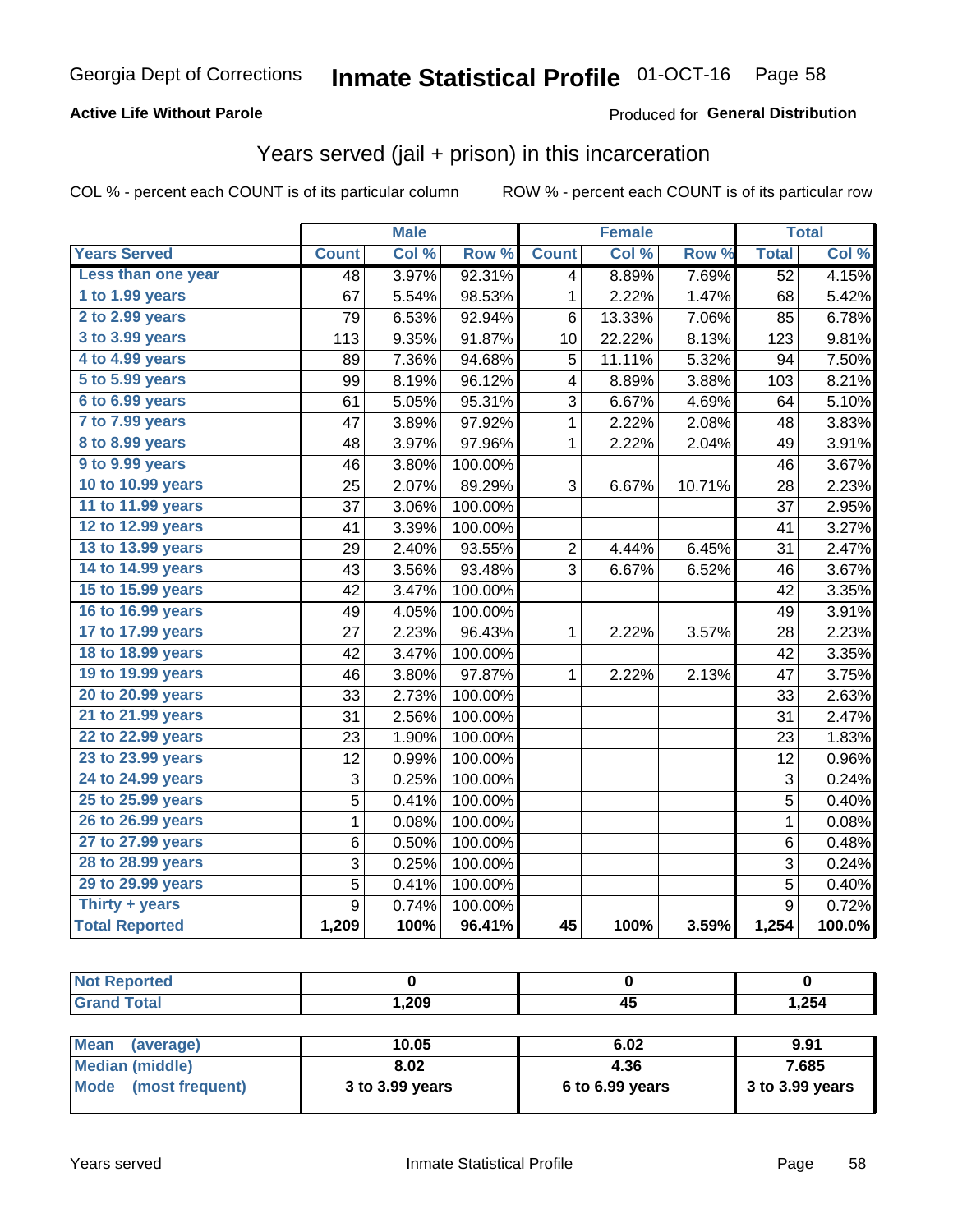## Inmate Statistical Profile 01-OCT-16 Page 59

#### **Active Life Without Parole**

Produced for General Distribution

### Results of most recent HIV tests

COL % - percent each COUNT is of its particular column

|                         | <b>Male</b>  |        |           | <b>Female</b> |        |        | Total |        |
|-------------------------|--------------|--------|-----------|---------------|--------|--------|-------|--------|
| <b>HIV Test Results</b> | <b>Count</b> | Col %  | Row %I    | <b>Count</b>  | Col %  | Row %  | Total | Col %  |
| <b>Positive</b>         |              | 0.77%  | $90.00\%$ |               | 2.38%  | 10.00% | 10    | 0.83%  |
| <b>Negative</b>         | .156         | 99.23% | 96.57%    | 41            | 97.62% | 3.43%  | 1,197 | 99.17% |
| <b>Total Reported</b>   | 1,165        | 100%   | 96.52%    | 42            | 100%   | 3.48%  | 1,207 | 100%   |

| <b>Not Reported</b> | 44   |   | . .  |
|---------------------|------|---|------|
| <b>cotal</b>        | ,209 | ᠇ | ,254 |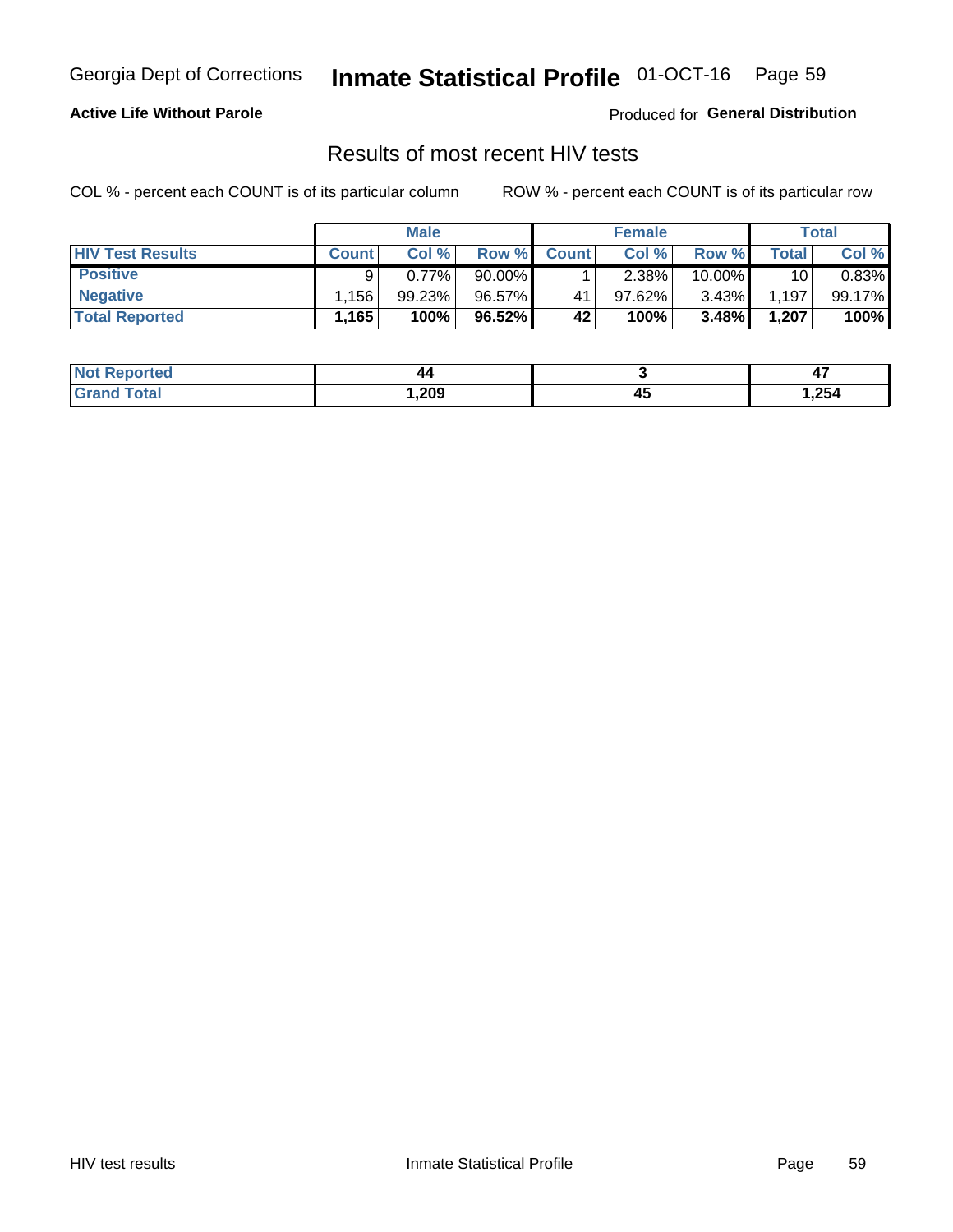## Georgia Dept of Corrections **Inmate Statistical Profile** 01-OCT-16 Page 60

#### **Active Life Without Parole**

Produced for **General Distribution**

## Results of most recent tuberculosis test

COL % - percent each COUNT is of its particular column ROW % - percent each COUNT is of its particular row

|                                  |              | <b>Male</b> |        |                 | <b>Female</b> |       |       | Total  |
|----------------------------------|--------------|-------------|--------|-----------------|---------------|-------|-------|--------|
| <b>Tuberculosis Test Results</b> | <b>Count</b> | Col%        | Row %I | <b>Count</b>    | Col%          | Row % | Total | Col %  |
| <b>Positive on current test</b>  | 258          | 21.77%      | 98.85% |                 | 7.14%         | 1.15% | 261   | 21.27% |
| <b>Negative</b>                  | 927          | 78.23%      | 95.96% | 39 <sub>1</sub> | 92.86%        | 4.04% | 966   | 78.73% |
| <b>Total Reported</b>            | 1,185        | 100%        | 96.58% | 42              | 100%          | 3.42% | 1,227 | 100%   |

| <b>Not Reported</b> | 44   |    | ~-<br>-- |
|---------------------|------|----|----------|
| <b>Fotal</b>        | ,209 | ᠇ᡂ | 254, ا   |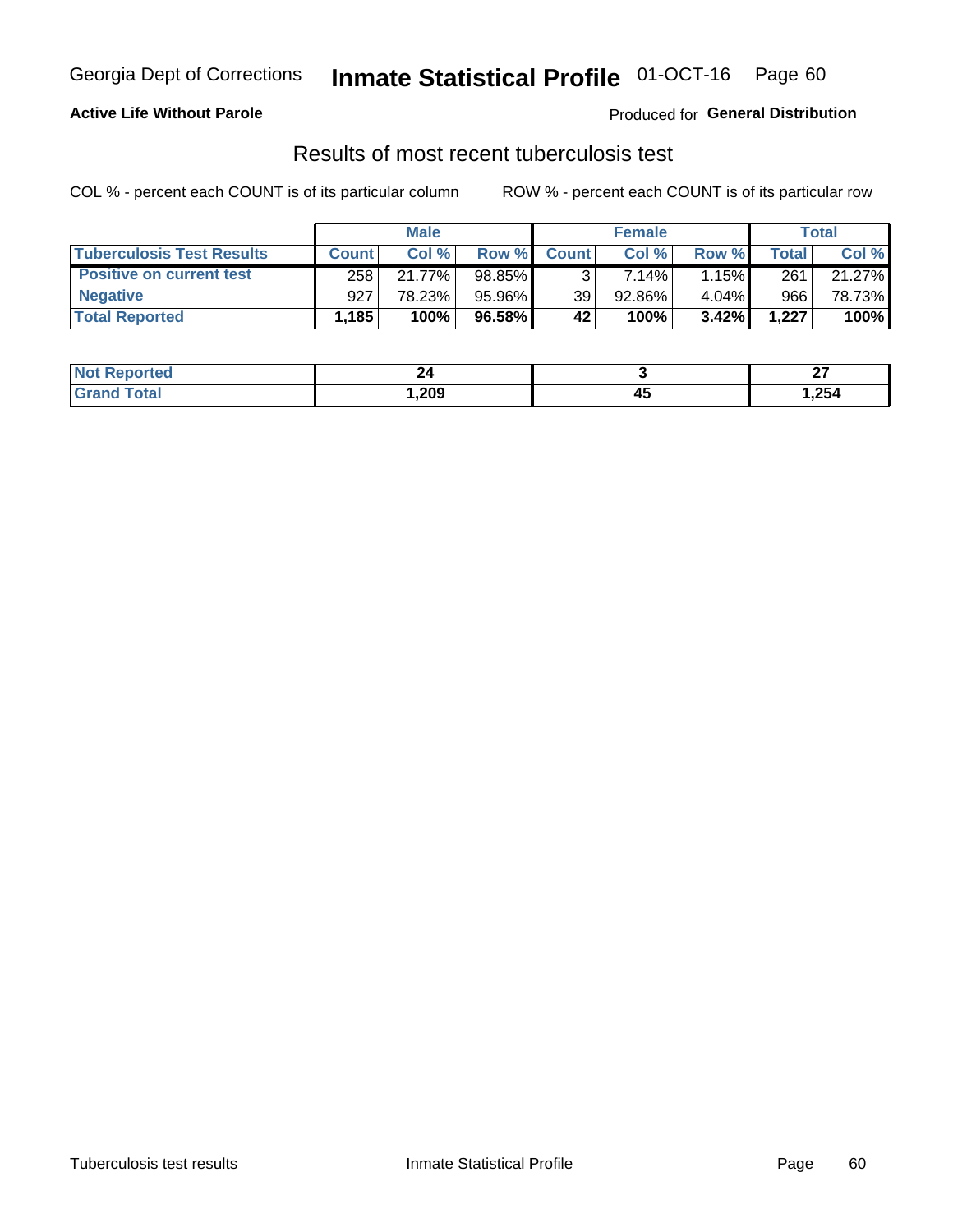## Georgia Dept of Corrections **Inmate Statistical Profile** 01-OCT-16 Page 61

#### **Active Life Without Parole**

Produced for **General Distribution**

### Results of most recent syphilis test

COL % - percent each COUNT is of its particular column ROW % - percent each COUNT is of its particular row

|                                 | <b>Male</b>  |           |           | <b>Female</b> |           |          | Total |        |
|---------------------------------|--------------|-----------|-----------|---------------|-----------|----------|-------|--------|
| <b>Syphilis Test Results</b>    | <b>Count</b> | Col%      | Row %I    | <b>Count</b>  | Col %     | Row %    | Total | Col %  |
| <b>Positive on current test</b> |              | 2.74%     | $94.44\%$ |               | 9.09%     | 5.56%    | 18    | 2.85%  |
| <b>Negative</b>                 | 604          | $97.26\%$ | 98.37%    | 10            | $90.91\%$ | $1.63\%$ | 614   | 97.15% |
| <b>Total Reported</b>           | 621          | 100%      | 98.26%    | 11            | 100%      | 1.74%    | 632   | 100%   |

| <b>Not Reported</b> | 588  | 34 | 622  |
|---------------------|------|----|------|
| Total               | ,209 | ∼  | 254, |